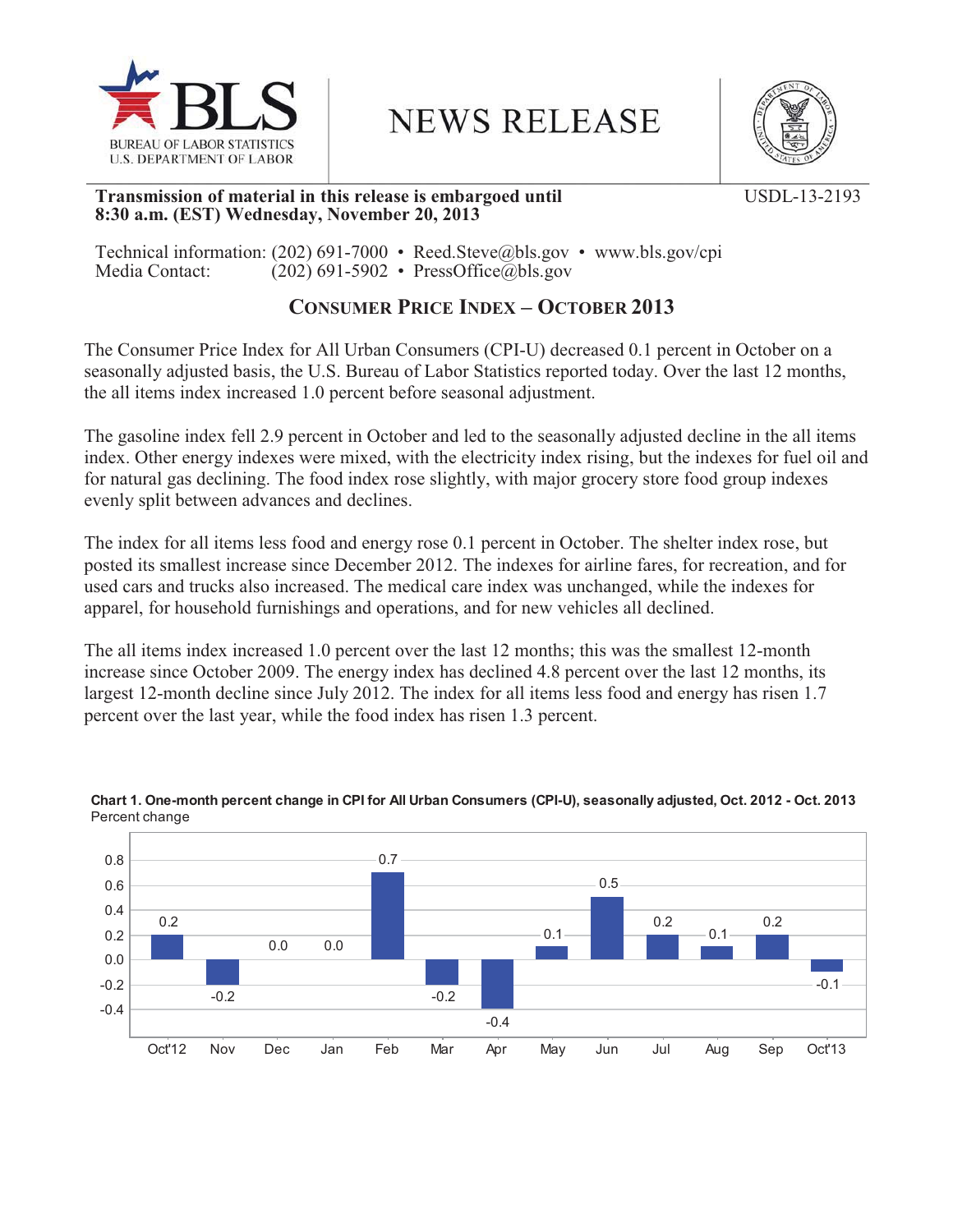

**Chart 2. 12-month percent change in CPI for All Urban Consumers (CPI-U), not seasonally adjusted, Oct. 2012 - Oct. 2013** Percent change

| Table A. Percent changes in CPI for All Urban Consumers (CPI-U): U.S. city average |  |  |  |  |  |
|------------------------------------------------------------------------------------|--|--|--|--|--|
|------------------------------------------------------------------------------------|--|--|--|--|--|

|                                  |                | Seasonally adjusted changes from preceding month |                         |                |                |                         |              |                                           |  |  |  |
|----------------------------------|----------------|--------------------------------------------------|-------------------------|----------------|----------------|-------------------------|--------------|-------------------------------------------|--|--|--|
|                                  | Apr.<br>2013   | May<br>2013                                      | June<br>2013            | July<br>2013   | Aug.<br>2013   | Sep.<br>2013            | Oct.<br>2013 | adjusted<br>12-mos.<br>ended<br>Oct. 2013 |  |  |  |
|                                  | -.4            | $\cdot$ 1                                        | .5                      | $\cdot$        | .1             | $\mathbf{.2}$           | $-1$         | 1.0                                       |  |  |  |
|                                  | $\mathbf{.2}$  | $-.1$                                            |                         | $\cdot$ 1      | .1             | $\Omega$                | $\cdot$ 1    | 1.3                                       |  |  |  |
|                                  | $\cdot$ 1      | $-.3$                                            | $.2$<br>$.2$<br>$.2$    | $\cdot$ 1      | $\cdot$ 1      | $\Omega$                | $\cdot$ 1    | $\boldsymbol{.8}$                         |  |  |  |
| Food away from home $1$          | $\overline{3}$ | $\cdot$                                          |                         | $\overline{2}$ | $\overline{2}$ | $\cdot$ 1               | .1           | 1.9                                       |  |  |  |
|                                  | $-4.3$         | $\overline{A}$                                   | 3.4                     | $\mathbf{.2}$  | $-.3$          | $\overline{\mathbf{8}}$ | $-1.7$       | $-4.8$                                    |  |  |  |
| Energy commodities               | $-7.9$         | $-.1$                                            | 5.7                     | 1.0            | .0             | .9                      | $-2.7$       | $-9.5$                                    |  |  |  |
| Gasoline (all types)             | $-8.1$         | $\Omega$                                         | 6.3                     | 1.0            | $-.1$          | $\overline{\mathbf{8}}$ | $-2.9$       | $-10.1$                                   |  |  |  |
|                                  | $-4.4$         | $-2.9$                                           | $-.5$                   | 1.1            | 1.2            | .9                      | $-6$         | $-4.6$                                    |  |  |  |
|                                  | 1.4            | 1.2                                              | $\cdot$ 1               | $-1.0$         | $-7$           | $\overline{\mathbf{8}}$ | $-2$         | 3.3                                       |  |  |  |
|                                  | .5             | .8                                               | $\cdot$                 | $-3$           | $-.1$          | .5                      | $\cdot$ 1    | 3.0                                       |  |  |  |
| Utility (piped) gas service      | 4.4            | 2.4                                              | $-.4$                   | $-2.8$         | $-2.3$         | 1.8                     | $-1.0$       | 4.4                                       |  |  |  |
| All items less food and energy   | .1             | $\overline{2}$                                   | $\overline{2}$          | $\mathbf{.2}$  | .1             | $\cdot$ 1               | $\cdot$ 1    | 1.7                                       |  |  |  |
| Commodities less food and energy |                |                                                  |                         |                |                |                         |              |                                           |  |  |  |
|                                  | .0             | .0                                               | $\mathbf{.2}$           | .0             | .0             | $-.1$                   | -.1          | $-.1$                                     |  |  |  |
|                                  | $\mathbf{.3}$  | $\Omega$                                         | $\overline{\mathbf{3}}$ | $\cdot$ 1      | $\Omega$       | $\mathbf{2}$            | $-1$         | 1.0                                       |  |  |  |
| Used cars and trucks             | .6             | $-.1$                                            | $-4$                    | -.4            | $-.1$          | ${\bf .0}$              | $\cdot$ 3    | 1.4                                       |  |  |  |
|                                  | $-3$           | $\overline{2}$                                   | .9                      | .6             | .1             | $-5$                    | $-5$         | $-2$                                      |  |  |  |
| Medical care commodities         | $\cdot$ 1      | $-.5$                                            | $\frac{0.5}{0.2}$       | .4             | .4             | $\cdot$ 1               | $\cdot$ 3    | .5                                        |  |  |  |
| Services less energy services    | $\cdot$ 1      | $\overline{2}$                                   |                         | $\overline{2}$ | $\overline{2}$ | $\overline{2}$          | $\cdot$      | 2.3                                       |  |  |  |
|                                  | $\overline{2}$ | $\mathbf{.3}$                                    | $\overline{2}$          | $\overline{2}$ | $\overline{2}$ | $\overline{2}$          | $\cdot$ 1    | 2.3                                       |  |  |  |
| Transportation services          | $-2$           | .4                                               | $-.1$                   | $\mathcal{A}$  | $-.5$          | $\overline{\mathbf{3}}$ | .7           | 2.5                                       |  |  |  |
| Medical care services            | $-1$           | 0.                                               | $\mathbf{.4}$           | .1             | .7             | $\cdot$ 3               | $-.1$        | 2.9                                       |  |  |  |

1 Not seasonally adjusted.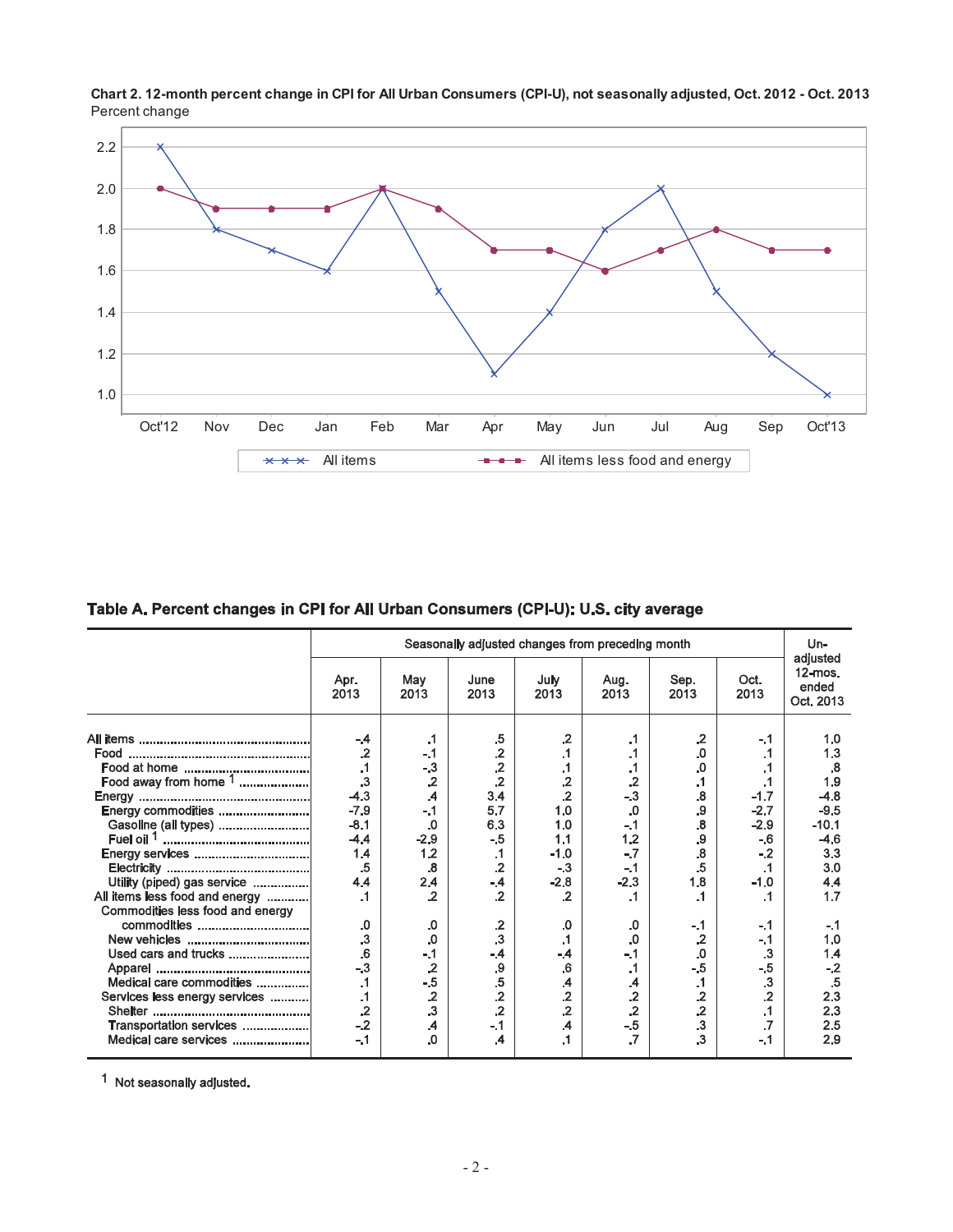### **Consumer Price Index Data for October 2013**

### **Food**

The food index rose 0.1 percent in October after being unchanged in September. Among major grocery store food groups, the index for meats, poultry, fish, and eggs rose 0.6 percent, the largest increase of any group and its fifth increase in a row. The index for nonalcoholic beverages rose 0.4 percent after declining in each of the three previous months, and the fruits and vegetables index rose 0.2 percent after declining in September. In contrast to these increases, the index for cereals and bakery products fell 0.4 percent in October after rising in August and September. The indexes for dairy and related products and for other food at home both fell 0.2 percent after rising in September. The food at home index has risen 0.8 percent over the last 12 months. The indexes for meats, poultry, fish, and eggs, for fruits and vegetables, and for cereals and bakery products have risen over the span, while the indexes for nonalcoholic beverages, for other food at home, and for dairy and related products have declined. The index for food away from home rose 0.1 percent in October and has increased 1.9 percent over the last 12 months.

## **Energy**

The energy index declined 1.7 percent in October after increasing in September. The gasoline index, which rose 0.8 percent in September, fell 2.9 percent in October. (Before seasonal adjustment, gasoline prices fell 4.9 percent in October.) The fuel oil index also turned down, falling 0.6 percent in October after rising in September. Similarly, the index for natural gas fell 1.0 percent after rising 1.8 percent in September. The electricity index was the only major component to increase, rising 0.1 percent. The energy index has declined 4.8 percent over the last year, with the gasoline index down 10.1 percent. The fuel oil index also fell, declining 4.6 percent. In contrast, the natural gas index rose 4.4 percent over the span, and the electricity index rose 3.0 percent.

### **All items less food and energy**

The index for all items less food and energy rose 0.1 percent in October, the same increase as in August and September. The shelter index rose 0.1 percent in October after increasing 0.2 percent in each of the previous four months. The indexes for rent and owners' equivalent rent both increased 0.2 percent, but the index for lodging away from home declined 3.1 percent. The index for airline fares rose sharply in October, advancing 3.6 percent. The index for used cars and trucks, unchanged in September, rose 0.3 percent in October. The indexes for recreation and for tobacco also increased, each rising 0.1 percent. The index for medical care was unchanged in October, ending a string of four consecutive increases. The index for medical care commodities rose 0.3 percent as the prescription drug index rose 0.4 percent. However, the index for medical care services declined 0.1 percent as the hospital services index fell 0.3 percent after increasing sharply in recent months. The apparel index declined in October, falling 0.5 percent, the same decline as in September. The index for household furnishings and operations fell 0.2 percent, and the new vehicles index declined 0.1 percent after rising in September.

The index for all items less food and energy increased 1.7 percent for the 12 months ending October, the same increase as the 12 months ending September. The indexes for shelter and medical care have both risen 2.3 percent over the last 12 months, and the new vehicles index has increased 1.0 percent. The apparel index has declined over the last 12 months, falling 0.2 percent.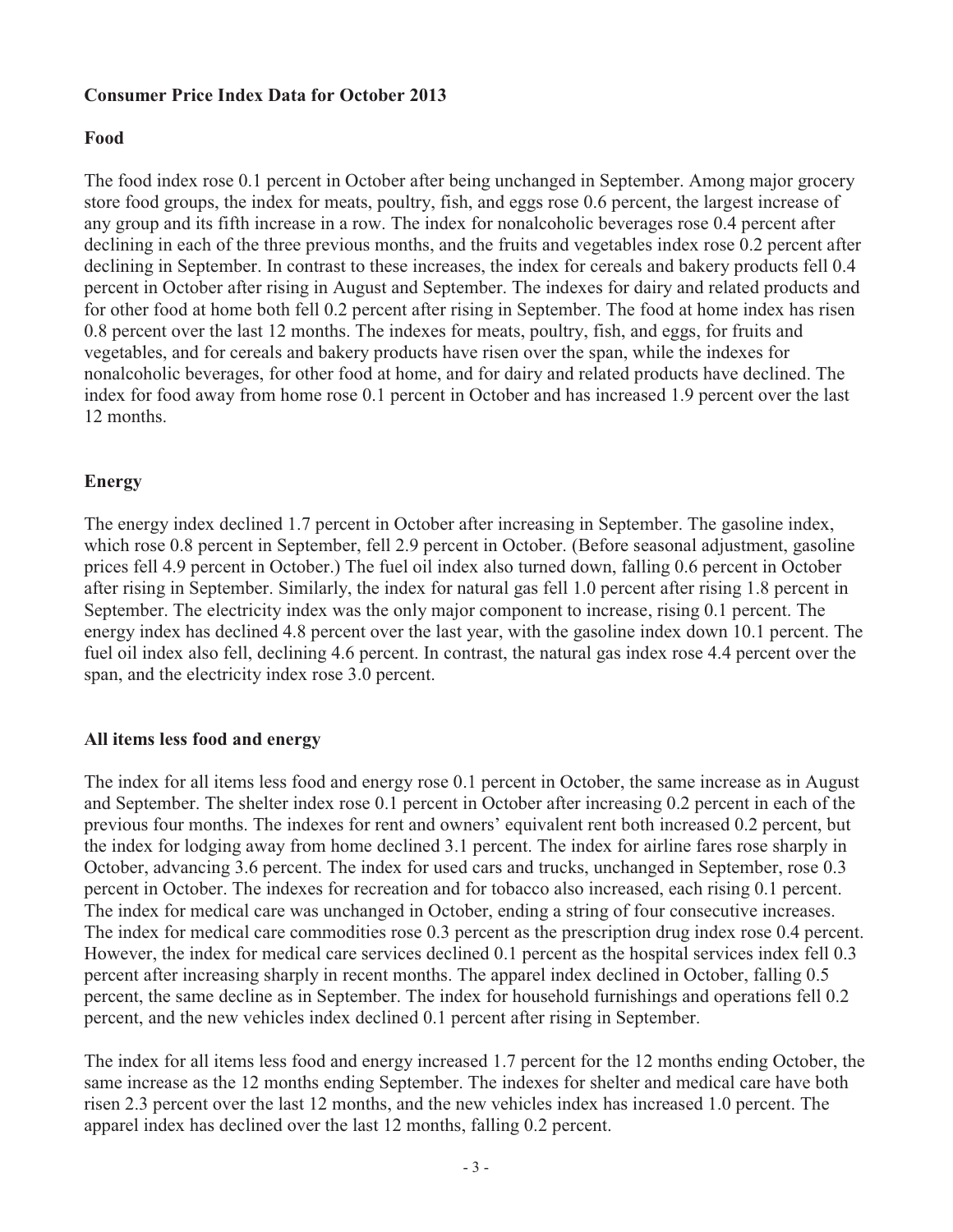### **Not seasonally adjusted CPI measures**

The Consumer Price Index for All Urban Consumers (CPI-U) increased 1.0 percent over the last 12 months to an index level of 233.546 (1982-84=100). For the month, the index decreased 0.3 percent prior to seasonal adjustment.

The Consumer Price Index for Urban Wage Earners and Clerical Workers (CPI-W) increased 0.8 percent over the last 12 months to an index level of 229.735 (1982-84=100). For the month, the index decreased 0.3 percent prior to seasonal adjustment.

The Chained Consumer Price Index for All Urban Consumers (C-CPI-U) increased 1.0 percent over the last 12 months. For the month, the index decreased 0.2 percent on a not seasonally adjusted basis. Please note that the indexes for the post-2011 period are subject to revision.

**The Consumer Price Index for November 2013 is scheduled to be released on Tuesday, December 17, 2013, at 8:30 a.m. (EST).** 

### **Impact of Partial Federal Government Shutdown**

As a result of the partial federal government shutdown, all CPI staff were furloughed from October 1, 2013 through October 16, 2013. Data collection, data review and index computation commenced shortly after the end of the shutdown. In order to minimize the impact of the shutdown on the quality and timeliness of the index, resources normally devoted to maintenance and improvement work were redirected into data collection and index production. The sample of prices used to calculate the October index was about 75 percent of the amount usually used in the CPI.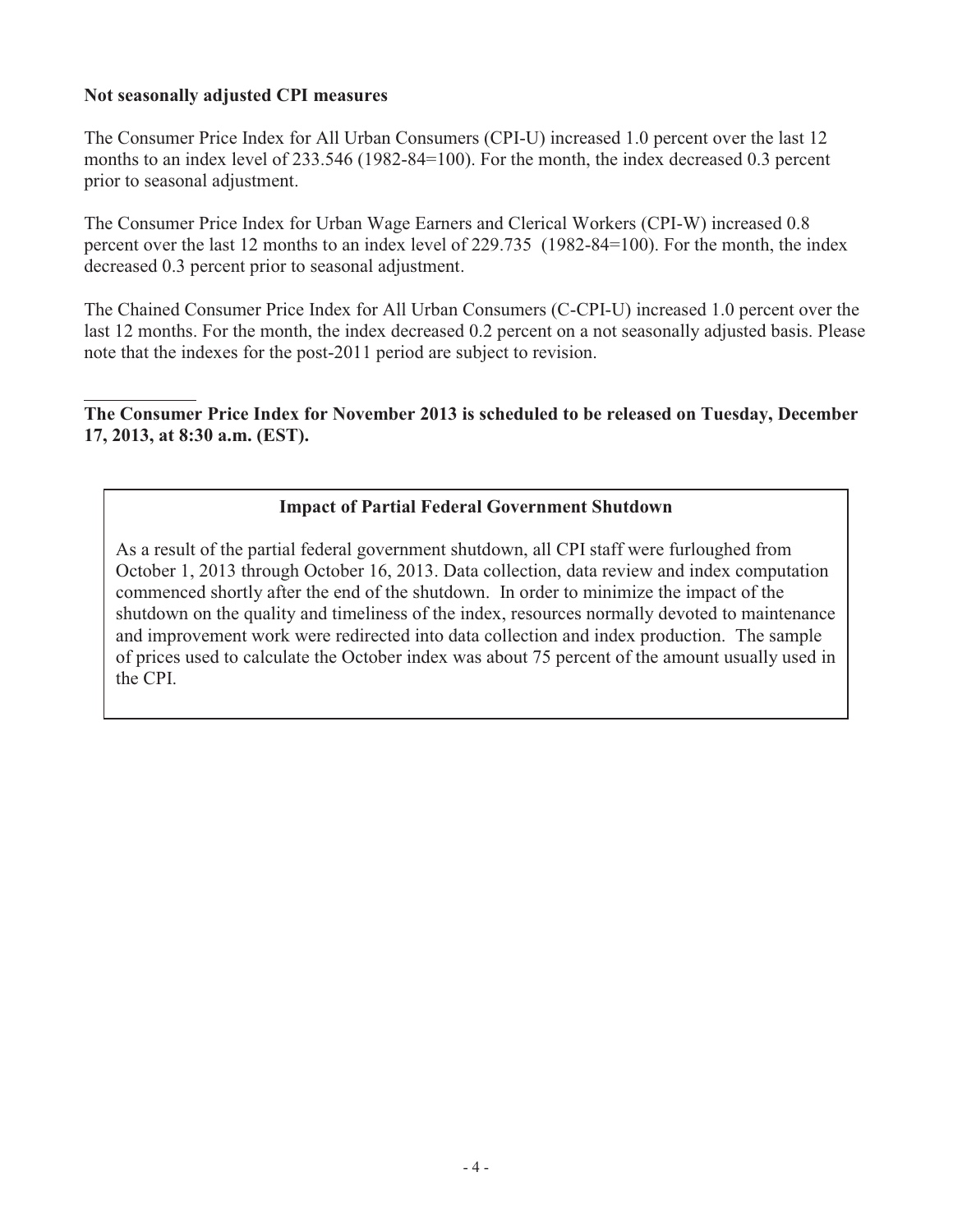# **Discontinuation of Department Store Inventory Indexes**

The Bureau of Labor Statistics will discontinue publication of its Department Store Inventory indexes after the release of the December 2013 CPI in mid-January 2014, and these values will no longer be uploaded to the Labstat database. For further information please contact Sharon Gibson at 202-691-6968 or gibson.sharon@bls.gov.

# **Chained Consumer Price Index for All Urban Consumers (C-CPI-U) Annual Average Indexes Discontinued**

The final revisions of the C-CPI-U indexes for 2012 will be available in February 2014. Annual average indexes for C-CPI-U series will not be published for time periods after 2012. (Monthly C-CPI-U indexes will continue to be published.) In February 2014, the annual average indexes for the final estimates for 2012 C-CPI-U series will be published in the public CPI database. Table 1CA will not be published.

# **Facilities for Sensory Impaired**

Information from this release will be made available to sensory impaired individuals upon request. Voice phone: 202-691-5200, Federal Relay Services: 1-800-877-8339.

# **Brief Explanation of the CPI**

The Consumer Price Index (CPI) is a measure of the average change in prices over time of goods and services purchased by households. The Bureau of Labor Statistics publishes CPIs for two population groups: (1) the CPI for Urban Wage Earners and Clerical Workers (CPI-W), which covers households of wage earners and clerical workers that comprise approximately 29 percent of the total population and (2) the CPI for All Urban Consumers (CPI-U) and the Chained CPI for All Urban Consumers (C-CPI-U), which cover approximately 88 percent of the total population and include in addition to wage earners and clerical worker households, groups such as professional, managerial, and technical workers, the self-employed, short-term workers, the unemployed, and retirees and others not in the labor force.

The CPIs are based on prices of food, clothing, shelter, and fuels, transportation fares, charges for doctors' and dentists' services, drugs, and other goods and services that people buy for day-to-day living. Prices are collected each month in 87 urban areas across the country from about 4,000 housing units and approximately 26,000 retail establishments-department stores, supermarkets, hospitals, filling stations, and other types of stores and service establishments. All taxes directly associated with the purchase and use of items are included in the index. Prices of fuels and a few other items are obtained every month in all 87 locations. Prices of most other commodities and services are collected every month in the three largest geographic areas and every other month in other areas. Prices of most goods and services are obtained by personal visits or telephone calls of the Bureau's trained representatives.

In calculating the index, price changes for the various items in each location are averaged together with weights, which represent their importance in the spending of the appropriate population group. Local data are then combined to obtain a U.S. city average. For the CPI-U and CPI-W separate indexes are also published by size of city, by region of the country, for cross-classifications of regions and population-size classes, and for 27 local areas. Area indexes do not measure differences in the level of prices among cities; they only measure the average change in prices for each area since the base period. For the C-CPI-U data are issued only at the national level. It is important to note that the CPI-U and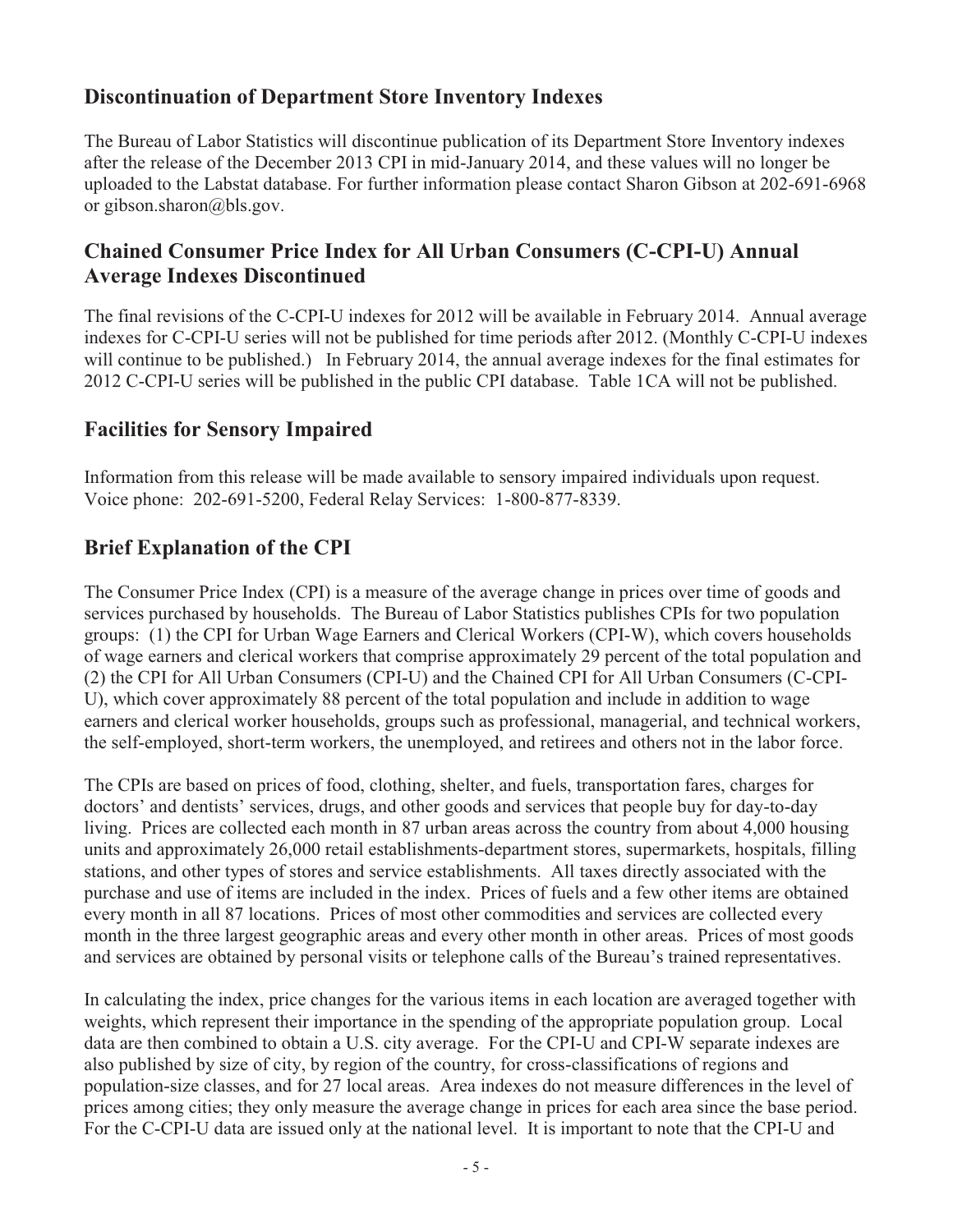CPI-W are considered final when released, but the C-CPI-U is issued in preliminary form and subject to two annual revisions.

The index measures price change from a designed reference date. For the CPI-U and the CPI-W the reference base is 1982-84 equals 100. The reference base for the C-CPI-U is December 1999 equals 100. An increase of 16.5 percent from the reference base, for example, is shown as 116.500. This change can also be expressed in dollars as follows: the price of a base period market basket of goods and services in the CPI has risen from \$10 in 1982-84 to \$11.65.

For further details visit the CPI home page on the Internet at http://www.bls.gov/cpi/ or contact our CPI Information and Analysis Section on (202) 691-7000.

# **Note on Sampling Error in the Consumer Price Index**

The CPI is a statistical estimate that is subject to sampling error because it is based upon a sample of retail prices and not the complete universe of all prices. BLS calculates and publishes estimates of the 1 month, 2-month, 6-month and 12-month percent change standard errors annually, for the CPI-U. These standard error estimates can be used to construct confidence intervals for hypothesis testing. For example, the estimated standard error of the 1 month percent change is 0.04 percent for the U.S. All Items Consumer Price Index. This means that if we repeatedly sample from the universe of all retail prices using the same methodology, and estimate a percentage change for each sample, then 95% of these estimates would be within 0.08 percent of the 1 month percentage change based on all retail prices. For example, for a 1-month change of 0.2 percent in the All Items CPI for All Urban Consumers, we are 95 percent confident that the actual percent change based on all retail prices would fall between 0.12 and 0.28 percent. For the latest data, including information on how to use the estimates of standard error, see "Variance Estimates for Price Changes in the Consumer Price Index, January-December 2012". These data are available on the CPI home page (http://www.bls.gov/cpi), or by using the following link: http://www.bls.gov/cpi/cpivar2012.pdf

# **Calculating Index Changes**

Movements of the indexes from one month to another are usually expressed as percent changes rather than changes in index points, because index point changes are affected by the level of the index in relation to its base period while percent changes are not. The example below illustrates the computation of index point and percent changes.

Percent changes for 3-month and 6-month periods are expressed as annual rates and are computed according to the standard formula for compound growth rates. These data indicate what the percent change would be if the current rate were maintained for a 12-month period.

## Index Point Change

| <b>CPI</b>                | 202.416 |
|---------------------------|---------|
| Less previous index       | 201.800 |
| Equals index point change | .616    |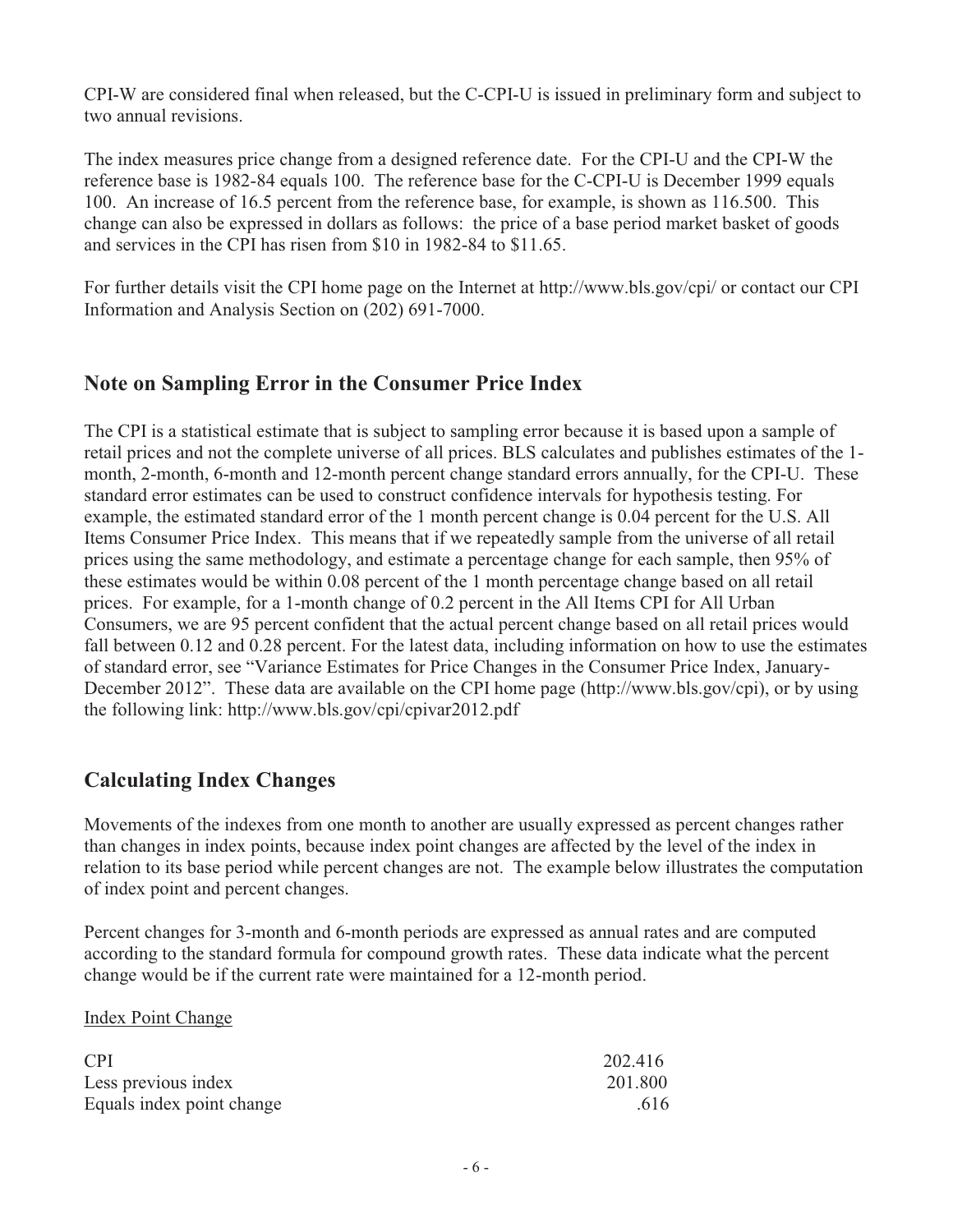### Percent Change

| Index point difference            | .616      |
|-----------------------------------|-----------|
| Divided by the previous index     | 201.800   |
| Equals                            | 0.003     |
| Results multiplied by one hundred | 0.003x100 |
| Equals percent change             | 03        |

# **A Note on Seasonally Adjusted and Unadjusted Data**

Because price data are used for different purposes by different groups, the Bureau of Labor Statistics publishes seasonally adjusted as well as unadjusted changes each month.

For analyzing general price trends in the economy, seasonally adjusted changes are usually preferred since they eliminate the effect of changes that normally occur at the same time and in about the same magnitude every year--such as price movements resulting from changing climatic conditions, production cycles, model changeovers, holidays, and sales.

The unadjusted data are of primary interest to consumers concerned about the prices they actually pay. Unadjusted data also are used extensively for escalation purposes. Many collective bargaining contract agreements and pension plans, for example, tie compensation changes to the Consumer Price Index before adjustment for seasonal variation.

Seasonal factors used in computing the seasonally adjusted indexes are derived by the X-12-ARIMA Seasonal Adjustment Method. Seasonally adjusted indexes and seasonal factors are computed annually. Each year, the last 5 years of seasonally adjusted data are revised. Data from January 2008 through December 2012 were replaced in January 2013. Exceptions to the usual revision schedule were: the updated seasonal data at the end of 1977 replaced data from 1967 through 1977; and, in January 2002, dependently seasonally adjusted series were revised for January 1987-December 2001 as a result of a change in the aggregation weights for dependently adjusted series. For further information, please see "Aggregation of Dependently Adjusted Seasonally Adjusted Series," in the October 2001 issue of the CPI Detailed Report.

Effective with the publication of data from January 2006 through December 2010 in January 2011, the Video and audio series and the Information technology, hardware and services series were changed from independently adjusted to dependently adjusted. This resulted in an increase in the number of seasonal components used in deriving seasonal movement of the All items and 54 other lower level aggregations, from 73 for the publication of January 1998 through December 2005 data to 82 for the publication of seasonally adjusted data for January 2006 and later. Each year the seasonal status of every series is reevaluated based upon certain statistical criteria. If any of the 82 components change their seasonal adjustment status from seasonally adjusted to not seasonally adjusted, not seasonally adjusted data will be used in the aggregation of the dependent series for the last 5 years, but the seasonally adjusted indexes before that period will not be changed. Note: 37 of the 82 components are not seasonally adjusted for 2013.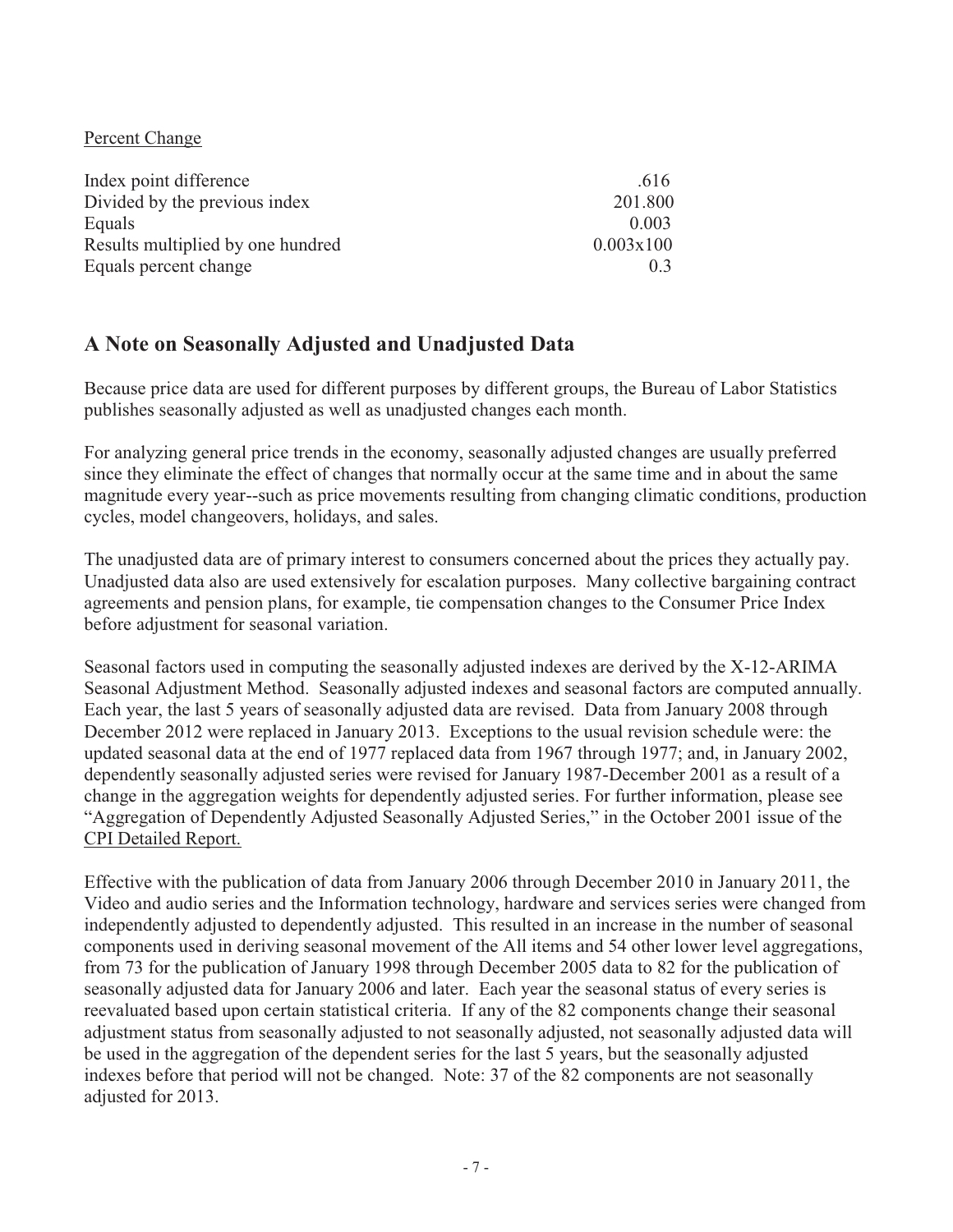Seasonally adjusted data, including the all items index levels, are subject to revision for up to five years after their original release. For this reason, BLS advises against the use of these data in escalation agreements.

 Effective with the calculation of the seasonal factors for 1990, the Bureau of Labor Statistics has used an enhanced seasonal adjustment procedure called Intervention Analysis Seasonal Adjustment for some CPI series. Intervention Analysis Seasonal Adjustment allows for better estimates of seasonally adjusted data. Extreme values and/or sharp movements which might distort the seasonal pattern are estimated and removed from the data prior to calculation of seasonal factors. Beginning with the calculation of seasonal factors for 1996, X-12-ARIMA software was used for Intervention Analysis Seasonal Adjustment.

For the seasonal factors introduced in January 2013, BLS adjusted 31 series using Intervention Analysis Seasonal Adjustment, including selected food and beverage items, motor fuels, electricity and vehicles. For example, this procedure was used for the Motor fuel series to offset the effects of events such as damage to oil refineries from Hurricane Katrina.

For a complete list of Intervention Analysis Seasonal Adjustment series and explanations, please refer to the article "Intervention Analysis Seasonal Adjustment", located on our website at http://www.bls.gov/cpi/cpisapage.htm.

For additional information on seasonal adjustment in the CPI, please write to the Bureau of Labor Statistics, Division of Consumer Prices and Price Indexes, Washington, DC 20212 or contact Chris Graci at (202) 691-5826, or by e-mail at graci.christopher@bls.gov or contact Carlyle Jackson at (202) 691-6984, or by e-mail at jackson.carlyle@bls.gov . If you have general questions about the CPI, please call our information staff at (202) 691-7000.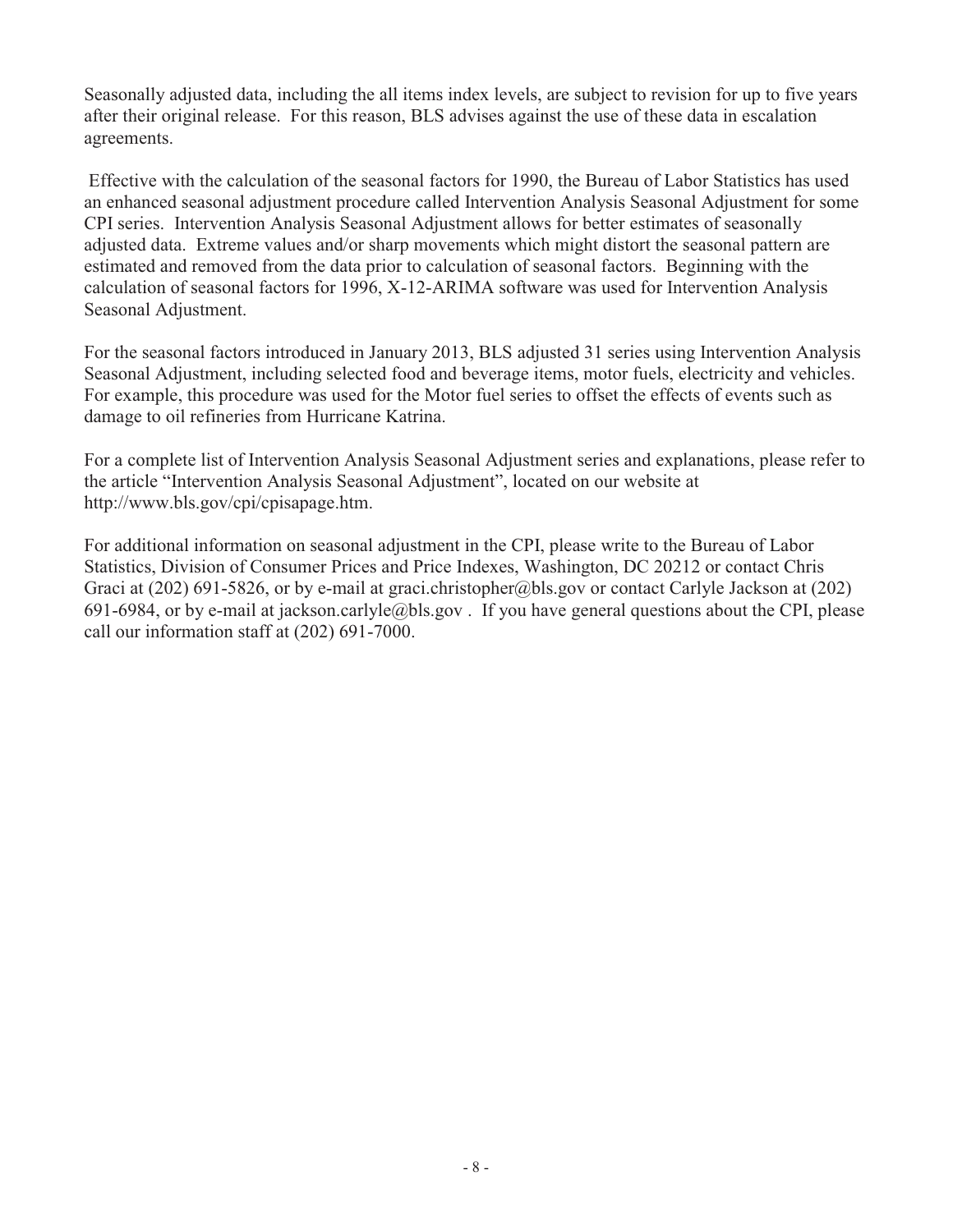#### **Table 1. Consumer Price Index for All Urban Consumers (CPI-U): U.S. city average, by expenditure category, October 2013**

[1982-84=100, unless otherwise noted]

|                                                          | Relative<br>impor-    |              | Unadjusted indexes |              |                               | Unadjusted percent<br>change  |                               | Seasonally adjusted percent<br>change |                               |
|----------------------------------------------------------|-----------------------|--------------|--------------------|--------------|-------------------------------|-------------------------------|-------------------------------|---------------------------------------|-------------------------------|
| Expenditure category                                     | tance<br>Sep.<br>2013 | Oct.<br>2012 | Sep.<br>2013       | Oct.<br>2013 | Oct.<br>2012-<br>Oct.<br>2013 | Sep.<br>2013-<br>Oct.<br>2013 | Jul.<br>2013-<br>Aug.<br>2013 | Aug.<br>2013-<br>Sep.<br>2013         | Sep.<br>2013-<br>Oct.<br>2013 |
|                                                          | 100,000               | 231.317      | 234.149            | 233.546      | 1.0                           | $-0.3$                        | 0.1                           | 0.2                                   | $-0.1$                        |
|                                                          | 14.161                | 234.878      | 237.522            | 237.871      | 1.3                           | 0.1                           | 0.1                           | 0.0                                   | 0.1                           |
|                                                          | 8.473                 | 232.456      | 234.045            | 234.418      | 0.8                           | 0.2                           | 0.1                           | 0.0                                   | 0.1                           |
| Cereals and bakery products                              | 1.219                 | 267.828      | 270.894            | 270.303      | 0.9                           | $-0.2$                        | 0.3                           | 0.2                                   | $-0.4$                        |
| Meats, poultry, fish, and eggs                           | 1.967                 | 232.917      | 238.370            | 239.834      | 3.0                           | 0.6                           | 0.6                           | 0.1                                   | 0.6                           |
| Dairy and related products <sup>1</sup>                  | 0.877                 | 217.083      | 217.007            | 216.596      | $-0.2$                        | $-0.2$                        | 0.4                           | 0.1                                   | $-0.2$                        |
| Fruits and vegetables                                    | 1.271                 | 284.065      | 290.580            | 291.767      | 2.7                           | 0.4                           | 1.2                           | $-0.9$                                | 0.2                           |
| Nonalcoholic beverages and beverage                      |                       |              |                    |              |                               |                               |                               |                                       |                               |
| materials                                                | 0.911                 | 168.479      | 165.755            | 166.361      | $-1.3$                        | 0.4                           | $-0.1$                        | $-0.2$                                | 0.4                           |
| Other food at home                                       | 2.227                 | 205.267      | 203.941            | 203.685      | $-0.8$                        | $-0.1$                        | $-1.0$                        | 0.4                                   | $-0.2$                        |
| Food away from home <sup>1</sup>                         | 5.688                 | 239.742      | 244.036            | 244.350      | 1.9                           | 0.1                           | 0.2                           | 0.1                                   | 0.1                           |
|                                                          | 9.980                 | 250.523      | 248.513            | 238.524      | $-4.8$                        | $-4.0$                        | $-0.3$                        | 0.8                                   | $-1.7$                        |
| Energy commodities                                       | 6.034                 | 326.887      | 309.888            | 295.802      | $-9.5$                        | $-4.5$                        | 0.0                           | 0.9                                   | $-2.7$                        |
|                                                          | 0.220                 | 383.117      | 367.519            | 365.450      | $-4.6$                        | $-0.6$                        | 1.2                           | 0.9                                   | $-0.6$                        |
| Motor fuel                                               | 5.713                 | 324.131      | 306.547            | 291.812      | $-10.0$                       | $-4.8$                        | $-0.1$                        | 0.8                                   | $-2.8$                        |
| Gasoline (all types)                                     | 5.528                 | 322.934      | 305.299            | 290.306      | $-10.1$                       | $-4.9$                        | $-0.1$                        | 0.8                                   | $-2.9$                        |
| Energy services <sup>2</sup>                             | 3.946                 | 187.970      | 200.700            | 194.248      | 3.3                           | $-3.2$                        | $-0.7$                        | 0.8                                   | $-0.2$                        |
|                                                          | 3.046                 | 194.544      | 209.106            | 200.392      | 3.0                           | $-4.2$                        | $-0.1$                        | 0.5                                   | 0.1                           |
| Utility (piped) gas service <sup>2</sup>                 | 0.900                 | 165.966      | 173.315            | 173.329      | 4.4                           | 0.0                           | $-2.3$                        | 1.8                                   | $-1.0$                        |
| All items less food and energy                           | 75.860                | 231.276      | 234.782            | 235.162      | 1.7                           | 0.2                           | 0.1                           | 0.1                                   | 0.1                           |
| Commodities less food and energy<br>commodities          | 19.360                | 148.036      | 147.659            | 147.814      | $-0.1$                        | 0.1                           | 0.0                           | $-0.1$                                | $-0.1$                        |
|                                                          | 3.607                 | 131.359      | 129.701            | 131.070      | $-0.2$                        | 1.1                           | 0.1                           | $-0.5$                                | $-0.5$                        |
| New vehicles                                             | 3.133                 | 144.011      | 145.457            | 145.488      | 1.0                           | 0.0                           | 0.0                           | 0.2                                   | $-0.1$                        |
| Used cars and trucks                                     | 1.889                 | 148.293      | 151.750            | 150.413      | 1.4                           | $-0.9$                        | $-0.1$                        | 0.0                                   | 0.3                           |
| Medical care commodities                                 | 1.700                 | 335.768      | 336.527            | 337.478      | 0.5                           | 0.3                           | 0.4                           | 0.1                                   | 0.3                           |
| Alcoholic beverages                                      | 0.944                 | 231.058      | 234.999            | 235.348      | 1.9                           | 0.1                           | 0.3                           | $-0.1$                                | 0.1                           |
| Tobacco and smoking products <sup>1</sup>                | 0.811                 | 858.115      | 886.493            | 887.056      | 3.4                           | 0.1                           | 0.4                           | 0.1                                   | 0.1                           |
| Services less energy services                            | 56.499                | 281.700      | 287.720            | 288.243      | 2.3                           | 0.2                           | 0.2                           | 0.2                                   | 0.2                           |
|                                                          | 31.670                | 258.829      | 264.344            | 264.719      | 2.3                           | 0.1                           | 0.2                           | 0.2                                   | 0.1                           |
| Rent of primary residence <sup>2</sup>                   | 6.540                 | 262.707      | 269.137            | 269.960      | 2.8                           | 0.3                           | 0.4                           | 0.2                                   | 0.2                           |
| Owners' equivalent rent of<br>residences <sup>2, 3</sup> | 23.965                | 266.581      | 271.915            | 272.623      | 2.3                           | 0.3                           | 0.2                           | 0.2                                   | 0.2                           |
| Medical care services                                    | 5.480                 | 444.242      | 457.458            | 457.135      | 2.9                           | $-0.1$                        | 0.7                           | 0.3                                   | $-0.1$                        |
| Physicians' services <sup>2</sup>                        | 1.608                 | 350.415      | 354.967            | 355.354      | 1.4                           | 0.1                           | 0.0                           | 0.1                                   | 0.2                           |
| Hospital services <sup>2, 4</sup>                        | 1.593                 | 255.477      | 269.691            | 269.270      | 5.4                           | $-0.2$                        | 1.9                           | 0.7                                   | $-0.3$                        |
| Transportation services                                  | 5.786                 | 274.883      | 279.491            | 281.697      | 2.5                           | 0.8                           | $-0.5$                        | 0.3                                   | 0.7                           |
| Motor vehicle maintenance and                            |                       |              |                    |              |                               |                               |                               |                                       |                               |
| repair <sup>1</sup>                                      | 1.145                 | 258.578      | 262.960            | 263.085      | 1.7                           | 0.0                           | 0.1                           | 0.2                                   | 0.0                           |
| Motor vehicle insurance                                  | 2.481                 | 410.031      | 420.321            | 424.601      | 3.6                           | 1.0                           | $-0.1$                        | 0.2                                   | 0.4                           |
| Airline fare                                             | 0.746                 | 302.533      | 301.476            | 310.012      | 2.5                           | 2.8                           | $-3.1$                        | 0.5                                   | 3.6                           |

1 Not seasonally adjusted.

2 This index series was calculated using a Laspeyres estimator. All other item stratum index series were calculated using a geometric means estimator. 3 Indexes on a December 1982=100 base.

4 Indexes on a December 1996=100 base.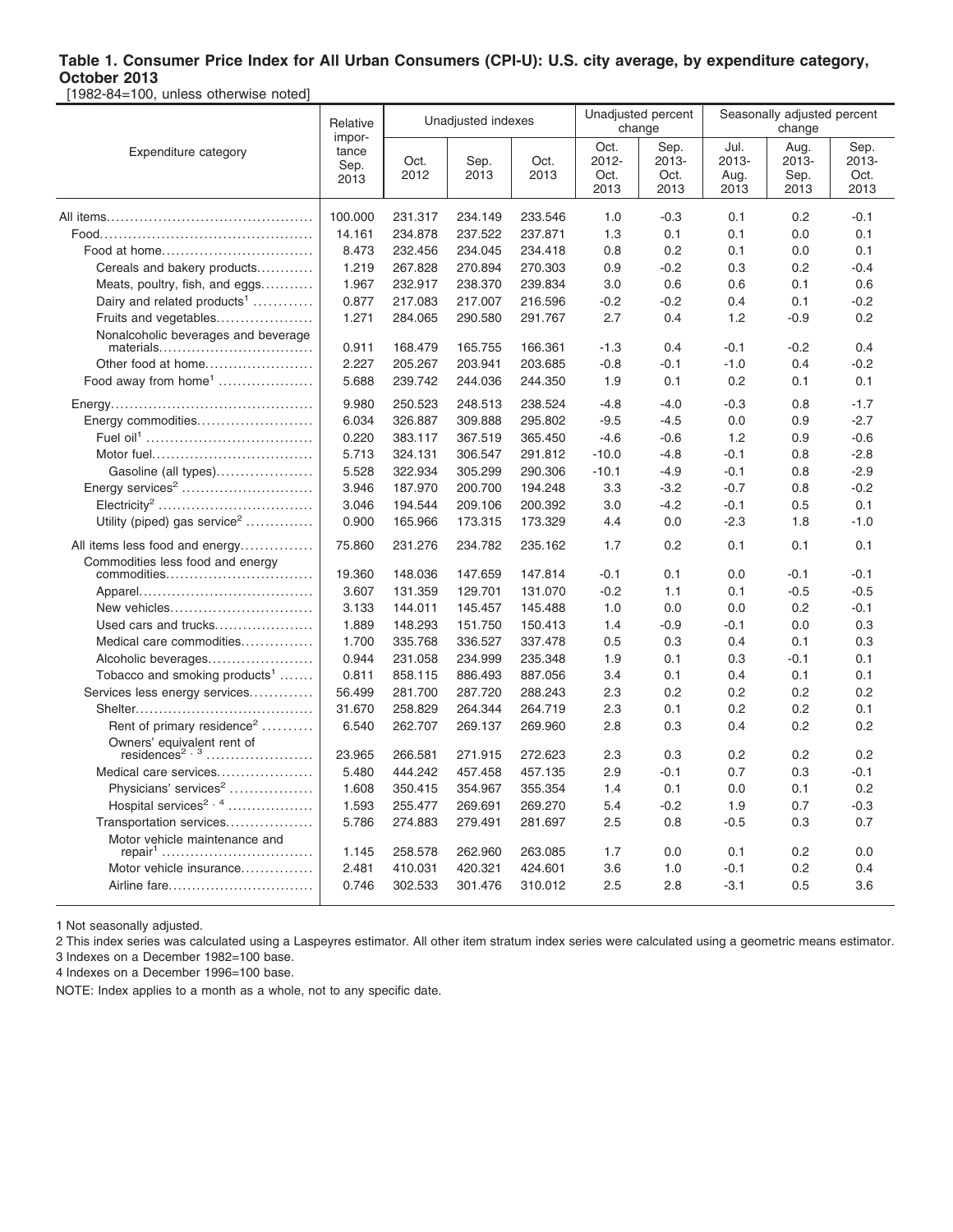|                                                             | Relative                   | Unadjusted percent<br>change  |                               | Seasonally adjusted percent change |                               |                               |
|-------------------------------------------------------------|----------------------------|-------------------------------|-------------------------------|------------------------------------|-------------------------------|-------------------------------|
| Expenditure category                                        | importance<br>Sep.<br>2013 | Oct.<br>2012-<br>Oct.<br>2013 | Sep.<br>2013-<br>Oct.<br>2013 | Jul.<br>2013-<br>Aug.<br>2013      | Aug.<br>2013-<br>Sep.<br>2013 | Sep.<br>2013-<br>Oct.<br>2013 |
|                                                             | 100.000                    | 1.0                           | $-0.3$                        | 0.1                                | 0.2                           | $-0.1$                        |
|                                                             | 14.161                     | 1.3                           | 0.1                           | 0.1                                | 0.0                           | 0.1                           |
|                                                             | 8.473                      | 0.8                           | 0.2                           | 0.1                                | 0.0                           | 0.1                           |
|                                                             | 1.219                      | 0.9                           | $-0.2$                        | 0.3                                | 0.2                           | $-0.4$                        |
|                                                             | 0.462                      | 1.0                           | 0.3                           | $-0.6$                             | 0.1                           | 0.9                           |
| Flour and prepared flour mixes                              | 0.051                      | $-2.1$                        | $-1.9$                        | 0.1                                | $-1.3$                        | $-0.6$                        |
|                                                             | 0.284                      | 0.4                           | $-0.1$                        | $-0.9$                             | $-0.1$                        | $-0.1$                        |
|                                                             | 0.127                      | 3.8                           | 2.2                           | $-0.4$                             | $-0.9$                        | 2.2                           |
|                                                             |                            | 5.3                           | 2.0                           | 0.6                                | $-1.4$                        | 2.0                           |
|                                                             | 0.758                      | 0.9                           | $-0.6$                        | 0.6                                | 0.0                           | $-0.9$                        |
|                                                             | 0.223                      | $-1.2$                        | $-2.3$                        | 1.1                                | 0.1                           | $-3.0$                        |
|                                                             |                            | $-0.7$                        | $-1.9$                        | $-0.7$                             | 0.7                           | $-1.9$                        |
|                                                             |                            | -1.6                          | $-2.7$                        | 0.8                                | $-0.6$                        | $-2.7$                        |
| Fresh biscuits, rolls, muffins <sup>1, 2</sup>              | 0.113                      | 3.3                           | 1.1                           | 0.7                                | $-0.9$                        | 0.3                           |
| Cakes, cupcakes, and cookies                                | 0.185                      | 1.9                           | 0.2                           | $-0.6$                             | 1.6                           | $-0.5$                        |
|                                                             |                            | 2.9                           | 0.2                           | $-0.5$                             | 2.5                           | $-0.9$                        |
| Fresh cakes and cupcakes <sup>1, 3</sup>                    |                            | 0.5                           | 0.1                           | $-0.3$                             | 0.2                           | 0.1                           |
|                                                             | 0.238                      | 0.8                           | $-0.4$                        | 1.3                                | $-0.8$                        | 0.6                           |
| Fresh sweetrolls, coffeecakes, doughnuts <sup>1, 3</sup>    |                            | 3.2                           | 0.1                           | $-0.1$                             | $-1.0$                        | 0.1                           |
| Crackers, bread, and cracker products <sup>3</sup>          |                            | $-0.1$                        | 0.1                           | 3.6                                | $-1.6$                        | 1.4                           |
| Frozen and refrigerated bakery products, pies,              |                            |                               |                               |                                    |                               |                               |
|                                                             |                            | 1.0                           | $-1.0$                        | 0.0                                | 1.6                           | $-0.7$                        |
|                                                             | 1.967                      | 3.0                           | 0.6                           | 0.6                                | 0.1                           | 0.6                           |
|                                                             | 1.858                      | 3.1                           | 0.6                           | 0.8                                | 0.3                           | 0.5                           |
|                                                             | 1.192                      | 2.0                           | 0.4                           | 0.4                                | 0.1                           | 0.3                           |
|                                                             | 0.557                      | 1.4                           | 0.3                           | $-0.1$                             | $-0.3$                        | 0.3                           |
|                                                             | 0.218                      | 0.9                           | $-0.1$                        | 1.0                                | $-0.3$                        | $-0.1$                        |
| Uncooked beef roasts <sup>1, 2</sup>                        | 0.081                      | 0.9                           | 0.0                           | $-0.5$                             | $-1.0$                        | 0.0                           |
|                                                             | 0.205                      | 1.7                           | 0.7                           | $-1.3$                             | 0.0                           | 0.7                           |
| Uncooked other beef and veal <sup>1, 2</sup>                | 0.052                      | 3.3                           | 0.8                           | 0.6                                | $-0.1$                        | 0.8                           |
|                                                             | 0.376                      | 3.7                           | 0.6                           | 1.2                                | $-0.1$                        | 1.0                           |
| Bacon, breakfast sausage, and related products <sup>2</sup> |                            |                               |                               |                                    |                               |                               |
|                                                             | 0.147                      | 6.9                           | 0.5                           | 1.5                                | $-0.1$                        | 1.1                           |
| Bacon and related products <sup>3</sup>                     |                            | 10.8                          | 0.1                           | 2.4                                | $-0.2$                        | 1.1                           |
| Breakfast sausage and related products <sup>2, 3</sup> .    |                            | 3.4                           | 0.9                           | 1.1                                | 0.9                           | 0.7                           |
|                                                             | 0.083                      | 2.3                           | $-0.8$                        | 0.3                                | 0.7                           | $-1.0$                        |
| Ham, excluding canned <sup>3</sup>                          |                            | 3.1                           | $-0.7$                        | 0.5                                | 0.9                           | $-0.8$                        |
|                                                             | 0.061                      | $-0.7$                        | $-1.9$                        | 0.9                                | 1.5                           | $-0.9$                        |
| Other pork including roasts and picnics <sup>2</sup>        | 0.086                      | 3.0                           | 4.0                           | 1.6                                | $-2.3$                        | 5.3                           |
|                                                             | 0.260                      | 0.9                           | 0.4                           | 0.2                                | 1.3                           | $-0.5$                        |
|                                                             |                            | 0.2                           | $-0.1$                        | $-0.9$                             | 2.7                           | $-1.9$                        |
|                                                             |                            | 1.7                           | 0.8                           | 1.2                                | 0.0                           | 0.8                           |
|                                                             |                            | $-1.7$                        | $-0.8$                        | $-0.9$                             | 0.9                           | $-0.8$                        |
|                                                             |                            | $-6.7$                        | $-1.5$                        | $-1.3$                             | $-2.5$                        | $-1.5$                        |
|                                                             | 0.356                      | 5.1                           | 0.7                           | 1.9                                | 0.3                           | 0.4                           |
|                                                             | 0.279                      | 6.1                           | 1.0                           | 2.1                                | 0.4                           | 0.3                           |
| Fresh whole chicken <sup>1, 3</sup>                         |                            | 6.6                           | 0.2                           | $-0.7$                             | 1.3                           | 0.2                           |
| Fresh and frozen chicken parts <sup>1, 3</sup>              |                            | 5.5                           | 1.1                           | 2.6                                | $-0.6$                        | 1.1                           |
| Other poultry including turkey <sup>2</sup>                 | 0.077                      | 1.7                           | $-0.4$                        | 1.2                                | 0.2                           | $-0.1$                        |
|                                                             | 0.310                      | 5.0                           | 1.1                           | 1.3                                | 0.8                           | 1.5                           |
|                                                             | 0.162                      | 6.3                           | 0.4                           | 0.9                                | 2.1                           | 0.4                           |
| Processed fish and seafood <sup>2</sup>                     | 0.148                      | 3.7                           | 1.9                           | 1.2                                | $-0.8$                        | 2.2                           |
| Shelf stable fish and seafood <sup>1, 3</sup>               |                            | 2.8                           | 1.9                           | $-0.3$                             | $-1.1$                        | 1.9                           |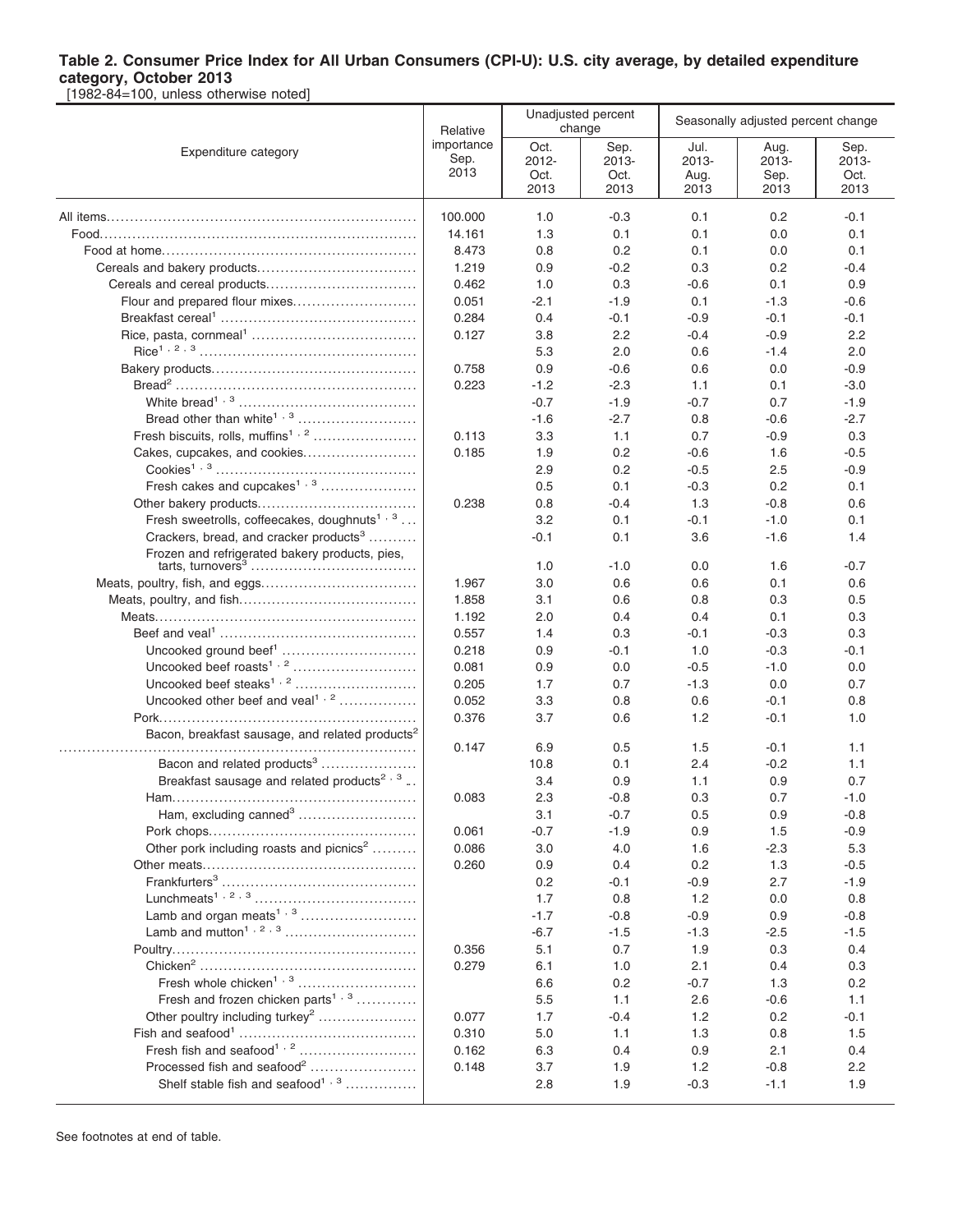[1982-84=100, unless otherwise noted]

|                                                           | Relative                   | Unadjusted percent<br>change  |                               | Seasonally adjusted percent change |                               |                               |
|-----------------------------------------------------------|----------------------------|-------------------------------|-------------------------------|------------------------------------|-------------------------------|-------------------------------|
| Expenditure category                                      | importance<br>Sep.<br>2013 | Oct.<br>2012-<br>Oct.<br>2013 | Sep.<br>2013-<br>Oct.<br>2013 | Jul.<br>2013-<br>Aug.<br>2013      | Aug.<br>2013-<br>Sep.<br>2013 | Sep.<br>2013-<br>Oct.<br>2013 |
| Frozen fish and seafood <sup>1, 3</sup>                   |                            | 5.9                           |                               |                                    |                               | 2.4                           |
|                                                           | 0.109                      | 0.9                           | 2.4<br>1.1                    | 0.8<br>$-3.6$                      | $-0.2$<br>$-2.5$              | 1.8                           |
|                                                           | 0.877                      | $-0.2$                        | $-0.2$                        | 0.4                                | 0.1                           | $-0.2$                        |
|                                                           | 0.288                      | 1.0                           | 0.3                           | $-0.1$                             | 0.0                           | 0.3                           |
|                                                           |                            | 0.0                           | -0.3                          | $-0.3$                             | $-0.2$                        | $-0.3$                        |
| Fresh milk other than whole <sup>1, 2, 3</sup>            |                            | 1.2                           | 0.5                           | 0.2                                | 0.0                           | 0.5                           |
|                                                           | 0.279                      | $-1.2$                        | $-0.7$                        | 1.1                                | $-0.3$                        | $-1.3$                        |
|                                                           | 0.132                      | $-0.2$                        | 0.4                           | 0.3                                | 1.0                           | $-1.4$                        |
|                                                           | 0.179                      | $-0.6$                        | $-0.6$                        | 0.6                                | $-0.5$                        | $-0.4$                        |
|                                                           | 1.271                      | 2.7                           | 0.4                           | 1.2                                | $-0.9$                        | 0.2                           |
|                                                           | 0.970                      | 3.7                           | 1.0                           | 1.6                                | $-1.1$                        | 0.6                           |
|                                                           | 0.499                      | 1.2                           | 1.5                           | 0.2                                | $-0.7$                        | 1.0                           |
|                                                           | 0.094                      | $-3.2$                        | $-7.4$                        | -0.5                               | $-3.7$                        | $-0.1$                        |
|                                                           | 0.079                      | $-1.9$                        | $-1.9$                        | 0.2                                | 0.6                           | $-1.9$                        |
|                                                           | 0.125                      | 4.5                           | $-0.6$                        | $-0.5$                             | $-1.4$                        | 1.9                           |
| Oranges, including tangerines <sup>3</sup>                |                            | 8.4                           | $-0.2$                        | $-2.5$                             | $-1.7$                        | 2.5                           |
|                                                           | 0.201                      | 2.5                           | 8.2                           | 0.0                                | $-0.5$                        | 3.2                           |
|                                                           | 0.471                      | 6.5                           | 0.5                           | 3.2                                | $-1.4$                        | 0.3                           |
|                                                           | 0.088                      | 10.2                          | -6.3                          | 3.0                                | 1.9                           | -1.9                          |
|                                                           | 0.062                      | 10.3                          | 6.2                           | $-0.1$                             | $-1.5$                        | 4.0                           |
|                                                           | 0.082                      | 3.7                           | $-1.4$                        | 2.4                                | 3.1                           | $-1.4$                        |
|                                                           | 0.238                      | 5.3                           | 2.2                           | 3.2                                | $-2.6$                        | 1.2                           |
| Processed fruits and vegetables <sup>2</sup>              | 0.301                      | $-0.5$                        | $-1.5$                        | $-0.4$                             | $-0.3$                        | $-1.2$                        |
| Canned fruits and vegetables <sup>2</sup>                 | 0.151                      | 0.3                           | $-1.0$                        | $-0.1$                             | $-0.7$                        | $-0.3$                        |
|                                                           |                            | 0.6                           | 0.0                           | $-0.7$                             | $-1.7$                        | 0.2                           |
|                                                           |                            | 0.2                           | $-1.5$                        | 0.3                                | $-0.2$                        | $-0.7$                        |
|                                                           | 0.094                      | $-1.6$                        | $-2.3$                        | $-0.7$                             | 0.3                           | $-2.1$                        |
| Frozen fruits and vegetables <sup>2</sup>                 |                            | $-1.6$                        | $-2.7$                        | -0.1                               | 0.2                           | $-2.0$                        |
| Other processed fruits and vegetables including           |                            |                               |                               |                                    |                               |                               |
|                                                           | 0.056                      | $-1.0$                        | $-1.5$                        | -0.1                               | 0.5                           | $-1.6$                        |
| Dried beans, peas, and lentils <sup>1, 2, 3</sup>         |                            | $-1.7$                        | 0.7                           | 0.9                                | $-0.8$                        | 0.7                           |
| Nonalcoholic beverages and beverage materials             | 0.911                      | $-1.3$                        | 0.4                           | $-0.1$                             | $-0.2$                        | 0.4                           |
| Juices and nonalcoholic drinks <sup>2</sup>               | 0.688                      | $-0.6$                        | 0.3                           | 0.9                                | $-0.2$                        | 0.2                           |
|                                                           | 0.279                      | $-1.6$                        | 0.2                           | -0.2                               | 0.3                           | -0.1                          |
| Frozen noncarbonated juices and drinks <sup>1,2</sup>     | 0.014                      | 4.8                           | 1.3                           | 0.7                                | 0.9                           | 1.3                           |
| Nonfrozen noncarbonated juices and drinks <sup>1, 2</sup> | 0.395                      | $-0.2$                        | 0.4                           | 1.1                                | $-0.1$                        | 0.4                           |
| Beverage materials including coffee and tea <sup>2</sup>  | 0.223                      | -3.1                          | 0.5                           | -1.4                               | 0.0                           | 0.5                           |
|                                                           | 0.131                      | $-6.6$                        | 0.1                           | $-1.4$                             | -0.3                          | 0.4                           |
|                                                           |                            | $-7.3$                        | $-0.1$                        | $-2.1$                             | $-0.4$                        | 0.7                           |
| Instant and freeze dried coffee <sup>1, 3</sup>           |                            | $-2.8$                        | 1.1                           | $-1.0$                             | 0.1                           | 1.1                           |
| Other beverage materials including tea <sup>2</sup>       | 0.093                      | 2.2                           | 1.2                           | $-0.6$                             | 0.1                           | 1.6                           |
|                                                           | 2.227                      | $-0.8$                        | $-0.1$                        | $-1.0$                             | 0.4                           | $-0.2$                        |
|                                                           | 0.294                      | $-2.1$                        | 0.4                           | $-1.1$                             | 0.2                           | 0.4                           |
| Sugar and artificial sweeteners                           | 0.055                      | $-6.5$                        | $-0.8$                        | $-0.1$                             | $-1.6$                        | $-0.8$                        |
|                                                           | 0.177                      | $-0.9$                        | 1.1                           | $-1.6$                             | 0.7                           | 1.1                           |
|                                                           | 0.062                      | $-1.5$                        | $-0.7$                        | $-0.5$                             | 0.5                           | $-0.6$                        |
|                                                           | 0.254                      | $-1.8$                        | 0.2                           | 0.3                                | -0.3                          | 0.3                           |
|                                                           | 0.075                      | $-1.2$                        | $-1.3$                        | $-0.2$                             | 0.5                           | $-1.1$                        |
|                                                           |                            | 0.9                           | $-0.4$                        | $-0.1$                             | $-1.7$                        | $-0.1$                        |
|                                                           |                            | $-2.1$                        | $-2.3$                        | 0.1                                | 2.1                           | $-1.4$                        |
|                                                           | 0.063                      | $-0.7$                        | 1.3                           | 0.9                                | 0.5                           | 1.3                           |
| Other fats and oils including peanut butter <sup>2</sup>  | 0.116                      | $-2.9$                        | 0.6                           | 0.5                                | $-1.3$                        | 1.3                           |
|                                                           |                            | $-5.7$                        | 1.1                           | 0.5                                | $-1.1$                        | 1.1                           |
|                                                           | 1.679                      | $-0.4$                        | $-0.3$                        | $-1.2$                             | 0.5                           | $-0.3$                        |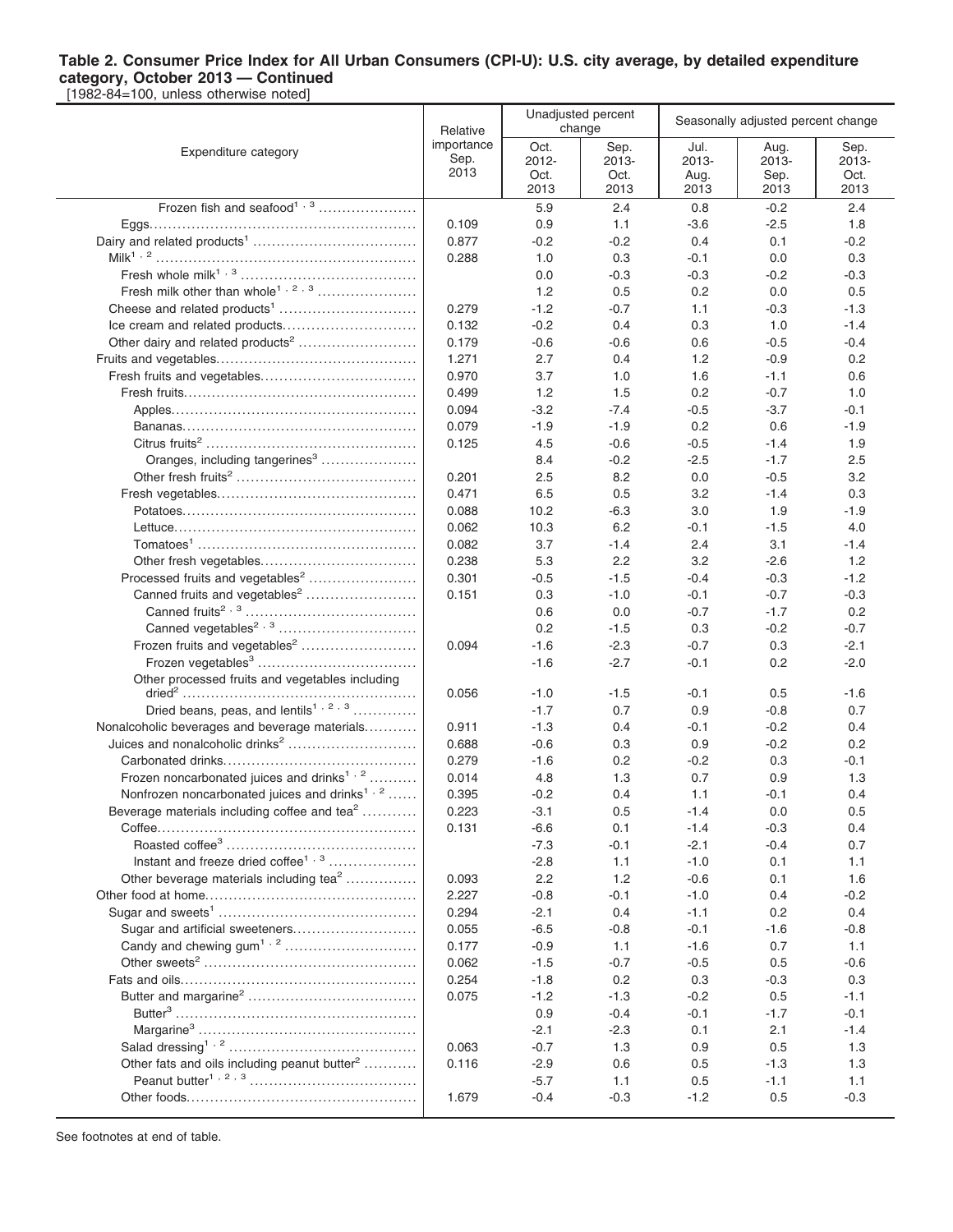[1982-84=100, unless otherwise noted]

|                                                                 | Relative                   | Unadjusted percent<br>change |                       | Seasonally adjusted percent change |                       |                       |
|-----------------------------------------------------------------|----------------------------|------------------------------|-----------------------|------------------------------------|-----------------------|-----------------------|
| Expenditure category                                            | importance<br>Sep.<br>2013 | Oct.<br>2012-<br>Oct.        | Sep.<br>2013-<br>Oct. | Jul.<br>2013-<br>Aug.              | Aug.<br>2013-<br>Sep. | Sep.<br>2013-<br>Oct. |
|                                                                 |                            | 2013                         | 2013                  | 2013                               | 2013                  | 2013                  |
|                                                                 | 0.095                      | $-1.9$                       | $-2.4$                | $-0.1$                             | $-1.6$                | $-1.8$                |
| Frozen and freeze dried prepared foods <sup>1</sup>             | 0.289                      | $-1.2$                       | 0.6                   | $-1.4$                             | $-0.4$                | 0.6                   |
|                                                                 | 0.326                      | 0.8                          | 0.5                   | $-1.6$                             | 0.3                   | 0.5                   |
| Spices, seasonings, condiments, sauces                          | 0.283                      | $-1.0$                       | $-1.1$                | $-0.1$                             | 0.2                   | $-1.1$                |
| Salt and other seasonings and spices <sup>2, 3</sup>            |                            | $-0.5$                       | $-1.9$                | $-0.9$                             | 2.1                   | $-1.2$                |
| Olives, pickles, relishes <sup>1, 2, 3</sup>                    |                            | $-3.0$                       | 2.3                   | 5.9                                | $-4.1$                | 2.3                   |
|                                                                 |                            | $-1.2$                       | 0.0                   | 0.3                                | $-0.3$                | $-0.3$                |
|                                                                 |                            | $-0.8$                       | $-1.6$                | 4.1                                | $-6.3$                | $-1.6$                |
|                                                                 | 0.071                      | 1.2                          | 1.4                   | $-0.5$                             | -0.7                  | 1.4                   |
| Other miscellaneous foods <sup>1, 2</sup>                       | 0.616                      | $-0.2$                       | $-0.5$                | $-1.1$                             | 0.8                   | $-0.5$                |
|                                                                 |                            | 0.7                          | 0.6                   | 1.0                                | $-0.4$                | 0.6                   |
|                                                                 | 5.688                      | 1.9                          | 0.1                   | 0.2                                | 0.1                   | 0.1                   |
|                                                                 | 2.701                      | 2.1                          | 0.0                   | 0.1                                | 0.2                   | 0.0                   |
| Limited service meals and snacks <sup>1, 2</sup>                | 2.282                      | 1.7                          | 0.2                   | 0.2                                | 0.0                   | 0.2                   |
| Food at employee sites and schools <sup>2</sup>                 | 0.263                      | 2.3                          | 0.4                   | $-1.9$                             | $-1.1$                | 0.8                   |
| Food at elementary and secondary schools <sup>1, 3, 5</sup>     |                            | 2.1                          | 0.3                   | 0.3                                | 0.4                   | 0.3                   |
| Food from vending machines and mobile vendors <sup>1, 2</sup>   | 0.081                      | 1.7                          | 0.2                   | 0.2                                | $-1.2$                | 0.2                   |
|                                                                 | 0.361                      | 1.7                          | 0.1                   | 0.2                                | 0.3                   | 0.1                   |
|                                                                 | 9.980                      | $-4.8$                       | $-4.0$                | $-0.3$                             | 0.8                   | $-1.7$                |
|                                                                 | 6.034                      | $-9.5$                       | $-4.5$                | 0.0                                | 0.9                   | $-2.7$                |
|                                                                 | 0.321                      | $-0.9$                       | 0.1                   | 1.5                                | 1.6                   | 0.1                   |
|                                                                 | 0.220                      | $-4.6$                       | $-0.6$                | 1.2                                | 0.9                   | $-0.6$                |
| Propane, kerosene, and firewood <sup>1, 6</sup>                 | 0.101                      | 8.0                          | 1.5                   | 2.2                                | 2.5                   | $-0.4$                |
|                                                                 | 5.713                      | $-10.0$                      | $-4.8$                | $-0.1$                             | 0.8                   | $-2.8$                |
|                                                                 | 5.528                      | $-10.1$                      | $-4.9$                | $-0.1$                             | 0.8                   | $-2.9$                |
|                                                                 |                            | $-10.4$                      | $-5.0$                | $-0.1$                             | 0.7                   | $-2.9$                |
| Gasoline, unleaded midgrade <sup>3,7</sup>                      |                            | $-9.3$                       | $-4.9$                | $-0.3$                             | 1.0                   | $-3.0$                |
| Gasoline, unleaded premium <sup>3</sup>                         |                            | $-9.1$                       | $-4.5$                | $-0.3$                             | 0.8                   | $-2.6$                |
|                                                                 | 0.185                      | -6.0                         | $-1.7$                | 2.1                                | 2.4                   | $-0.4$                |
|                                                                 | 3.946                      | 3.3                          | $-3.2$                | $-0.7$                             | 0.8                   | $-0.2$                |
|                                                                 | 3.046<br>0.900             | 3.0                          | $-4.2$                | $-0.1$                             | 0.5                   | 0.1                   |
|                                                                 |                            | 4.4                          | 0.0                   | $-2.3$                             | 1.8                   | $-1.0$                |
|                                                                 | 75.860                     | 1.7                          | 0.2                   | 0.1                                | 0.1                   | 0.1                   |
| Commodities less food and energy commodities                    | 19.360                     | $-0.1$                       | 0.1                   | 0.0                                | $-0.1$                | $-0.1$                |
| Household furnishings and supplies <sup>1, 9</sup>              | 3.206                      | $-1.6$                       | $-0.2$                | $-0.4$                             | $-0.2$                | $-0.2$                |
| Window and floor coverings and other linens <sup>1, 2</sup>     | 0.255                      | $-3.9$                       | $-0.2$                | $-0.6$                             | $-0.1$                | $-0.2$                |
|                                                                 | 0.036                      | $-3.7$                       | 0.0                   | $-0.1$                             | 0.5                   | 0.0                   |
|                                                                 | 0.075                      | $-0.2$                       | $-0.5$                | 0.2                                | 0.8                   | $-0.5$                |
|                                                                 | 0.143                      | $-5.7$                       | $-0.1$                | $-1.1$                             | $-0.7$                | $-0.1$                |
|                                                                 | 0.689                      | $-2.2$                       | $-0.1$                | $-0.2$                             | $-0.8$                | $-0.1$                |
|                                                                 | 0.225                      | $-1.6$                       | 0.4                   | 0.1                                | $-2.0$                | 0.4                   |
| Living room, kitchen, and dining room furniture <sup>1, 2</sup> | 0.331                      | $-1.3$                       | 0.2                   | 0.0                                | $-0.2$                | 0.2                   |
|                                                                 | 0.126                      | $-5.3$                       | $-1.7$                | 0.4                                | 0.4                   | $-2.1$                |
|                                                                 | 0.274                      | $-2.5$                       | $-0.3$                | $-0.6$                             | 0.7                   | 0.0                   |
|                                                                 | 0.156                      | $-3.1$                       | 0.2                   | $-0.8$                             | 0.2                   | 0.6                   |
|                                                                 |                            | $-5.3$                       | $-0.3$                | $-0.9$                             | 0.5                   | 0.0                   |
|                                                                 | 0.115                      | $-1.6$                       | $-0.9$                | 0.3                                | 0.5                   | $-0.9$                |
| Other household equipment and furnishings <sup>2</sup>          | 0.458                      | $-3.6$                       | $-0.3$                | $-0.9$                             | 0.7                   | $-0.6$                |
| Clocks, lamps, and decorator items <sup>1</sup>                 | 0.233                      | $-6.4$                       | $-0.7$                | $-2.3$                             | $-0.4$                | $-0.7$                |
| Indoor plants and flowers <sup>10</sup>                         | 0.099                      | 1.0                          | 0.0                   | 1.3                                | 0.1                   | $-0.1$                |
|                                                                 | 0.044                      | $-2.9$                       | 0.6                   | $-1.3$                             | 1.3                   | 0.6                   |
| Nonelectric cookware and tableware <sup>2</sup>                 | 0.082                      | $-0.8$                       | $-0.4$                | 0.4                                | $-0.2$                | 0.1                   |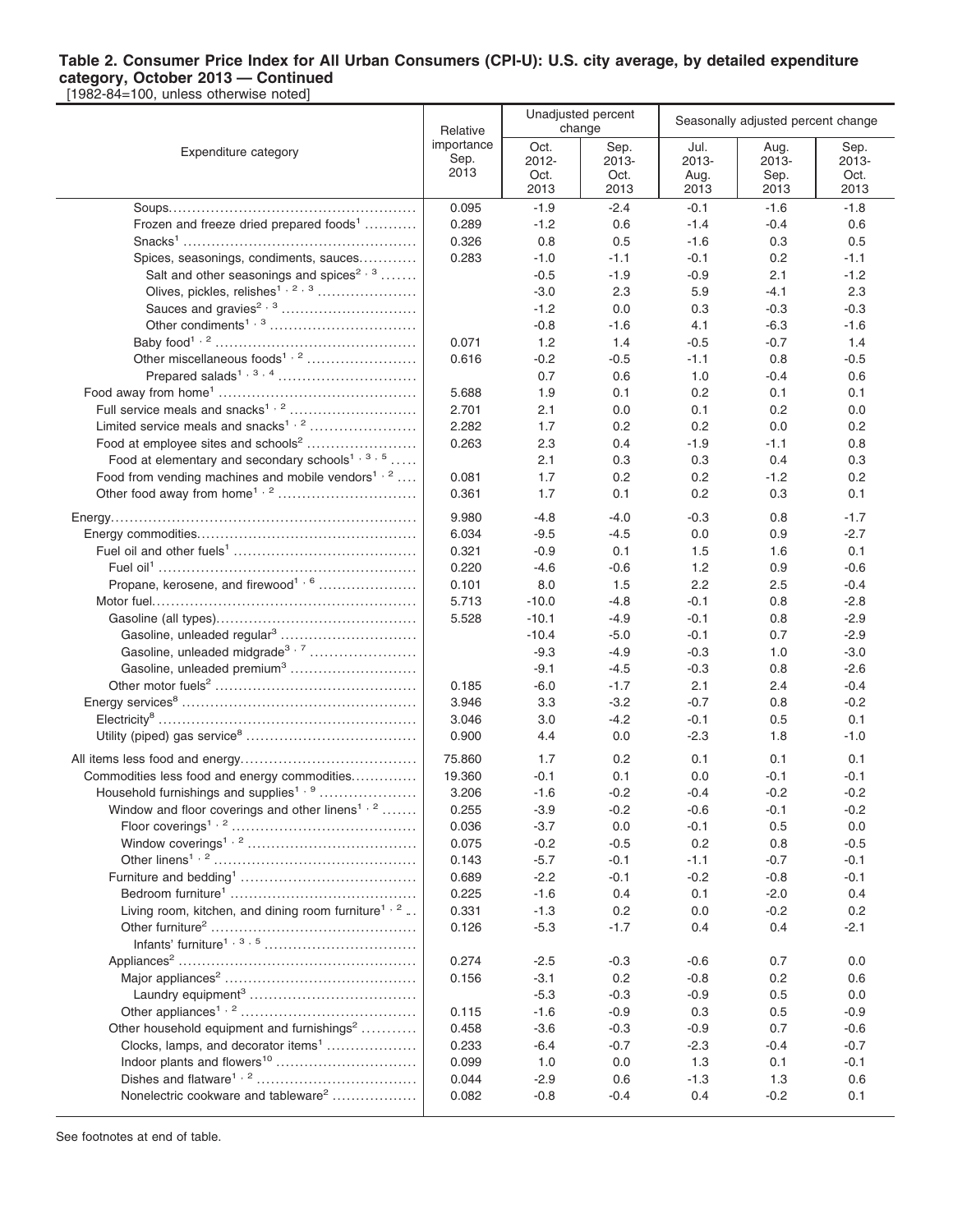[1982-84=100, unless otherwise noted]

|                                                              | Relative                   |                               | Unadjusted percent<br>change  | Seasonally adjusted percent change |                               |                               |
|--------------------------------------------------------------|----------------------------|-------------------------------|-------------------------------|------------------------------------|-------------------------------|-------------------------------|
| Expenditure category                                         | importance<br>Sep.<br>2013 | Oct.<br>2012-<br>Oct.<br>2013 | Sep.<br>2013-<br>Oct.<br>2013 | Jul.<br>2013-<br>Aug.<br>2013      | Aug.<br>2013-<br>Sep.<br>2013 | Sep.<br>2013-<br>Oct.<br>2013 |
|                                                              |                            |                               |                               |                                    |                               |                               |
| Tools, hardware, outdoor equipment and supplies <sup>2</sup> | 0.668                      | 0.4                           | $-0.8$                        | 0.3                                | 0.7                           | $-0.9$                        |
| Tools, hardware and supplies <sup>1, 2</sup>                 | 0.171                      | 1.3                           | $-0.2$                        | 0.2                                | 0.1                           | $-0.2$                        |
| Outdoor equipment and supplies <sup>2</sup>                  | 0.353                      | 0.0                           | $-1.1$                        | 0.2                                | 1.0                           | $-1.2$                        |
|                                                              | 0.863                      | $-0.6$                        | 0.3                           | $-0.2$                             | $-0.2$                        | 0.3                           |
|                                                              | 0.345                      | $-2.3$                        | $-0.1$                        | $-0.3$                             | $-0.5$                        | $-0.1$                        |
|                                                              | 0.241                      | 1.6                           | 0.7                           | $-0.7$                             | 0.8                           | 0.7                           |
| Miscellaneous household products <sup>1, 2</sup>             | 0.278                      | $-0.3$                        | 0.6                           | 0.3                                | $-0.8$                        | 0.6                           |
|                                                              | 3.607                      | $-0.2$                        | 1.1                           | 0.1                                | $-0.5$                        | $-0.5$                        |
|                                                              | 0.865                      | 2.2                           | 2.4                           | $-0.5$                             | 0.0                           | 0.8                           |
|                                                              | 0.684                      | 1.7                           | 2.2                           | $-0.2$                             | $-0.6$                        | 0.5                           |
| Men's suits, sport coats, and outerwear                      | 0.123                      | $-2.6$                        | $-0.4$                        | $-2.6$                             | 0.8                           | $-1.9$                        |
|                                                              | 0.188                      | 4.5                           | 0.2                           | 2.1                                | 0.0                           | $-2.3$                        |
| Men's shirts and sweaters <sup>2</sup>                       | 0.216                      | $-1.4$                        | 1.0                           | 1.1                                | $-0.7$                        | $-3.4$                        |
| Men's pants and shorts                                       | 0.150                      | 6.6                           | 8.5                           | $-1.7$                             | $-3.2$                        | 10.3                          |
|                                                              | 0.180                      | 4.0                           | 3.4                           | $-0.1$                             | 0.6                           | 1.9                           |
|                                                              | 1.533                      | $-1.2$                        | 1.1                           | 1.0                                | $-1.0$                        | $-0.8$                        |
|                                                              | 1.286                      | 0.0                           | 1.0                           | 1.6                                | $-1.5$                        | $-0.6$                        |
|                                                              | 0.101                      | 2.3                           | 6.0                           | -2.1                               | 3.4                           | 0.7                           |
|                                                              | 0.184                      | 1.4                           | $-0.8$                        | 1.2                                | 5.3                           | $-1.5$                        |
| Women's suits and separates <sup>2</sup>                     | 0.603                      | $-2.2$                        | $-0.5$                        | 2.0                                | $-1.7$                        | $-2.0$                        |
| Women's underwear, nightwear, sportswear and                 |                            |                               |                               |                                    |                               |                               |
|                                                              | 0.383                      | 2.3                           | 2.9                           | 0.5                                | $-2.4$                        | 1.7                           |
|                                                              | 0.246                      | $-7.0$                        | 1.7                           | $-2.5$                             | 1.4                           | $-2.2$                        |
|                                                              | 0.696                      | 0.5                           | 0.3                           | 0.0                                | $-0.7$                        | $-0.6$                        |
|                                                              | 0.214                      | 0.0                           | $-0.4$                        | 1.3                                | $-0.2$                        | $-0.4$                        |
|                                                              | 0.150                      | 2.1                           | 1.4                           | $-2.3$                             | 0.3                           | 1.6                           |
|                                                              | 0.332                      | 0.2                           | 0.2                           | $-0.1$                             | $-1.3$                        | $-1.1$                        |
|                                                              | 0.190                      | $-5.5$                        | 0.9                           | $-1.0$                             | $-0.4$                        | $-0.5$<br>$-1.8$              |
|                                                              | 0.324                      | $-0.1$                        | $-1.1$                        | $-1.4$                             | 1.1                           |                               |
|                                                              | 0.091                      | 0.6                           | $-1.4$                        | $-5.8$                             | 5.0                           | $-1.4$                        |
| Transportation commodities less motor fuel <sup>9</sup>      | 0.233                      | $-0.4$                        | $-1.0$                        | 0.7                                | $-0.6$                        | $-1.8$                        |
|                                                              | 5.506                      | 0.9                           | $-0.3$                        | 0.0                                | 0.1                           | 0.0                           |
|                                                              | 3.133                      | 1.0                           | 0.0                           | 0.0                                | 0.2                           | $-0.1$                        |
|                                                              |                            | 1.0<br>0.3                    | 0.0<br>0.0                    | 0.1<br>0.0                         | 0.1<br>$-0.1$                 | $-0.2$<br>$-0.3$              |
|                                                              |                            | 1.7                           | 0.0                           | 0.0                                | 0.3                           | $-0.2$                        |
|                                                              | 1.889                      |                               |                               |                                    |                               |                               |
| Motor vehicle parts and equipment <sup>1</sup>               | 0.416                      | 1.4<br>$-2.3$                 | $-0.9$<br>$-0.1$              | $-0.1$<br>$-0.3$                   | 0.0<br>$-0.2$                 | 0.3<br>$-0.1$                 |
|                                                              | 0.276                      | $-4.4$                        | $-0.1$                        | $-0.5$                             | $-0.4$                        | $-0.1$                        |
| Vehicle accessories other than tires <sup>1, 2</sup>         | 0.140                      | 2.1                           | $-0.1$                        | 0.1                                | 0.2                           | $-0.1$                        |
| Vehicle parts and equipment other than tires <sup>1,3</sup>  |                            |                               |                               |                                    |                               |                               |
|                                                              |                            | 2.2                           | $-0.1$                        | 0.1                                | 0.3                           | $-0.1$                        |
| Motor oil, coolant, and fluids <sup>1, 3</sup>               |                            | 2.6                           | 0.6                           | 0.9                                | $-0.3$                        | 0.6                           |
|                                                              | 1.700                      | 0.5                           | 0.3                           | 0.4                                | 0.1                           | 0.3                           |
|                                                              | 1.623                      | 0.5                           | 0.3                           | 0.4                                | 0.1                           | 0.3                           |
|                                                              | 1.318                      | 0.5                           | 0.2                           | 0.8                                | 0.2                           | 0.4                           |
|                                                              | 0.306                      | 0.3                           | 0.6                           | $-0.8$                             | 0.2                           | 0.6                           |
| Medical equipment and supplies <sup>1, 9</sup>               | 0.077                      | 0.7                           | 0.6                           | $-0.3$                             | 0.7                           | 0.6                           |
|                                                              | 2.193                      | $-2.0$                        | 0.0                           | $-0.3$                             | $-0.7$                        | 0.0                           |
|                                                              | 0.368                      | $-6.6$                        | $-0.4$                        | $-0.3$                             | $-0.6$                        | $-0.4$                        |
|                                                              | 0.125                      | $-14.4$                       | $-0.4$                        | $-0.9$                             | $-1.3$                        | $-0.6$                        |
|                                                              | 0.023                      | $-10.1$                       | $-1.8$                        | $-0.2$                             | $-1.1$                        | $-1.8$                        |
|                                                              | 0.066                      | $-4.9$                        | $-0.6$                        | $-0.3$                             | 0.0                           | $-0.6$                        |
| Audio discs, tapes and other media <sup>1, 2</sup>           | 0.043                      | 0.9                           | 0.2                           | 0.6                                | -0.1                          | 0.2                           |
|                                                              |                            |                               |                               |                                    |                               |                               |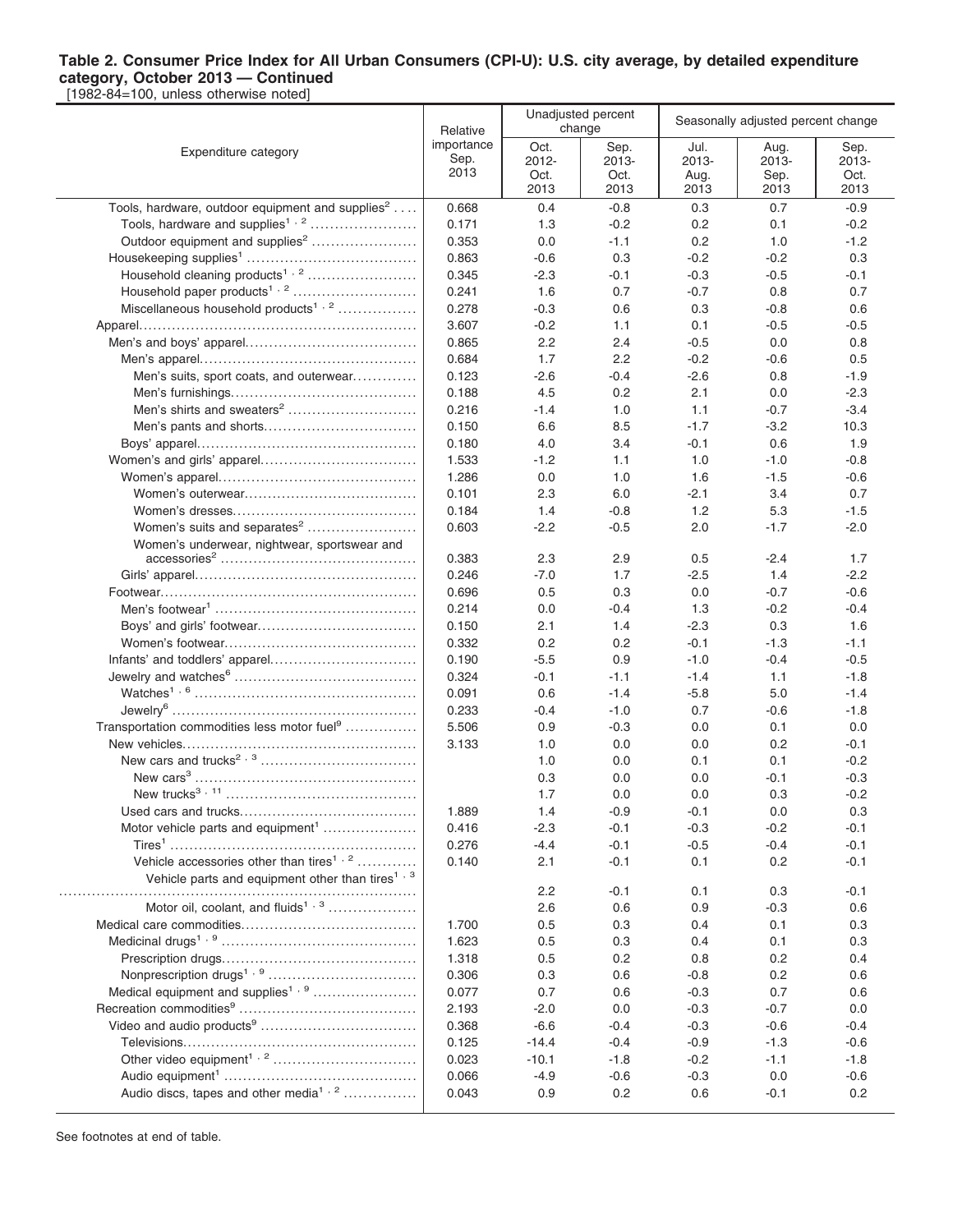[1982-84=100, unless otherwise noted]

|                                                                | Relative       | Unadjusted percent<br>change |              | Seasonally adjusted percent change |                  |              |
|----------------------------------------------------------------|----------------|------------------------------|--------------|------------------------------------|------------------|--------------|
| Expenditure category                                           | importance     | Oct.                         | Sep.         | Jul.                               | Aug.             | Sep.         |
|                                                                | Sep.<br>2013   | 2012-                        | 2013-        | 2013-                              | 2013-            | 2013-        |
|                                                                |                | Oct.<br>2013                 | Oct.<br>2013 | Aug.<br>2013                       | Sep.<br>2013     | Oct.<br>2013 |
|                                                                |                |                              |              |                                    |                  |              |
|                                                                | 0.676          | 0.3                          | 0.4          | 0.0                                | $-0.3$           | 0.4          |
| Purchase of pets, pet supplies, accessories <sup>1, 2, 3</sup> |                | 1.6                          | 0.1          | $-0.2$                             | $-0.1$           | 0.1          |
|                                                                |                | $-1.9$<br>$-1.7$             | 0.8          | 0.3<br>$-0.8$                      | $-0.8$<br>$-0.9$ | 0.8<br>0.4   |
| Sports vehicles including bicycles <sup>1</sup>                | 0.444<br>0.237 | $-0.4$                       | 0.4          | $-1.0$                             |                  | 0.5          |
|                                                                | 0.198          | $-3.2$                       | 0.5<br>0.2   | $-0.4$                             | $-1.2$<br>$-0.2$ | 0.1          |
| Photographic equipment and supplies                            | 0.049          | $-6.8$                       | $-1.3$       | 1.7                                | $-2.0$           | $-0.1$       |
| Film and photographic supplies <sup>1, 2, 3</sup>              |                |                              |              |                                    |                  |              |
|                                                                |                | $-7.7$                       | $-1.5$       | 0.6                                | $-2.5$           | 0.4          |
|                                                                | 0.226          | 3.9                          | 0.4          | 0.2                                | $-0.4$           | 0.4          |
|                                                                | 0.128          | 6.2                          | 0.5          | 0.7                                | $-0.4$           | 0.5          |
|                                                                | 0.095          | 0.9                          | 0.4          | $-0.5$                             | $-0.5$           | 0.4          |
|                                                                | 0.430          | $-4.2$                       | $-0.9$       | $-0.6$                             | $-1.4$           | $-0.9$       |
|                                                                | 0.311          | $-5.9$                       | $-0.9$       | $-0.8$                             | $-2.1$           | $-0.9$       |
| Toys, games, hobbies and playground equipment <sup>2</sup>     |                |                              |              |                                    |                  |              |
|                                                                |                | -2.8                         | $-0.7$       | 0.5                                | $-1.4$           | $-0.2$       |
| Sewing machines, fabric and supplies <sup>1, 2</sup>           | 0.061          | 1.1                          | $-1.5$       | $-0.1$                             | 1.0              | $-1.5$       |
| Music instruments and accessories <sup>2</sup>                 | 0.040          | 2.3                          | $-0.1$       | $-0.3$                             | 0.3              | $-0.1$       |
| Education and communication commodities <sup>9</sup>           | 0.560          | -3.3                         | $-0.3$       | $-0.8$                             | 0.4              | $-0.4$       |
|                                                                | 0.215          | 4.7                          | 0.8          | $-1.5$                             | 0.9              | 1.1          |
|                                                                |                | 5.5                          | 1.0          | $-0.4$                             | 1.5              | 1.0          |
| Information technology commodities <sup>9</sup>                | 0.345          | $-7.7$                       | $-1.0$       | $-0.4$                             | 0.1              | $-1.3$       |
| Personal computers and peripheral equipment <sup>4</sup>       | 0.224          | $-8.8$                       | $-0.9$       | $-0.5$                             | 0.4              | $-1.3$       |
| Computer software and accessories <sup>1, 2</sup>              | 0.043          | $-2.4$                       | 0.5          | $-1.0$                             | 0.9              | 0.5          |
| Telephone hardware, calculators, and other                     |                |                              |              |                                    |                  |              |
|                                                                | 0.078          | $-7.3$                       | $-2.1$       | 0.0                                | $-1.2$           | $-2.1$       |
|                                                                | 0.944          | 1.9                          | 0.1          | 0.3                                | $-0.1$           | 0.1          |
|                                                                | 0.564          | 1.3                          | 0.0          | 0.2                                | $-0.2$           | $-0.3$       |
| Beer, ale, and other malt beverages at home                    | 0.268          | 2.3                          | 0.8          | $-0.3$                             | 0.1              | 0.6          |
|                                                                | 0.071          | 1.7                          | 0.1          | $-0.2$                             | $-0.2$           | 0.4          |
|                                                                |                | 3.2                          | 0.1          | 0.8                                | $-0.3$           | 0.6          |
| Distilled spirits, excluding whiskey, at home <sup>1, 3</sup>  |                | 0.9                          | 0.0          | $-0.6$                             | 0.7              | 0.0          |
|                                                                | 0.225          | 0.1                          | $-1.1$       | 0.7                                | $-0.5$           | $-1.2$       |
| Alcoholic beverages away from home <sup>1</sup>                | 0.380          | 2.6                          | 0.4          | 0.2                                | 0.1              | 0.4          |
|                                                                |                |                              |              |                                    |                  |              |
|                                                                |                | 2.4                          | 0.4          | 0.2                                | 0.0              | 0.4          |
|                                                                |                | 1.9                          | 0.2          | 0.2                                | 0.1              | 0.2          |
| Distilled spirits away from home <sup>1, 2, 3</sup>            |                | 3.4                          | 0.6          | 0.2                                | 0.2              | 0.6          |
|                                                                | 1.644          | 1.2                          | 0.0          | 0.3                                | 0.1              | 0.0          |
| Tobacco and smoking products <sup>1</sup>                      | 0.811          | 3.4                          | 0.1          | 0.4                                | 0.1              | 0.1          |
| Tobacco products other than cigarettes <sup>1, 2</sup>         | 0.750          | 3.3                          | 0.0          | 0.5                                | 0.1              | 0.0          |
|                                                                | 0.054          | 3.8                          | 0.5          | $-0.2$                             | 0.6              | 0.5          |
|                                                                | 0.639          | $-0.5$                       | $-0.4$       | 0.7                                | 0.1              | $-0.4$       |
| Hair, dental, shaving, and miscellaneous personal              | 0.334          | 0.5                          | 0.6          | 0.7                                | 0.4              | 0.6          |
| Cosmetics, perfume, bath, nail preparations and                |                |                              |              |                                    |                  |              |
|                                                                | 0.298          | $-1.7$                       | $-1.5$       | 0.6                                | $-0.2$           | $-1.5$       |
| Miscellaneous personal goods <sup>2</sup>                      | 0.194          | $-1.6$                       | 1.4          | $-1.4$                             | 0.0              | 1.0          |
| Stationery, stationery supplies, gift wrap <sup>3</sup>        |                | $-0.8$                       | 1.9          | $-1.7$                             | 0.2              | 1.3          |
|                                                                |                | $-0.4$                       | $-0.4$       | $-1.7$                             | $-0.1$           | $-0.4$       |
|                                                                | 56.499         | 2.3                          | 0.2          | 0.2                                | 0.2              | 0.2          |
|                                                                | 31.670         | 2.3                          | 0.1          | 0.2                                | 0.2              | 0.1          |
|                                                                | 31.319         | 2.3                          | 0.1          | 0.3                                | 0.2              | 0.1          |
|                                                                | 6.540          | 2.8                          | 0.3          | 0.4                                | 0.2              | 0.2          |
| Lodging away from home <sup>2</sup>                            | 0.814          | $-1.8$                       | $-4.7$       | $-0.7$                             | $-0.4$           | $-3.1$       |
|                                                                |                |                              |              |                                    |                  |              |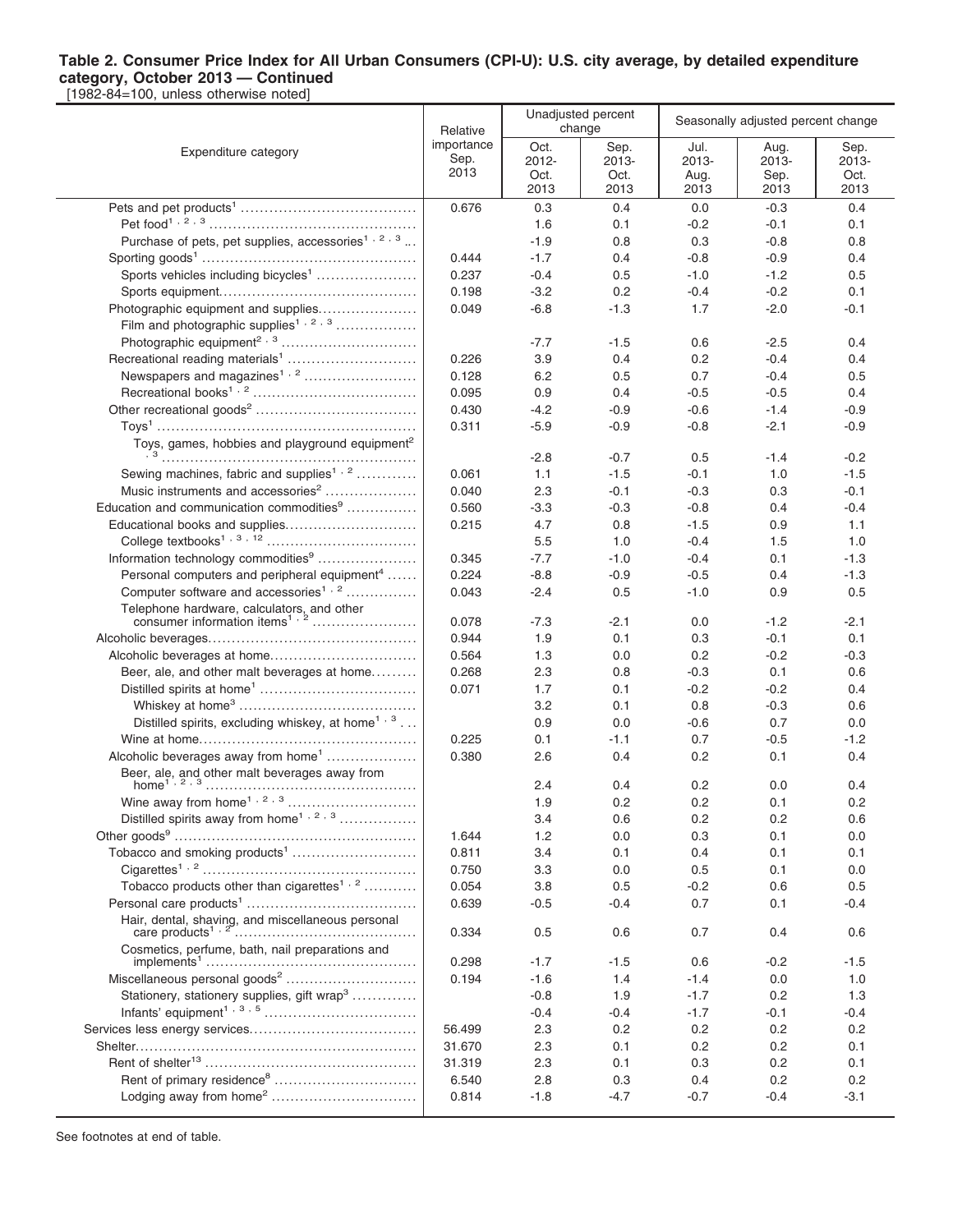|                                                                | Relative                   | Unadjusted percent<br>change  |                               | Seasonally adjusted percent change |                               |                               |
|----------------------------------------------------------------|----------------------------|-------------------------------|-------------------------------|------------------------------------|-------------------------------|-------------------------------|
| Expenditure category                                           | importance<br>Sep.<br>2013 | Oct.<br>2012-<br>Oct.<br>2013 | Sep.<br>2013-<br>Oct.<br>2013 | Jul.<br>2013-<br>Aug.<br>2013      | Aug.<br>2013-<br>Sep.<br>2013 | Sep.<br>2013-<br>Oct.<br>2013 |
| Housing at school, excluding board <sup>8, 13</sup>            | 0.160                      | 3.4                           | 0.2                           | $-0.5$                             | 0.3                           | 0.4                           |
| Other lodging away from home including hotels                  |                            |                               |                               |                                    |                               |                               |
|                                                                | 0.653                      | $-3.0$                        | $-6.0$                        | $-0.8$                             | $-0.6$                        | $-4.0$                        |
| Owners' equivalent rent of residences <sup>8, 13</sup>         | 23.965                     | 2.3                           | 0.3                           | 0.2                                | 0.2                           | 0.2                           |
| Owners' equivalent rent of primary residence <sup>8, 13</sup>  | 22.550                     | 2.3                           | 0.3                           | 0.3                                | 0.2                           | 0.2                           |
| Tenants' and household insurance <sup>1, 2</sup>               | 0.351                      | 3.1                           | 0.3                           | $-0.4$                             | 0.3                           | 0.3                           |
| Water and sewer and trash collection services <sup>2</sup>     | 1.212                      | 3.8                           | 0.5                           | $-0.2$                             | 0.3                           | 0.6                           |
| Water and sewerage maintenance <sup>8</sup>                    | 0.919                      | 4.3                           | 0.5                           | $-0.3$                             | 0.3                           | 0.7                           |
| Garbage and trash collection <sup>1, 11</sup>                  | 0.293                      | 2.5                           | 0.3                           | 0.3                                | 0.1                           | 0.3                           |
|                                                                | 0.727                      | 2.2                           | 0.2                           | 0.4                                | 0.2                           | 0.2                           |
|                                                                | 0.249                      | 2.1                           | 0.4                           | 0.3                                | 0.2                           | 0.4                           |
| Gardening and lawncare services <sup>1, 2</sup>                | 0.235                      | 1.1                           | 0.0                           | 0.7                                | 0.6                           | 0.0                           |
| Moving, storage, freight expense <sup>1, 2</sup>               | 0.090                      | 3.7                           | 0.0                           | 0.4                                | $-1.0$                        | 0.0                           |
|                                                                | 0.079                      | 4.5                           | 0.8                           | $-0.1$                             | 0.4                           | 0.8                           |
|                                                                | 5.480                      | 2.9                           | -0.1                          | 0.7                                | 0.3                           | $-0.1$                        |
|                                                                | 3.006                      | 1.9                           | 0.0                           | 0.0                                | 0.2                           | 0.1                           |
|                                                                | 1.608                      | 1.4                           | 0.1                           | 0.0                                | 0.1                           | 0.2                           |
|                                                                | 0.774                      | 3.3                           | 0.0                           | 0.0                                | 0.2                           | 0.1                           |
|                                                                | 0.248                      | 1.1                           | $-0.4$                        | $-0.1$                             | 0.5                           | $-0.4$                        |
| Services by other medical professionals <sup>8, 6</sup>        | 0.376                      | 2.0                           | 0.1                           | 0.1                                | 0.5                           | 0.0                           |
| Hospital and related services                                  | 1.816                      | 4.9                           | $-0.1$                        | 1.7                                | 0.6                           | $-0.2$                        |
|                                                                | 1.593                      | 5.4                           | $-0.2$                        | 1.9                                | 0.7                           | $-0.3$                        |
| Inpatient hospital services <sup>8, 14, 3</sup>                |                            | 5.2                           | $-0.1$                        | 1.9                                | 0.6                           | $-0.3$                        |
| Outpatient hospital services <sup>8, 3, 6</sup>                |                            | 5.5                           | -0.1                          | 1.9                                | 0.7                           | $-0.2$                        |
| Nursing homes and adult day services <sup>8, 14</sup>          | 0.138                      | 2.6                           | 0.1                           | 0.3                                | 0.0                           | 0.3                           |
| Care of invalids and elderly at home <sup>1, 5</sup>           | 0.084                      | 0.3                           | 0.0                           | 0.1                                | 0.0                           | 0.0                           |
|                                                                | 0.659                      | 1.9                           | -0.4                          | 0.6                                | 0.1                           | $-0.4$                        |
|                                                                | 5.786                      | 2.5                           | 0.8                           | $-0.5$                             | 0.3                           | 0.7                           |
| Leased cars and trucks <sup>12</sup>                           | 0.365                      | $-1.2$                        | 1.1                           | $-0.5$                             | 0.2                           | 1.2                           |
|                                                                | 0.069                      | 2.1                           | $-3.5$                        | $-0.9$                             | 1.2                           | $-1.0$                        |
| Motor vehicle maintenance and repair <sup>1</sup>              | 1.145                      | 1.7                           | 0.0                           | 0.1                                | 0.2                           | 0.0                           |
|                                                                | 0.058                      | 2.7                           | 0.1                           | 0.1                                | 0.8                           | 0.1                           |
| Motor vehicle maintenance and servicing <sup>1</sup>           | 0.456                      | 1.1                           | -0.1                          | 0.2                                | -0.1                          | $-0.1$                        |
|                                                                | 0.596<br>2.481             | 2.2<br>3.6                    | 0.2<br>1.0                    | 0.0<br>$-0.1$                      | 0.4<br>0.2                    | 0.2<br>0.4                    |
| Motor vehicle fees <sup><math>1, 2, \ldots</math></sup>        | 0.561                      | $1.7$                         | $-0.1$                        | 0.1                                | $0.0\,$                       | $-0.1$                        |
| State motor vehicle registration and license fees <sup>1</sup> |                            |                               |                               |                                    |                               |                               |
|                                                                | 0.323                      | 0.9                           | $-0.1$                        | 0.0                                | 0.0                           | $-0.1$                        |
|                                                                | 0.216                      | 2.9                           | $-0.1$                        | 0.2                                | 0.1                           | $-0.1$                        |
|                                                                |                            | 3.3                           | $-0.1$                        | 0.2                                | 0.2                           | $-0.1$                        |
| Automobile service clubs <sup>1, 2, 3</sup>                    |                            | 0.1                           | $-0.4$                        | 0.1                                | $-0.2$                        | $-0.4$                        |
|                                                                | 1.165                      | 2.5                           | 1.6                           | $-2.0$                             | 0.9                           | 2.2                           |
|                                                                | 0.746                      | 2.5                           | 2.8                           | $-3.1$                             | 0.5                           | 3.6                           |
| Other intercity transportation                                 | 0.150                      | 1.3                           | $-1.7$                        | $-1.0$                             | 4.0                           | $-0.5$                        |
|                                                                |                            |                               |                               |                                    |                               |                               |
|                                                                |                            | $-3.9$                        | $-3.9$                        | $-3.3$                             | $-0.2$                        | $-0.8$                        |
|                                                                |                            | 1.2                           | $-0.8$                        | $-1.1$                             | 4.0                           | $-0.8$                        |
|                                                                | 0.267                      | 3.4                           | 0.0                           | 0.2                                | 0.0                           | 0.0                           |
|                                                                |                            | 3.9                           | 0.0                           | 0.2                                | 0.0                           | 0.0                           |
|                                                                | 3.720                      | 1.8                           | 0.0                           | 0.2                                | 0.3                           | 0.2                           |
|                                                                | 1.512                      | 2.3                           | 0.0                           | 0.1                                | 0.1                           | 0.3                           |
| Cable and satellite television and radio service <sup>11</sup> | 1.406                      | 2.7                           | 0.0                           | 0.0                                | 0.2                           | 0.4                           |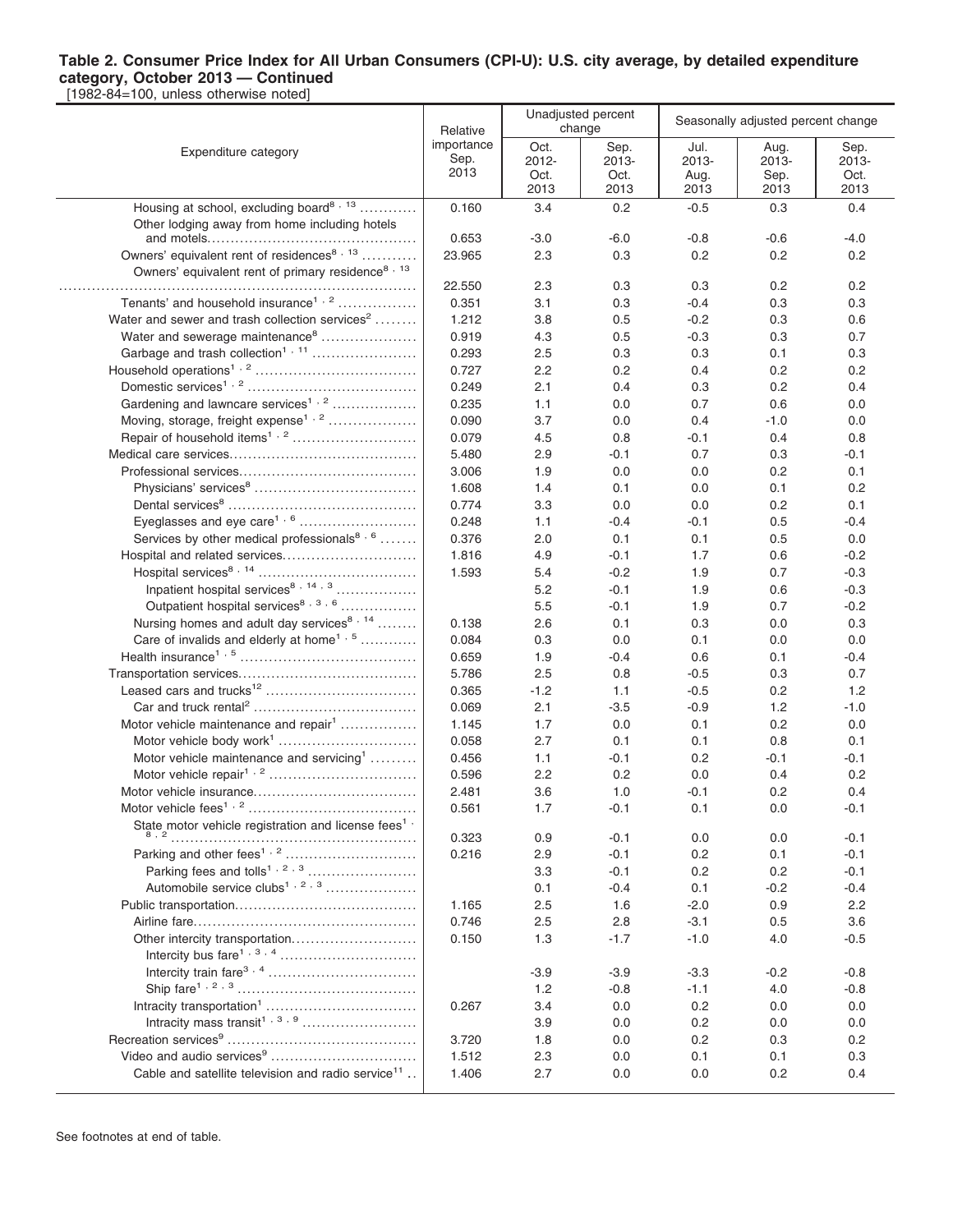|                                                             | Relative                   | Unadjusted percent<br>change  |                               | Seasonally adjusted percent change |                               |                               |
|-------------------------------------------------------------|----------------------------|-------------------------------|-------------------------------|------------------------------------|-------------------------------|-------------------------------|
| Expenditure category                                        | importance<br>Sep.<br>2013 | Oct.<br>2012-<br>Oct.<br>2013 | Sep.<br>2013-<br>Oct.<br>2013 | Jul.<br>2013-<br>Aug.<br>2013      | Aug.<br>2013-<br>Sep.<br>2013 | Sep.<br>2013-<br>Oct.<br>2013 |
|                                                             |                            |                               |                               |                                    |                               |                               |
| Video discs and other media, including rental of            | 0.106                      | $-2.7$                        | $-0.3$                        | 0.5                                | $-0.5$                        | $-0.3$                        |
|                                                             |                            | $-5.2$                        | $-0.5$                        | 0.9                                | $-1.3$                        | $-0.5$                        |
| Rental of video or audio discs and other media <sup>1</sup> |                            |                               |                               |                                    |                               |                               |
|                                                             |                            | $-0.3$                        | 0.0                           | 0.1                                | 0.0                           | 0.0                           |
| Pet services including veterinary <sup>2</sup>              | 0.412                      | 2.6                           | 0.2                           | 0.0                                | 0.5                           | 0.5                           |
|                                                             |                            | 3.1                           | 0.1                           | $-0.1$                             | 1.7                           | 0.1                           |
|                                                             |                            | 2.6                           | 0.3                           | $-0.1$                             | 0.3                           | 0.5                           |
| Photographers and film processing <sup>1, 2</sup>           | 0.058                      | 1.9                           | 1.1                           | $-0.4$                             | 0.8                           | 1.1                           |
|                                                             |                            | 2.2                           | 1.0                           | $-0.3$                             | 0.5                           | 1.0                           |
|                                                             |                            | 1.1                           | 0.6                           | 0.0                                | 0.8                           | 0.6                           |
| Other recreation services <sup>2</sup>                      | 1.737                      | 1.3                           | 0.0                           | 0.3                                | 0.4                           | 0.0                           |
| Club dues and fees for participant sports and               |                            |                               |                               |                                    |                               |                               |
|                                                             | 0.570                      | 2.8                           | 0.2                           | 0.4                                | 1.4                           | 0.2                           |
|                                                             | 0.632                      | 0.1                           | $-0.3$                        | 0.4                                | $-0.4$                        | $-0.3$                        |
| Admission to movies, theaters, and concerts <sup>1, 2</sup> |                            | $-0.3$                        | $-0.2$                        | 0.3                                | $-0.5$                        | $-0.2$                        |
| Admission to sporting events <sup>1, 2, 3</sup>             |                            | 2.5                           | $-0.7$                        | 1.1                                | 0.2                           | $-0.7$                        |
| Fees for lessons or instructions <sup>1, 6</sup>            | 0.231                      | 1.1                           | $-0.1$                        | 0.1                                | 0.3                           | $-0.1$                        |
| Education and communication services <sup>9</sup>           | 6.188                      | 2.0                           | 0.1                           | 0.0                                | 0.1                           | 0.3                           |
| Tuition, other school fees, and childcare                   | 3.104                      | 3.3                           | 0.1                           | 0.0                                | $-0.1$                        | 0.4                           |
|                                                             | 1.762                      | 3.7                           | 0.1                           | $-0.2$                             | $-0.3$                        | 0.4                           |
| Elementary and high school tuition and fees                 | 0.396                      | 3.9                           | 0.1                           | 0.3                                | 0.3                           | 0.4                           |
| Child care and nursery school <sup>10</sup>                 | 0.781                      | 2.1                           | 0.1                           | 0.1                                | $-0.1$                        | 0.2                           |
| Technical and business school tuition and fees <sup>2</sup> | 0.060                      | 2.6                           | 0.2                           | $-0.1$                             | 0.6                           | 0.5                           |
| Postage and delivery services <sup>2</sup>                  | 0.155                      | 6.2                           | 0.0                           | 0.3                                | 0.3                           | 0.3                           |
|                                                             | 0.144                      | 6.4                           | 0.0                           | 0.3                                | 0.3                           | 0.3                           |
|                                                             | 0.010                      | 2.7                           | 0.3                           | 0.2                                | 0.1                           | 0.3                           |
|                                                             | 2.344                      | 0.1                           | 0.2                           | $-0.1$                             | 0.2                           | 0.2                           |
| Wireless telephone services <sup>1, 2</sup>                 | 1.392                      | $-2.0$                        | 0.0                           | $-0.1$                             | $-0.1$                        | 0.0                           |
| Land-line telephone services <sup>1, 9</sup>                | 0.952                      | 3.4                           | 0.5                           | 0.0                                | 0.6                           | 0.5                           |
| Internet services and electronic information                |                            |                               |                               |                                    |                               |                               |
|                                                             | 0.572                      | 2.1                           | $-0.1$                        | 0.3                                | 0.4                           | $-0.1$                        |
|                                                             | 1.716                      | 2.0                           | 0.0                           | 0.3                                | 0.0                           | 0.0                           |
|                                                             | 0.630                      | 1.7                           | $-0.3$                        | 0.3                                | 0.0                           | $-0.3$                        |
| Haircuts and other personal care services <sup>1, 2</sup>   | 0.630                      | 1.7                           | $-0.3$                        | 0.3                                | 0.0                           | $-0.3$                        |
| Miscellaneous personal services                             | 1.086                      | 2.1                           | 0.1                           | 0.2                                | 0.1                           | 0.1                           |
|                                                             | 0.299                      | 3.0                           | 0.3                           | 0.7                                | 0.0                           | 0.3                           |
| Laundry and dry cleaning services <sup>1, 2</sup>           | 0.160                      | 2.5                           | 0.0                           | 0.3                                | 0.2                           | $-0.1$                        |
|                                                             | 0.238                      | 1.1                           | 0.1                           | 0.1                                | 0.1                           | 0.1                           |
| Apparel services other than laundry and dry                 | 0.030                      | 3.3                           | 0.1                           | 0.1                                | $-0.3$                        | 0.1                           |
|                                                             | 0.216                      | 1.7                           | 0.0                           | 0.0                                | 0.0                           | 0.0                           |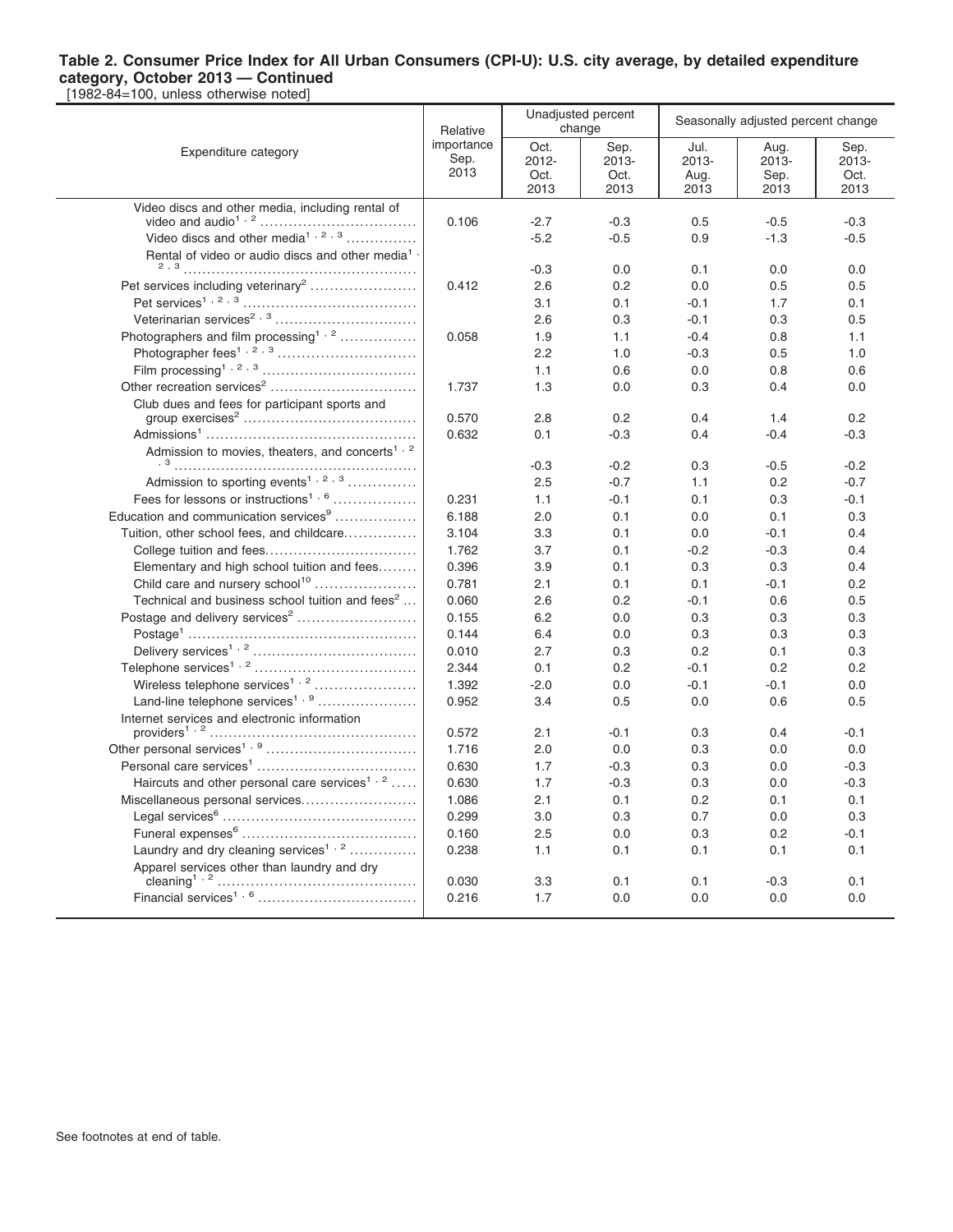[1982-84=100, unless otherwise noted]

| Expenditure category                                                | Relative<br>importance<br>Sep.<br>2013 | Unadjusted percent<br>change     |                                  | Seasonally adjusted percent change |                                  |                                  |
|---------------------------------------------------------------------|----------------------------------------|----------------------------------|----------------------------------|------------------------------------|----------------------------------|----------------------------------|
|                                                                     |                                        | Oct.<br>$2012 -$<br>Oct.<br>2013 | Sep.<br>$2013 -$<br>Oct.<br>2013 | Jul.<br>$2013 -$<br>Aug.<br>2013   | Aug.<br>$2013 -$<br>Sep.<br>2013 | Sep.<br>$2013 -$<br>Oct.<br>2013 |
| Checking account and other bank services <sup>1, 2,</sup>           |                                        | 5.0                              | 0.0                              | 0.0                                | 0.0                              | 0.0                              |
| Tax return preparation and other accounting<br>fees <sup>2, 3</sup> |                                        | 1.3                              | 0.0                              | 0.1                                | 0.0                              | 0.0                              |

1 Not seasonally adjusted.

2 Indexes on a December 1997=100 base.

3 Special index based on a substantially smaller sample.

4 Indexes on a December 2007=100 base.

5 Indexes on a December 2005=100 base.

6 Indexes on a December 1986=100 base.

7 Indexes on a December 1993=100 base.

8 This index series was calculated using a Laspeyres estimator. All other item stratum index series were calculated using a geometric means estimator.

9 Indexes on a December 2009=100 base.

10 Indexes on a December 1990=100 base. 11 Indexes on a December 1983=100 base.

12 Indexes on a December 2001=100 base.

13 Indexes on a December 1982=100 base.

14 Indexes on a December 1996=100 base.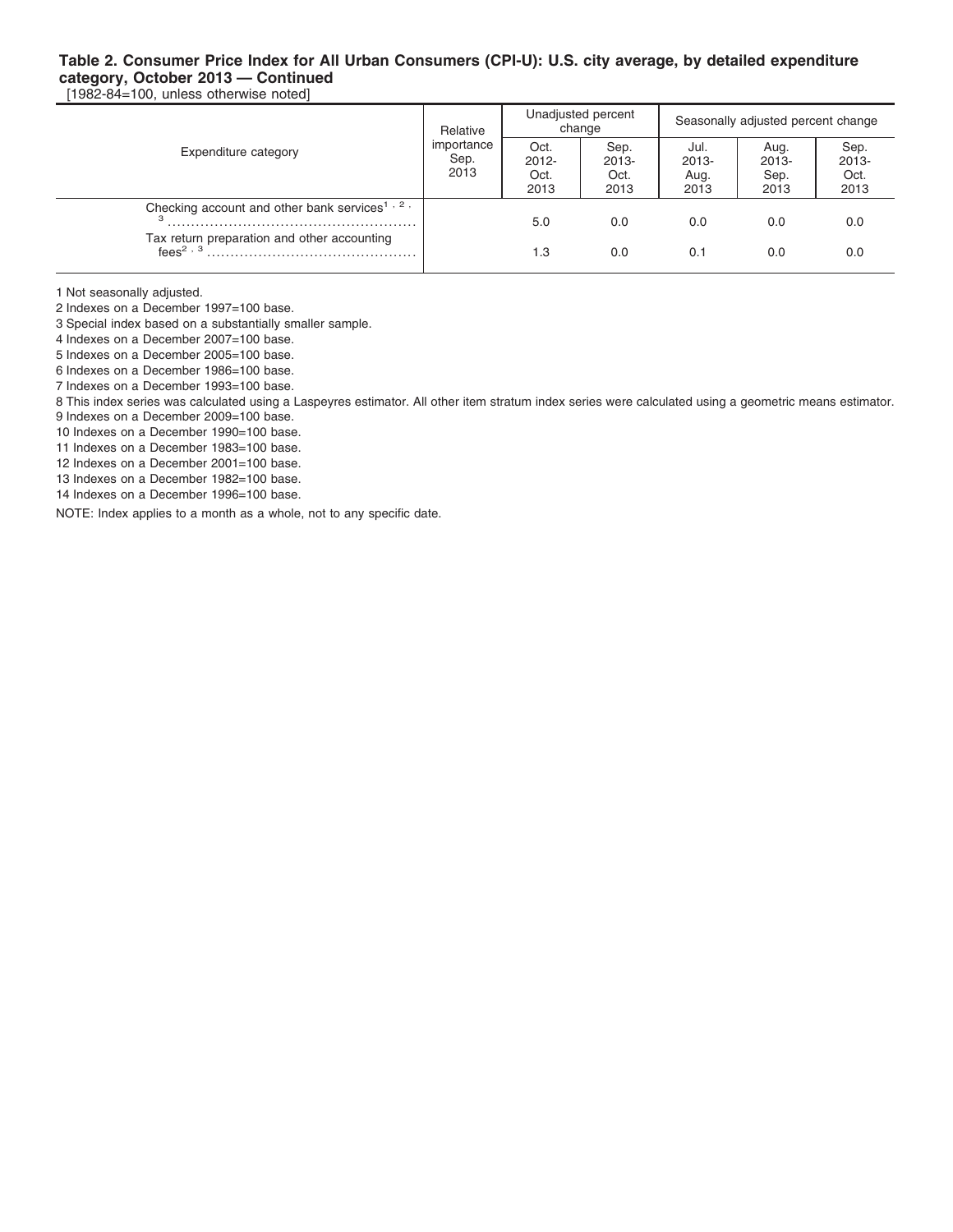#### **Table 3. Consumer Price Index for All Urban Consumers (CPI-U): U.S. city average, special aggregate indexes, October 2013**

[1982-84=100, unless otherwise noted]

|                                                     | Relative                        | Unadjusted indexes |              |              | Unadjusted percent<br>change  |                               | Seasonally adjusted percent<br>change |                               |                               |
|-----------------------------------------------------|---------------------------------|--------------------|--------------|--------------|-------------------------------|-------------------------------|---------------------------------------|-------------------------------|-------------------------------|
| Special aggregate indexes                           | impor-<br>tance<br>Sep.<br>2013 | Oct.<br>2012       | Sep.<br>2013 | Oct.<br>2013 | Oct.<br>2012-<br>Oct.<br>2013 | Sep.<br>2013-<br>Oct.<br>2013 | Jul.<br>2013-<br>Aug.<br>2013         | Aug.<br>2013-<br>Sep.<br>2013 | Sep.<br>2013-<br>Oct.<br>2013 |
|                                                     | 85.839                          | 230.787            | 233.650      | 232.893      | 0.9                           | $-0.3$                        | 0.1                                   | 0.2                           | $-0.1$                        |
|                                                     | 68.330                          | 223.181            | 224.988      | 223.993      | 0.4                           | $-0.4$                        | 0.0                                   | 0.2                           | $-0.1$                        |
| All items less food and shelter                     | 54.169                          | 219.883            | 221.483      | 220.162      | 0.1                           | $-0.6$                        | 0.0                                   | 0.2                           | $-0.2$                        |
| All items less food, shelter, and energy            | 44.189                          | 216.266            | 218,600      | 218.986      | 1.3                           | 0.2                           | 0.0                                   | 0.1                           | 0.1                           |
| All items less food, shelter, energy, and used      |                                 |                    |              |              |                               |                               |                                       |                               |                               |
|                                                     | 42.300                          | 220.349            | 222.606      | 223.105      | 1.3                           | 0.2                           | 0.1                                   | 0.1                           | 0.1                           |
|                                                     | 92.819                          | 222.195            | 224.731      | 224.105      | 0.9                           | $-0.3$                        | 0.0                                   | 0.2                           | $-0.1$                        |
|                                                     | 90.020                          | 231.169            | 234.530      | 234.905      | 1.6                           | 0.2                           | 0.1                                   | 0.1                           | 0.1                           |
|                                                     | 39.555                          | 189.338            | 188.278      | 187.168      | $-1.1$                        | $-0.6$                        | 0.0                                   | 0.1                           | $-0.4$                        |
| Commodities less food, energy, and used cars        | 17.471                          | 148.739            | 147.956      | 148.269      | $-0.3$                        | 0.2                           | 0.0                                   | $-0.2$                        | $-0.1$                        |
| Commodities less food                               | 25.394                          | 167.239            | 164.770      | 163.122      | $-2.5$                        | $-1.0$                        | 0.0                                   | 0.1                           | $-0.7$                        |
| Commodities less food and beverages                 | 24.450                          | 164.757            | 162.130      | 160.436      | $-2.6$                        | $-1.0$                        | 0.0                                   | 0.1                           | $-0.7$                        |
|                                                     | 60.445                          | 273.066            | 279.693      | 279.582      | 2.4                           | 0.0                           | 0.1                                   | 0.3                           | 0.2                           |
| Services less rent of shelter <sup>1</sup>          | 29.126                          | 298.222            | 306.440      | 305.726      | 2.5                           | $-0.2$                        | 0.0                                   | 0.3                           | 0.2                           |
| Services less medical care services                 | 54.965                          | 260.023            | 266.192      | 266.094      | 2.3                           | 0.0                           | 0.1                                   | 0.3                           | 0.2                           |
|                                                     | 8.597                           | 111.970            | 111.678      | 111.314      | $-0.6$                        | $-0.3$                        | 0.0                                   | 0.2                           | $-0.1$                        |
|                                                     | 30.958                          | 227.788            | 226.324      | 224.824      | $-1.3$                        | $-0.7$                        | 0.0                                   | $-0.1$                        | $-0.4$                        |
| Nondurables less food                               | 16.797                          | 219.660            | 215.077      | 212.184      | $-3.4$                        | $-1.3$                        | 0.1                                   | 0.0                           | $-0.9$                        |
| Nondurables less food and beverages                 | 15.853                          | 218.745            | 213.707      | 210.641      | $-3.7$                        | $-1.4$                        | 0.1                                   | 0.0                           | $-1.0$                        |
| Nondurables less food, beverages, and               |                                 |                    |              |              |                               |                               |                                       |                               |                               |
|                                                     | 12.246                          | 278.142            | 270.894      | 265.022      | $-4.7$                        | $-2.2$                        | 0.1                                   | 0.2                           | $-1.2$                        |
| Nondurables less food and apparel                   | 13.190                          | 272.738            | 266.440      | 261.106      | -4.3                          | $-2.0$                        | 0.1                                   | 0.2                           | $-1.1$                        |
|                                                     | 41.082                          | 223.708            | 228.808      | 228.362      | 2.1                           | $-0.2$                        | 0.1                                   | 0.3                           | 0.1                           |
| Education and communication <sup>2</sup>            | 6.748                           | 134.767            | 136.723      | 136.860      | 1.6                           | 0.1                           | $-0.1$                                | 0.1                           | 0.2                           |
|                                                     | 3.319                           | 220.830            | 227.833      | 228.242      | 3.4                           | 0.2                           | $-0.1$                                | $-0.1$                        | 0.4                           |
|                                                     | 3.429                           | 82.577             | 82.446       | 82.465       | $-0.1$                        | 0.0                           | 0.0                                   | 0.2                           | 0.0                           |
| Information and information processing <sup>2</sup> | 3.274                           | 79.058             | 78.711       | 78.730       | $-0.4$                        | 0.0                           | $-0.1$                                | 0.2                           | 0.0                           |
| Information technology, hardware and                | 0.930                           | 8.577              | 8.459        | 8.422        | $-1.8$                        | $-0.4$                        | 0.0                                   | 0.3                           | $-0.5$                        |
|                                                     | 5.913                           | 114.774            | 115.203      | 115.202      | 0.4                           | 0.0                           | 0.0                                   | $-0.1$                        | 0.1                           |
|                                                     | 1.880                           | 99.067             | 99.566       | 99.468       | 0.4                           | $-0.1$                        | 0.0                                   | 0.0                           | 0.2                           |
| Pets, pet products and services <sup>2</sup>        | 1.088                           | 163.167            | 164.511      | 165.071      | 1.2                           | 0.3                           | 0.0                                   | 0.0                           | 0.4                           |
|                                                     | 0.108                           | 79.084             | 77.312       | 77.307       | $-2.2$                        | 0.0                           | 0.6                                   | $-0.5$                        | 0.5                           |
|                                                     | 15.105                          | 234.718            | 237.444      | 237.794      | 1.3                           | 0.1                           | 0.1                                   | 0.0                           | 0.1                           |
| Domestically produced farm food                     | 7.172                           | 239.594            | 241.644      | 241.924      | 1.0                           | 0.1                           | 0.0                                   | $-0.1$                        | 0.1                           |
|                                                     | 11.624                          | 324.632            | 330.723      | 330.964      | 2.0                           | 0.1                           | 0.1                                   | 0.1                           | 0.2                           |
|                                                     | 2.911                           | 125.460            | 123.425      | 124.961      | $-0.4$                        | 1.2                           | 0.1                                   | $-0.4$                        | $-0.4$                        |
|                                                     | 5.478                           | 218.287            | 230.318      | 225.244      | 3.2                           | $-2.2$                        | $-0.4$                                | 0.7                           | 0.0                           |
|                                                     | 4.267                           | 187.657            | 199.186      | 193.280      | 3.0                           | $-3.0$                        | $-0.5$                                | 0.9                           | $-0.1$                        |
|                                                     | 7.181                           | 418.359            | 428.026      | 428.082      | 2.3                           | 0.0                           | 0.6                                   | 0.3                           | 0.0                           |
|                                                     | 17.005                          | 220.232            | 218.088      | 214.943      | $-2.4$                        | $-1.4$                        | $-0.2$                                | 0.4                           | $-0.7$                        |
| Private transportation                              | 15.840                          | 215.832            | 213.435      | 209.879      | $-2.8$                        | $-1.7$                        | $-0.1$                                | 0.4                           | $-0.9$                        |
| New and used motor vehicles <sup>2</sup>            | 5.523                           | 99.935             | 101.210      | 100.950      | 1.0                           | $-0.3$                        | $-0.1$                                | 0.1                           | 0.1                           |
| Utilities and public transportation                 | 10.072                          | 207.145            | 214.279      | 212.201      | 2.4                           | $-1.0$                        | $-0.4$                                | 0.5                           | 0.3                           |
| Household furnishings and operations                | 3.933                           | 125.300            | 124.314      | 124.177      | $-0.9$                        | $-0.1$                        | $-0.1$                                | 0.0                           | $-0.2$                        |
|                                                     | 3.360                           | 396.337            | 402.675      | 402.693      | 1.6                           | 0.0                           | 0.3                                   | 0.0                           | 0.0                           |
|                                                     | 2.549                           | 213.135            | 215.410      | 215.380      | 1.1                           | 0.0                           | 0.3                                   | 0.0                           | 0.0                           |

1 Indexes on a December 1982=100 base.

2 Indexes on a December 1997=100 base.

3 Indexes on a December 1988=100 base.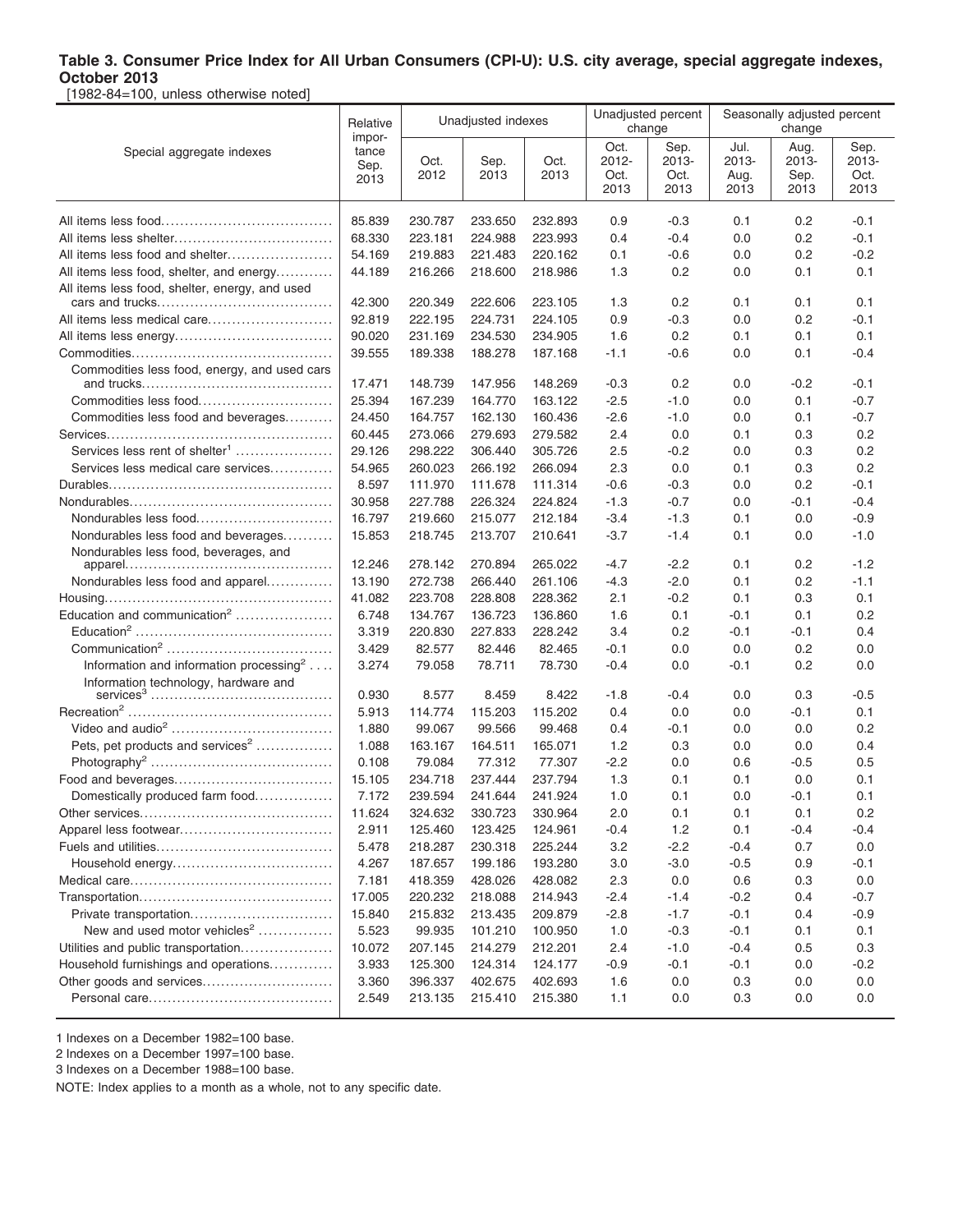#### **Table 4. Consumer Price Index for All Urban Consumers (CPI-U): Selected areas, all items index, October 2013** [1982-84=100, unless otherwise noted]

|                                                       | Pricina               |              | Percent change to Oct. 2013 from: |              |              | Percent change to Sep. 2013 from: |              |  |
|-------------------------------------------------------|-----------------------|--------------|-----------------------------------|--------------|--------------|-----------------------------------|--------------|--|
| Area                                                  | Schedule <sup>1</sup> | Oct.<br>2012 | Aug.<br>2013                      | Sep.<br>2013 | Sep.<br>2012 | Jul.<br>2013                      | Aug.<br>2013 |  |
|                                                       | lМ                    | 1.0          | $-0.1$                            | $-0.3$       | 1.2          | 0.2                               | 0.1          |  |
| Region and area size <sup>2</sup>                     |                       |              |                                   |              |              |                                   |              |  |
|                                                       | IM.                   | 0.7          | $-0.2$                            | $-0.4$       | 1.1          | 0.3                               | 0.1          |  |
|                                                       | l M                   | 0.9          | $-0.2$                            | $-0.4$       | 1.3          | 0.3                               | 0.2          |  |
|                                                       | lм                    | 0.2          | $-0.2$                            | $-0.1$       | 0.6          | 0.3                               | $-0.1$       |  |
|                                                       |                       | 0.8          | $-0.4$                            | $-0.5$       | 1.0          | 0.2                               | 0.1          |  |
|                                                       | lм                    | 0.7          | $-0.6$                            | $-0.6$       | 1.0          | 0.1                               | 0.0          |  |
|                                                       | Iм                    | 1.0          | 0.0                               | $-0.3$       | 0.9          | 0.4                               | 0.3          |  |
| Size D - Nonmetropolitan (less than 50,000)           | IM.                   | 0.8          | $-0.7$                            | $-0.6$       | 1.1          | $-0.1$                            | $-0.1$       |  |
|                                                       | IM.                   | 1.3          | $-0.2$                            | $-0.2$       | 1.3          | 0.1                               | 0.0          |  |
|                                                       | l M                   | 1.4          | $-0.1$                            | $-0.2$       | 1.3          | 0.3                               | 0.1          |  |
|                                                       |                       | 1.3          | $-0.2$                            | $-0.2$       | 1.4          | 0.2                               | 0.0          |  |
| Size D - Nonmetropolitan (less than 50,000)           |                       | 0.5          | $-0.6$                            | $-0.3$       | 0.3          | $-0.5$                            | $-0.4$       |  |
|                                                       |                       | 0.9          | 0.2                               | $-0.1$       | 1.3          | 0.3                               | 0.2          |  |
|                                                       | ΙM                    | 0.8          | 0.3                               | 0.0          | 1.3          | 0.4                               | 0.3          |  |
|                                                       | İМ                    | 0.8          | $-0.2$                            | $-0.2$       | 1.2          | 0.2                               | 0.0          |  |
| Size classes                                          |                       |              |                                   |              |              |                                   |              |  |
|                                                       |                       | 1.0          | $-0.1$                            | $-0.3$       | 1.3          | 0.3                               | 0.2          |  |
|                                                       | l M                   | 1.0          | $-0.1$                            | $-0.2$       | 1.1          | 0.2                               | 0.1          |  |
|                                                       | l M                   | 0.9          | $-0.5$                            | $-0.3$       | 0.9          | $-0.1$                            | $-0.2$       |  |
| Selected local areas <sup>5</sup>                     |                       |              |                                   |              |              |                                   |              |  |
|                                                       |                       | 0.5          | $-0.5$                            | $-0.3$       | 0.7          | $-0.1$                            | $-0.2$       |  |
| Los Angeles-Riverside-Orange County, CA               | lм                    | $-0.1$       | 0.3                               | 0.1          | 0.6          | 0.3                               | 0.2          |  |
| New York-Northern N.J.-Long Island, NY-NJ-CT-PA   M   |                       | 1.1          | $-0.2$                            | $-0.6$       | 1.6          | 0.5                               | 0.3          |  |
|                                                       |                       |              |                                   |              | 1.0          | 0.3                               |              |  |
|                                                       |                       |              |                                   |              | 0.7          | $-0.4$                            |              |  |
|                                                       |                       |              |                                   |              | 1.4          | 0.0                               |              |  |
|                                                       |                       |              |                                   |              | 1.2          | 0.6                               |              |  |
|                                                       |                       | 1.6          | $-1.0$                            |              |              |                                   |              |  |
|                                                       |                       | 0.7          | $-0.1$                            |              |              |                                   |              |  |
|                                                       |                       | 1.8          | $-0.4$                            |              |              |                                   |              |  |
|                                                       |                       | 0.9          | 0.6                               |              |              |                                   |              |  |
| Philadelphia-Wilmington-Atlantic City, PA-NJ-DE-MD  2 |                       | 0.3          | $-0.4$                            |              |              |                                   |              |  |
|                                                       |                       | 1.6          | 0.2                               |              |              |                                   |              |  |
|                                                       |                       | 0.6          | 0.0                               |              |              |                                   |              |  |

1 Foods, fuels, and several other items are priced every month in all areas. Most other goods and services are priced as indicated: M - Every month. 1 - January, March, May, July, September, and November. 2 - February, April, June, August, October, and December.

2 Regions defined as the four Census regions.

3 Indexes on a December 1996=100 base.

4 Indexes on a December 1986=100 base.

5 In addition, the following metropolitan areas are published semiannually and appear in Tables 34 and 39 of the January and July issues of the CPI<br>Detailed Report: Anchorage, AK; Cincinnati-Hamilton, OH-KY-IN; Denver-Boul

6 Indexes on a November 1996=100 base.

NOTE: Local area indexes are byproducts of the national CPI program. Each local index has a smaller sample size than the national index and is, therefore, subject to substantially more sampling and other measurement error. As a result, local area indexes show greater volatility than the national index, although their long-term trends are similar. Therefore, the Bureau of Labor Statistics strongly urges users to consider adopting the national average CPI for use in their escalator clauses.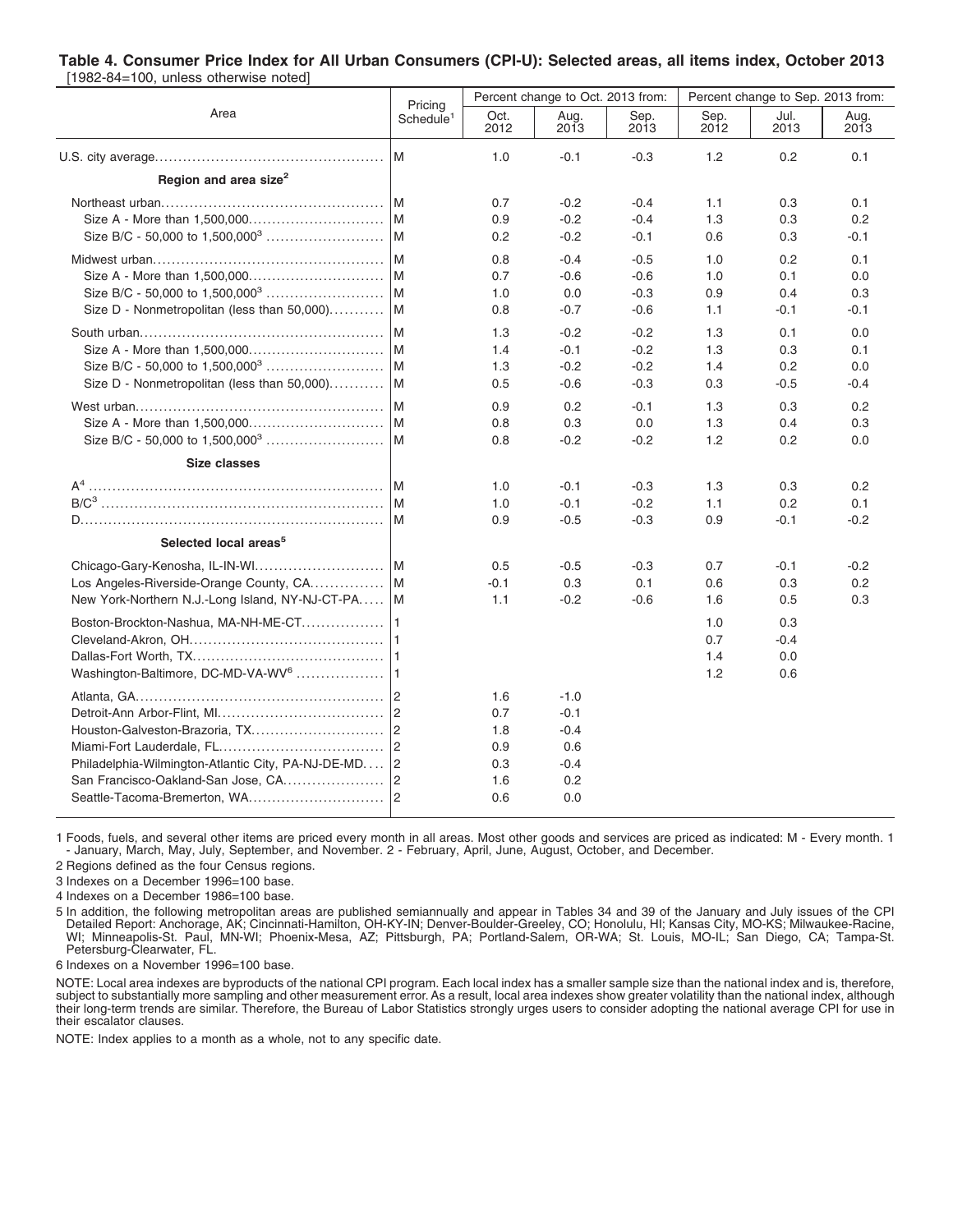#### **Table 5. Chained Consumer Price Index for All Urban Consumers (C-CPI-U) and the Consumer Price Index for All Urban Consumers (CPI-U): U.S. city average, all items index, October 2013** [Percent changes]

|                                |                         | Unadjusted 1-month percent change | Unadjusted 12-month percent change |            |
|--------------------------------|-------------------------|-----------------------------------|------------------------------------|------------|
| Month Year                     | $C$ -CPI-U <sup>1</sup> | CPI-U                             | C-CPI-U <sup>1</sup>               | CPI-U      |
|                                |                         |                                   |                                    |            |
| December 2000<br>December 2001 |                         |                                   | 2.6<br>1.3                         | 3.4<br>1.6 |
|                                |                         |                                   |                                    | 2.4        |
| December 2002                  |                         |                                   | 2.0                                |            |
| December 2003                  |                         |                                   | 1.7                                | 1.9        |
| December 2004                  |                         |                                   | 3.2                                | 3.3        |
| December 2005                  |                         |                                   | 2.9                                | 3.4        |
| December 2006                  |                         |                                   | 2.3                                | 2.5        |
| December 2007                  |                         |                                   | 3.7                                | 4.1        |
| December 2008                  |                         |                                   | 0.2                                | 0.1        |
| December 2009                  |                         |                                   | 2.5                                | 2.7        |
| December 2010                  |                         |                                   | 1.3                                | 1.5        |
| January 2011                   | 0.5                     | 0.5                               | 1.4                                | 1.6        |
| February 2011                  | 0.5                     | 0.5                               | 1.9                                | 2.1        |
| March 2011                     | 1.0                     | 1.0                               | 2.5                                | 2.7        |
|                                | 0.7                     | 0.6                               | 3.1                                | 3.2        |
|                                | 0.4                     | 0.5                               | 3.4                                | 3.6        |
|                                | $-0.1$                  | $-0.1$                            | 3.4                                | 3.6        |
|                                | 0.1                     | 0.1                               | 3.5                                | 3.6        |
|                                | 0.3                     | 0.3                               | 3.7                                | 3.8        |
| September 2011                 | 0.2                     | 0.2                               | 3.8                                | 3.9        |
| October 2011                   | $-0.2$                  | $-0.2$                            | 3.5                                | 3.5        |
| November 2011                  | $-0.1$                  | $-0.1$                            | 3.4                                | 3.4        |
| December 2011                  | $-0.3$                  | $-0.2$                            | 2.9                                | 3.0        |
| January 2012                   | 0.4                     | 0.4                               | 2.8                                | 2.9        |
| February 2012                  | 0.4                     | 0.4                               | 2.7                                | 2.9        |
|                                | 0.6                     | 0.8                               | 2.4                                | 2.7        |
|                                | 0.3                     | 0.3                               | 1.9                                | 2.3        |
|                                | $-0.1$                  | $-0.1$                            | 1.5                                | 1.7        |
|                                | $-0.1$                  | $-0.1$                            | 1.5                                | 1.7        |
|                                | $-0.2$                  | $-0.2$                            | 1.3                                | 1.4        |
| August 2012                    | 0.4                     | 0.6                               | 1.4                                | 1.7        |
| September 2012                 | 0.4                     | 0.4                               | 1.6                                | 2.0        |
| October 2012                   | 0.0                     | 0.0                               | 1.8                                | 2.2        |
| November 2012                  | $-0.4$                  | $-0.5$                            | 1.5                                | 1.8        |
| December 2012                  | $-0.2$                  | $-0.3$                            | 1.6                                | 1.7        |
| January 2013                   | 0.3                     | 0.3                               | 1.5                                | 1.6        |
| February 2013                  | 0.7                     | 0.8                               | 1.8                                | 2.0        |
| March 2013                     | 0.2                     | 0.3                               | 1.4                                | 1.5        |
|                                | $-0.1$                  | $-0.1$                            | 1.1                                | 1.1        |
|                                | 0.2                     | 0.2                               | 1.3                                | 1.4        |
|                                | 0.2                     | 0.2                               | 1.6                                | 1.8        |
|                                | 0.0                     | 0.0                               | 1.8                                | 2.0        |
| August 2013                    | 0.1                     | 0.1                               | 1.4                                | 1.5        |
| September 2013                 | 0.1                     | 0.1                               | 1.2                                | 1.2        |
| October 2013                   | $-0.2$                  | $-0.3$                            | 1.0                                | 1.0        |
|                                |                         |                                   |                                    |            |

1 The C-CPI-U is designed to be a closer approximation to a cost-of-living index in that it, in its final form, accounts for any substitution that consumers<br>make across item categories in response to changes in relative pr available only with a time lag, the C-CPI-U is being issued first in preliminary form using the latest available expenditure data at that time and is subject to two revisions.

NOTE: Indexes for 2013 are intial estimates. Indexes for 2012 are interim adjustments. Data prior to 2012 are final.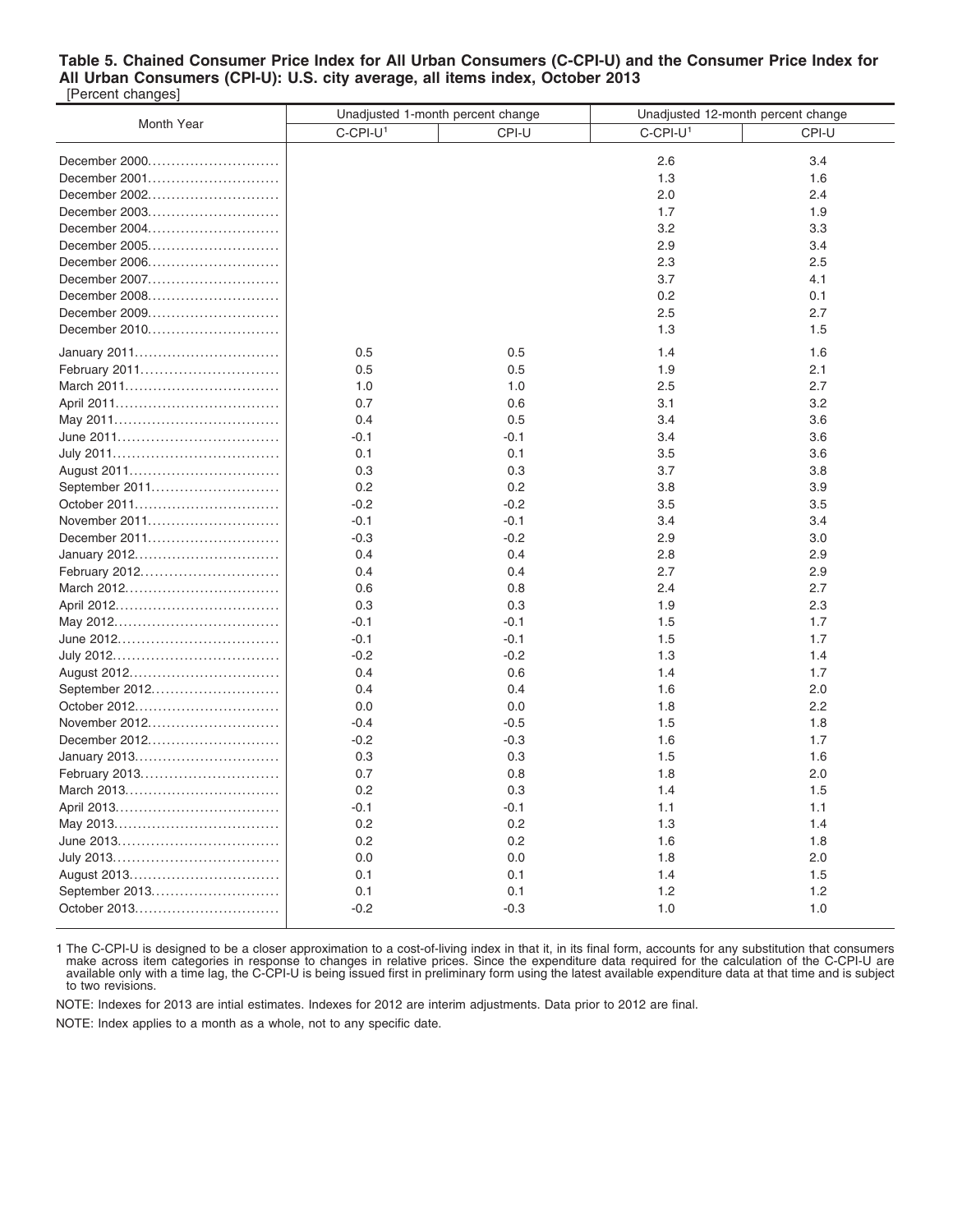|                                                                                                                                                              |                                | One Month                                   |                                                  |                                    |                                                   |                             |
|--------------------------------------------------------------------------------------------------------------------------------------------------------------|--------------------------------|---------------------------------------------|--------------------------------------------------|------------------------------------|---------------------------------------------------|-----------------------------|
| Expenditure category                                                                                                                                         | Relative<br>importance<br>Sep. | Seasonally<br>adjusted<br>percent<br>change | Seasonally<br>adjusted<br>effect on All<br>Items | Standard<br>error,<br>median price | seasonally adjusted<br>change since: <sup>3</sup> | Largest (L) or Smallest (S) |
|                                                                                                                                                              | 2013                           | Sep. 2013-<br>Oct. 2013                     | Sep. 2013-<br>Oct. 2013 <sup>1</sup>             | change <sup>2</sup>                | Date                                              | Percent<br>change           |
|                                                                                                                                                              | 100.000                        | $-0.1$                                      |                                                  | 0.04                               | S-Apr.2013                                        | $-0.4$                      |
|                                                                                                                                                              | 14.161                         | 0.1                                         | 0.015                                            | 0.08                               | L-Aug.2013                                        | 0.1                         |
|                                                                                                                                                              | 8.473                          | 0.1                                         | 0.008                                            | 0.12                               | L-Aug.2013                                        | 0.1                         |
|                                                                                                                                                              | 1.219                          | $-0.4$                                      | $-0.005$                                         | 0.30                               | S-May 2013                                        | $-0.4$                      |
|                                                                                                                                                              | 0.462                          | 0.9                                         | 0.004                                            | 0.45                               | L-Sep.2011                                        | 1.2                         |
| Flour and prepared flour mixes                                                                                                                               | 0.051                          | $-0.6$                                      | 0.000                                            | 0.73                               | L-Aug.2013                                        | 0.1                         |
|                                                                                                                                                              | 0.284                          | $-0.1$                                      | 0.000                                            | 0.65                               |                                                   | -                           |
|                                                                                                                                                              | 0.127                          | 2.2                                         | 0.003                                            | 0.60                               | L-Oct.2011                                        | 2.2                         |
|                                                                                                                                                              |                                | 2.0                                         |                                                  | 0.65                               | L-Oct.2011                                        | 2.6                         |
|                                                                                                                                                              | 0.758                          | $-0.9$                                      | $-0.007$                                         | 0.40                               | S-May 2013                                        | $-0.9$                      |
|                                                                                                                                                              | 0.223                          | $-3.0$                                      | $-0.007$                                         | 0.78                               | S-EVER                                            | $\overline{\phantom{m}}$    |
|                                                                                                                                                              |                                | $-1.9$                                      |                                                  | 1.36                               | S-Nov.2011                                        | $-1.9$                      |
|                                                                                                                                                              |                                | $-2.7$                                      |                                                  | 1.25                               | S-Aug.2010                                        | $-4.3$                      |
| Fresh biscuits, rolls, muffins <sup>4, 5</sup>                                                                                                               | 0.113                          | 0.3                                         | 0.000                                            | 0.76                               | L-Aug.2013                                        | 0.7                         |
| Cakes, cupcakes, and cookies                                                                                                                                 | 0.185                          | $-0.5$                                      | $-0.001$                                         | 0.76                               | S-Aug.2013                                        | $-0.6$                      |
|                                                                                                                                                              |                                | $-0.9$                                      |                                                  | 1.09                               | S-May 2013                                        | $-2.2$                      |
| Fresh cakes and cupcakes <sup>4, 6</sup>                                                                                                                     |                                | 0.1                                         |                                                  | 0.99                               | S-Aug.2013                                        | $-0.3$                      |
|                                                                                                                                                              | 0.238                          | 0.6                                         | 0.001                                            | 0.76                               | L-Aug.2013                                        | 1.3                         |
| Fresh sweetrolls, coffeecakes, doughnuts <sup>4, 6</sup>                                                                                                     |                                | 0.1                                         |                                                  | 1.27                               | L-Jun.2013                                        | 1.0                         |
| Crackers, bread, and cracker products <sup>6</sup>                                                                                                           |                                | 1.4                                         |                                                  | 1.47                               | L-Aug.2013                                        | 3.6                         |
| Frozen and refrigerated bakery products, pies,<br>$tarts, turnovers6 \dots \dots \dots \dots \dots \dots \dots \dots \dots \dots \dots \dots \dots$          |                                | $-0.7$                                      |                                                  | 0.98                               | S-Jul.2013                                        | $-0.8$                      |
|                                                                                                                                                              | 1.967                          | 0.6                                         | 0.012                                            | 0.23                               | L-Aug.2013                                        | 0.6                         |
|                                                                                                                                                              | 1.858                          | 0.5                                         | 0.010                                            | 0.24                               | L-Aug.2013                                        | 0.8                         |
|                                                                                                                                                              | 1.192                          | 0.3                                         | 0.004                                            | 0.29                               | L-Aug.2013                                        | 0.4                         |
|                                                                                                                                                              | 0.557                          | 0.3                                         | 0.002                                            | 0.39                               | L-Jul.2013                                        | 0.5                         |
|                                                                                                                                                              | 0.218                          | $-0.1$                                      | 0.000                                            | 0.54                               | L-Aug.2013                                        | 1.0                         |
|                                                                                                                                                              | 0.081                          | 0.0                                         | 0.000                                            | 0.96                               | L-Jul.2013                                        | 1.1                         |
| Uncooked beef steaks <sup>4, 5</sup>                                                                                                                         | 0.205                          | 0.7                                         | 0.001                                            | 0.66                               | L-Jul.2013                                        | 0.9                         |
| Uncooked other beef and veal <sup>4, 5</sup>                                                                                                                 | 0.052                          | 0.8                                         | 0.000                                            | 1.06                               | L-Feb.2013                                        | 1.0                         |
|                                                                                                                                                              | 0.376                          | 1.0                                         | 0.004                                            | 0.50                               | L-Aug.2013                                        | 1.2                         |
| Bacon, breakfast sausage, and related products <sup>5</sup>                                                                                                  | 0.147                          | 1.1                                         | 0.002                                            | 0.70                               | L-Aug.2013                                        | 1.5                         |
| Bacon and related products <sup>6</sup>                                                                                                                      |                                | 1.1                                         |                                                  | 1.16                               | L-Aug.2013                                        | 2.4                         |
| Breakfast sausage and related products <sup>5, 6</sup>                                                                                                       |                                | 0.7                                         |                                                  | 1.15                               | S-Jul.2013                                        | $-0.4$                      |
|                                                                                                                                                              | 0.083                          | $-1.0$                                      | $-0.001$                                         | 1.02                               | S-Apr.2013                                        | $-1.6$                      |
| Ham, excluding canned <sup>6</sup>                                                                                                                           |                                | $-0.8$                                      |                                                  | 1.19                               | S-Jul.2013                                        | $-1.2$                      |
|                                                                                                                                                              | 0.061                          | $-0.9$                                      | $-0.001$                                         | 0.98                               | S-Jun.2013                                        | $-3.5$                      |
| Other pork including roasts and picnics <sup>5</sup>                                                                                                         | 0.086                          | 5.3                                         | 0.004                                            | 1.11                               | L-Oct.2007                                        | 5.8                         |
|                                                                                                                                                              | 0.260                          | $-0.5$                                      | $-0.001$                                         | 0.62                               | S-Jul.2013                                        | $-1.0$                      |
|                                                                                                                                                              |                                | $-1.9$                                      |                                                  | 1.74                               | S-Jan.2013                                        | $-2.6$                      |
| $\text{Lunchmeats}^{\text{4}}, \, ^{\text{5}}, \, ^{\text{6}} \, \ldots \ldots \ldots \ldots \ldots \ldots \ldots \ldots \ldots \ldots \ldots \ldots \ldots$ |                                | 0.8                                         |                                                  | 0.57                               | L-Aug.2013                                        | 1.2                         |
|                                                                                                                                                              |                                | $-0.8$                                      |                                                  | 0.95                               | S-Aug.2013                                        | $-0.9$                      |
|                                                                                                                                                              |                                | $-1.5$                                      |                                                  | 1.30                               | L-Aug.2013                                        | $-1.3$                      |
|                                                                                                                                                              | 0.356                          | 0.4                                         | 0.001                                            | 0.67                               | L-Aug.2013                                        | 1.9                         |
|                                                                                                                                                              | 0.279                          | 0.3                                         | 0.001                                            | 0.81                               | S-Jul.2013                                        | $-1.1$                      |
| Fresh whole chicken <sup>4, 6</sup>                                                                                                                          |                                | 0.2                                         |                                                  | 1.36                               | S-Aug.2013                                        | $-0.7$                      |
| Fresh and frozen chicken parts <sup>4, 6</sup>                                                                                                               |                                | 1.1                                         |                                                  | 0.90                               | L-Aug.2013                                        | 2.6                         |
| Other poultry including turkey <sup>5</sup>                                                                                                                  | 0.077                          | $-0.1$                                      | 0.000                                            | 0.86                               | S-Jul.2013                                        | $-0.1$                      |
|                                                                                                                                                              | 0.310                          | 1.5                                         | 0.005                                            | 0.53                               | L-Apr.2013                                        | 2.0                         |
| Fresh fish and seafood <sup>4, 5</sup>                                                                                                                       | 0.162                          | 0.4                                         | 0.001                                            | 0.82                               | S-Jul.2013                                        | 0.1                         |
| Processed fish and seafood <sup>5</sup>                                                                                                                      | 0.148                          | 2.2                                         | 0.003                                            | 0.64                               | L-Aug.2008                                        | 2.2                         |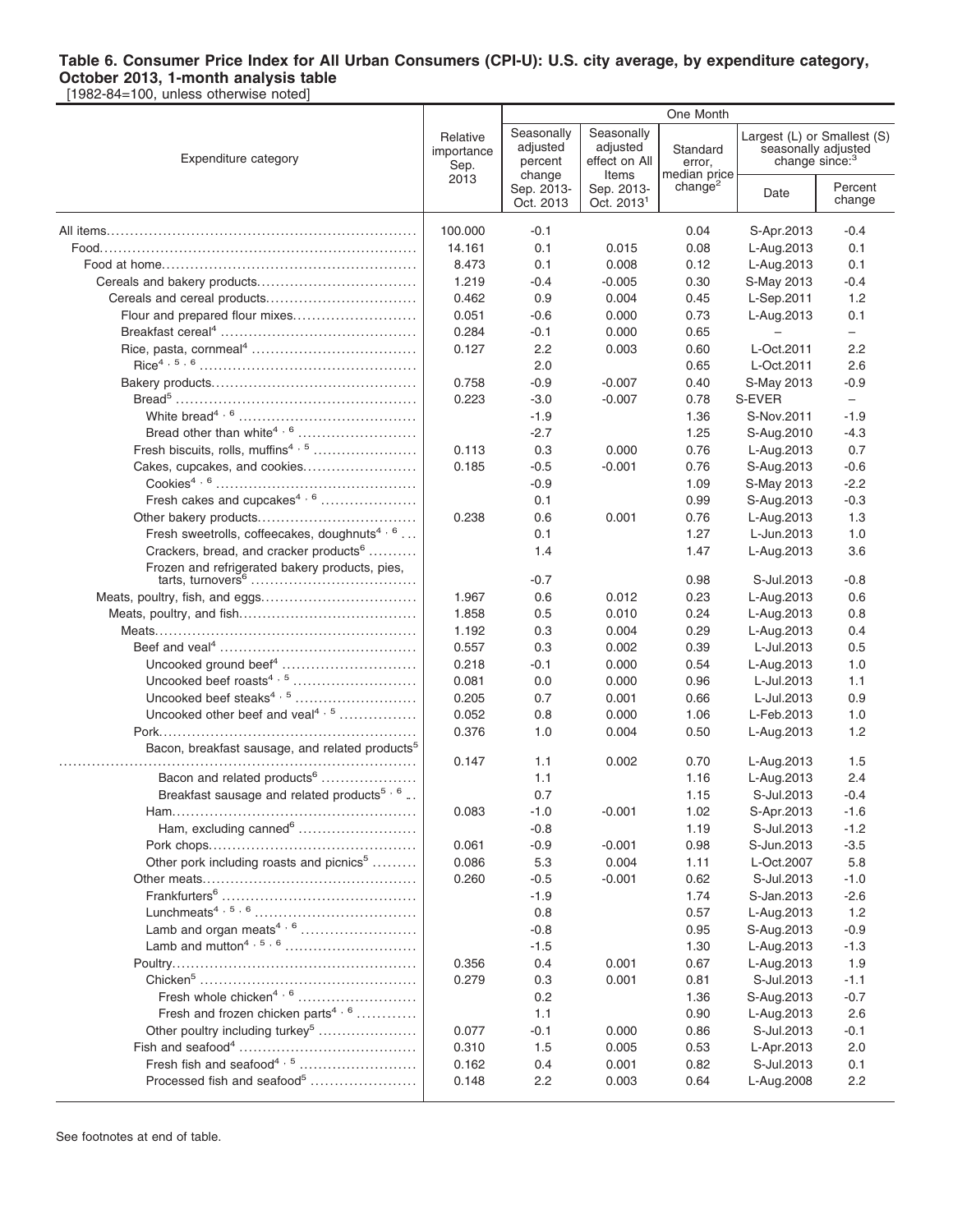[1982-84=100, unless otherwise noted]

|                                                             |                                | One Month                         |                                               |                                     |                            |                                                    |
|-------------------------------------------------------------|--------------------------------|-----------------------------------|-----------------------------------------------|-------------------------------------|----------------------------|----------------------------------------------------|
| Expenditure category                                        | Relative<br>importance<br>Sep. | Seasonally<br>adjusted<br>percent | Seasonally<br>adjusted<br>effect on All       | Standard<br>error,                  | change since: <sup>3</sup> | Largest (L) or Smallest (S)<br>seasonally adjusted |
|                                                             | 2013                           | change<br>Sep. 2013-<br>Oct. 2013 | Items<br>Sep. 2013-<br>Oct. 2013 <sup>1</sup> | median price<br>change <sup>2</sup> | Date                       | Percent<br>change                                  |
| Shelf stable fish and seafood <sup>4, 6</sup>               |                                | 1.9                               |                                               | 1.02                                | L-Apr.2013                 | 2.9                                                |
| Frozen fish and seafood <sup>4, 6</sup>                     |                                | 2.4                               |                                               | 0.92                                | L-Apr.2013                 | 4.7                                                |
|                                                             | 0.109                          | 1.8                               | 0.002                                         | 0.81                                | L-May 2013                 | 3.6                                                |
|                                                             | 0.877                          | $-0.2$                            | $-0.002$                                      | 0.29                                | S-May 2013                 | $-0.8$                                             |
|                                                             | 0.288                          | 0.3                               | 0.001                                         | 0.36                                | L-Jun.2013                 | 1.3                                                |
|                                                             |                                | $-0.3$                            |                                               | 0.59                                | S-Aug.2013                 | $-0.3$                                             |
|                                                             |                                | 0.5                               |                                               | 0.45                                | L-Jun.2013                 | 1.0                                                |
|                                                             | 0.279                          | $-1.3$                            | $-0.004$                                      | 0.59                                | S-Jul.2012                 | $-1.5$                                             |
|                                                             | 0.132                          | $-1.4$                            | $-0.002$                                      | 0.89                                | S-May 2013                 | $-1.7$                                             |
| Other dairy and related products <sup>5</sup>               | 0.179                          | $-0.4$                            | $-0.001$                                      | 0.62                                | L-Aug.2013                 | 0.6                                                |
|                                                             | 1.271                          | 0.2                               | 0.003                                         | 0.33                                | L-Aug.2013                 | 1.2                                                |
|                                                             | 0.970                          | 0.6                               | 0.006                                         | 0.40                                | L-Aug.2013                 | 1.6                                                |
|                                                             | 0.499                          | 1.0                               | 0.005                                         | 0.63                                | L-Jul.2013                 | 1.3                                                |
|                                                             | 0.094                          | $-0.1$                            | 0.000                                         | 1.15                                | L-May 2013                 | 2.1                                                |
|                                                             | 0.079                          | $-1.9$                            | $-0.002$                                      | 0.71                                | S-Apr.2013                 | $-1.9$                                             |
|                                                             | 0.125                          | 1.9                               | 0.002                                         | 1.30                                | L-Jul.2013                 | 3.2                                                |
| Oranges, including tangerines <sup>6</sup>                  |                                | 2.5                               |                                               | 1.92                                | L-Jul.2013                 | 4.0                                                |
|                                                             | 0.201                          | 3.2                               | 0.007                                         | 1.12                                | L-Feb.2013                 | 6.5                                                |
|                                                             | 0.471                          | 0.3                               | 0.001                                         | 0.60                                | L-Aug.2013                 | 3.2                                                |
|                                                             | 0.088                          | $-1.9$                            | $-0.002$                                      | 1.25                                | S-Mar.2013                 | $-2.9$                                             |
|                                                             | 0.062                          | 4.0                               | 0.003                                         | 1.57                                | L-Feb.2013                 | 8.5                                                |
|                                                             | 0.082                          | $-1.4$                            | $-0.001$                                      | 1.57                                | S-Jul.2013                 | $-1.5$                                             |
|                                                             | 0.238                          | 1.2                               | 0.003                                         | 0.88                                | L-Aug.2013                 | 3.2                                                |
| Processed fruits and vegetables <sup>5</sup>                | 0.301                          | $-1.2$                            | $-0.004$                                      | 0.47                                | S-Jan.2003                 | $-2.1$                                             |
| Canned fruits and vegetables <sup>5</sup>                   | 0.151                          | $-0.3$                            | $-0.001$                                      | 0.67                                | L-Aug.2013                 | $-0.1$                                             |
|                                                             |                                | 0.2                               |                                               | 0.99                                | L-Jul.2013                 | 0.9                                                |
|                                                             |                                | $-0.7$                            |                                               | 0.97                                | S-Mar.2013                 | $-0.9$                                             |
| Frozen fruits and vegetables <sup>5</sup>                   | 0.094                          | $-2.1$                            | $-0.002$                                      | 0.92                                | S-EVER                     | $\overline{\phantom{0}}$                           |
|                                                             |                                | $-2.0$                            |                                               | 0.90                                | S-Nov.2009                 | $-2.5$                                             |
| Other processed fruits and vegetables including             | 0.056                          | $-1.6$                            | $-0.001$                                      | 0.60                                | S-Jun.2013                 | $-1.7$                                             |
| Dried beans, peas, and lentils <sup>4, 5, 6</sup>           |                                | 0.7                               |                                               | 0.70                                | L-Aug.2013                 | 0.9                                                |
| Nonalcoholic beverages and beverage materials               | 0.911                          | 0.4                               | 0.004                                         | 0.37                                | L-Sep.2012                 | 0.6                                                |
| Juices and nonalcoholic drinks <sup>5</sup>                 | 0.688                          | 0.2                               | 0.001                                         | 0.45                                | L-Aug.2013                 | 0.9                                                |
|                                                             | 0.279                          | $-0.1$                            | 0.000                                         | 0.70                                | S-Aug.2013                 | $-0.2$                                             |
| Frozen noncarbonated juices and drinks <sup>4, 5</sup><br>. | 0.014                          | 1.3                               | 0.000                                         | 0.54                                | L-Dec.2011                 | 1.6                                                |
| Nonfrozen noncarbonated juices and drinks <sup>4, 5</sup>   | 0.395                          | 0.4                               | 0.001                                         | 0.65                                | L-Aug.2013                 | 1.1                                                |
| Beverage materials including coffee and tea <sup>5</sup>    | 0.223                          | 0.5                               | 0.001                                         | 0.46                                | L-Dec.2012                 | 0.8                                                |
|                                                             | 0.131                          | 0.4                               | 0.000                                         | 0.64                                | L-Dec.2012                 | 0.7                                                |
|                                                             |                                | 0.7                               |                                               | 0.79                                | L-Dec.2012                 | 1.3                                                |
| Instant and freeze dried coffee <sup>4, 6</sup>             |                                | 1.1                               |                                               | 0.68                                | L-Jan.2013                 | 2.1                                                |
| Other beverage materials including tea <sup>5</sup>         | 0.093                          | 1.6                               | 0.001                                         | 0.59                                | L-Jun.2012                 | 1.8                                                |
|                                                             | 2.227                          | $-0.2$                            | $-0.004$                                      | 0.24                                | S-Aug.2013                 | $-1.0$                                             |
|                                                             | 0.294                          | 0.4                               | 0.001                                         | 0.55                                | L-Jun.2013                 | 0.5                                                |
| Sugar and artificial sweeteners                             | 0.055                          | $-0.8$                            | 0.000                                         | 0.51                                | L-Aug.2013                 | $-0.1$                                             |
|                                                             | 0.177                          | 1.1                               | 0.002                                         | 0.83                                | L-Jun.2013                 | 1.3                                                |
|                                                             | 0.062                          | $-0.6$                            | 0.000                                         | 0.61                                | S-Mar.2013                 | $-0.7$                                             |
|                                                             | 0.254                          | 0.3                               | 0.001                                         | 0.46                                | L-Aug.2013                 | 0.3                                                |
|                                                             | 0.075                          | $-1.1$                            | $-0.001$                                      | 0.77                                | S-Jul.2013                 | $-2.0$                                             |
|                                                             |                                | $-0.1$                            |                                               | 1.32                                | L-Aug.2013                 | $-0.1$                                             |
|                                                             |                                | $-1.4$                            |                                               | 1.11                                | S-Jul.2013                 | $-1.8$                                             |
|                                                             | 0.063                          | 1.3                               | 0.001                                         | 0.78                                | L-Jan.2012                 | 1.4                                                |
| Other fats and oils including peanut butter <sup>5</sup>    | 0.116                          | 1.3                               | 0.001                                         | 0.78                                | L-Jan.2012                 | 2.5                                                |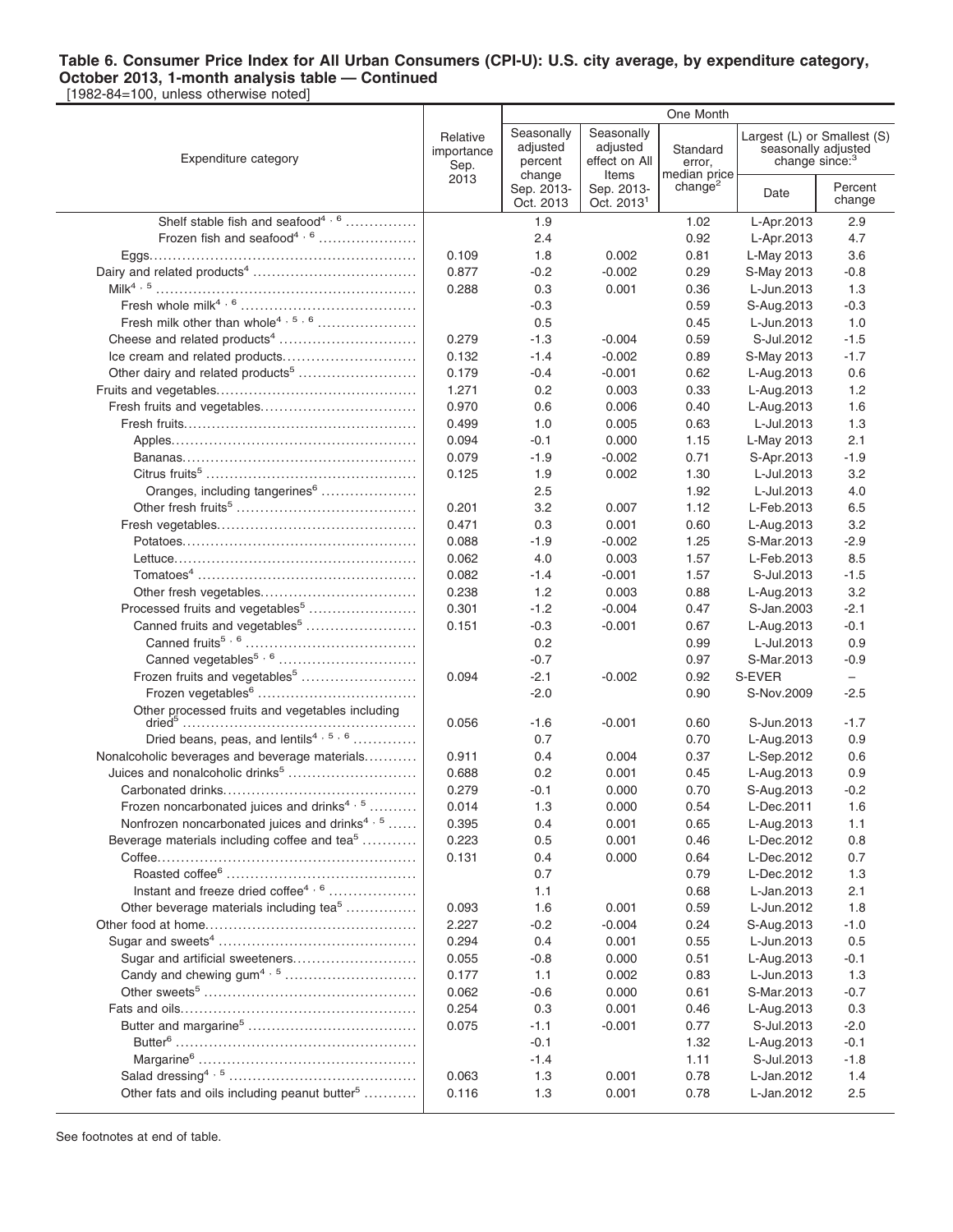[1982-84=100, unless otherwise noted]

|                                                                                                                    |                                | One Month                         |                                               |                                    |                                                   |                             |
|--------------------------------------------------------------------------------------------------------------------|--------------------------------|-----------------------------------|-----------------------------------------------|------------------------------------|---------------------------------------------------|-----------------------------|
| Expenditure category                                                                                               | Relative<br>importance<br>Sep. | Seasonally<br>adjusted<br>percent | Seasonally<br>adjusted<br>effect on All       | Standard<br>error,<br>median price | seasonally adjusted<br>change since: <sup>3</sup> | Largest (L) or Smallest (S) |
|                                                                                                                    | 2013                           | change<br>Sep. 2013-<br>Oct. 2013 | Items<br>Sep. 2013-<br>Oct. 2013 <sup>1</sup> | change <sup>2</sup>                | Date                                              | Percent<br>change           |
|                                                                                                                    |                                | 1.1                               |                                               | 0.85                               | L-Apr.2012                                        | 2.3                         |
|                                                                                                                    | 1.679                          | $-0.3$                            | $-0.006$                                      | 0.30                               | S-Aug.2013                                        | $-1.2$                      |
|                                                                                                                    | 0.095                          | $-1.8$                            | $-0.002$                                      | 1.13                               | S-Jul.2013                                        | $-2.0$                      |
| Frozen and freeze dried prepared foods <sup>4</sup>                                                                | 0.289                          | 0.6                               | 0.002                                         | 0.67                               | L-May 2013                                        | 0.6                         |
|                                                                                                                    | 0.326                          | 0.5                               | 0.001                                         | 0.71                               | L-Jul.2013                                        | 2.1                         |
| Spices, seasonings, condiments, sauces                                                                             | 0.283                          | $-1.1$                            | $-0.003$                                      | 0.71                               | S-May 2013                                        | $-1.4$                      |
| Salt and other seasonings and spices <sup>5, 6</sup>                                                               |                                | $-1.2$                            |                                               | 0.92                               | S-Apr.2011                                        | $-1.3$                      |
| Olives, pickles, relishes <sup>4, 5, 6</sup>                                                                       |                                | 2.3                               |                                               | 0.57                               | L-Aug.2013                                        | 5.9                         |
|                                                                                                                    |                                | $-0.3$                            |                                               | 1.21                               | $\overline{\phantom{0}}$                          | $\overline{\phantom{0}}$    |
|                                                                                                                    |                                | $-1.6$                            |                                               | 0.62                               | L-Aug.2013                                        | 4.1                         |
|                                                                                                                    | 0.071                          | 1.4                               | 0.001                                         | 0.47                               | L-Dec.2012                                        | 1.4                         |
| Other miscellaneous foods <sup>4, 5</sup>                                                                          | 0.616                          | $-0.5$                            | $-0.003$                                      | 0.48                               | S-Aug.2013                                        | $-1.1$                      |
|                                                                                                                    |                                | 0.6                               |                                               | 0.73                               | L-Aug.2013                                        | 1.0                         |
|                                                                                                                    | 5.688                          | 0.1                               | 0.007                                         | 0.05                               |                                                   | -                           |
|                                                                                                                    | 2.701                          | 0.0                               | 0.000                                         | 0.07                               | S-Jul.2010                                        | 0.0                         |
| Limited service meals and snacks <sup>4, 5</sup>                                                                   | 2.282                          | 0.2                               | 0.005                                         | 0.07                               | L-Aug.2013                                        | 0.2                         |
|                                                                                                                    | 0.263                          | 0.8                               | 0.002                                         | 0.14                               | L-Jun.2013                                        | 1.6                         |
| Food at elementary and secondary schools <sup>4, 8, 6</sup>                                                        |                                | 0.3                               |                                               | 0.07                               | S-Aug.2013                                        | 0.3                         |
| Food from vending machines and mobile vendors <sup>4, 5</sup>                                                      | 0.081                          | 0.2                               | 0.000                                         | 0.26                               | L-Aug.2013                                        | 0.2                         |
|                                                                                                                    | 0.361                          | 0.1                               | 0.000                                         | 0.12                               | S-Jul.2013                                        | 0.0                         |
|                                                                                                                    | 9.980                          | $-1.7$                            | $-0.168$                                      | 0.12                               | S-Apr.2013                                        | $-4.3$                      |
|                                                                                                                    | 6.034                          | $-2.7$                            | $-0.162$                                      | 0.14                               | S-Apr.2013                                        | $-7.9$                      |
|                                                                                                                    | 0.321                          | 0.1                               | 0.000                                         | 0.34                               | S-Jun.2013                                        | $-0.9$                      |
|                                                                                                                    | 0.220                          | $-0.6$                            | $-0.001$                                      | 0.44                               | S-May 2013                                        | $-2.9$                      |
| Propane, kerosene, and firewood <sup>4, 9</sup>                                                                    | 0.101                          | $-0.4$                            | 0.000                                         | 0.46                               | S-May 2013                                        | $-0.8$                      |
|                                                                                                                    | 5.713                          | $-2.8$                            | $-0.163$                                      | 0.14                               | S-Apr.2013                                        | $-8.1$                      |
|                                                                                                                    | 5.528                          | $-2.9$                            | $-0.164$                                      | 0.15                               | S-Apr.2013                                        | $-8.1$                      |
|                                                                                                                    |                                | $-2.9$                            |                                               | 0.53                               | S-Apr.2013                                        | $-8.4$                      |
| Gasoline, unleaded midgrade <sup>10, 6</sup>                                                                       |                                | $-3.0$                            |                                               | 0.51                               | S-Apr.2013                                        | $-7.8$                      |
| Gasoline, unleaded premium <sup>6</sup>                                                                            |                                | $-2.6$                            |                                               | 0.55                               | S-Apr.2013                                        | $-7.5$                      |
|                                                                                                                    | 0.185                          | $-0.4$                            | $-0.001$                                      | 0.16                               | S-May 2013                                        | $-2.2$                      |
|                                                                                                                    | 3.946                          | $-0.2$                            | $-0.006$                                      | 0.18                               | S-Aug.2013                                        | $-0.7$                      |
|                                                                                                                    | 3.046                          | 0.1                               | 0.003                                         | 0.21                               | S-Aug.2013                                        | $-0.1$                      |
|                                                                                                                    | 0.900                          | $-1.0$                            | $-0.009$                                      | 0.26                               | S-Aug.2013                                        | $-2.3$                      |
|                                                                                                                    | 75.860                         | 0.1                               | 0.093                                         | 0.04                               |                                                   |                             |
| Commodities less food and energy commodities                                                                       | 19.360                         | $-0.1$                            | -0.019                                        | 0.10                               |                                                   | -                           |
| Household furnishings and supplies <sup>4, 12</sup><br>Window and floor coverings and other linens <sup>4, 5</sup> | 3.206                          | $-0.2$                            | $-0.006$                                      | 0.14                               |                                                   |                             |
|                                                                                                                    | 0.255                          | $-0.2$                            | 0.000                                         | 0.42                               | S-Aug.2013                                        | $-0.6$                      |
|                                                                                                                    | 0.036                          | 0.0                               | 0.000                                         | 0.41                               | S-Aug.2013                                        | $-0.1$                      |
|                                                                                                                    | 0.075                          | $-0.5$                            | 0.000                                         | 0.64                               | S-Jun.2013                                        | $-0.6$                      |
|                                                                                                                    | 0.143                          | $-0.1$                            | 0.000                                         | 0.70                               | L-Jun.2013                                        | 0.2                         |
|                                                                                                                    | 0.689                          | $-0.1$                            | $-0.001$                                      | 0.34                               | L-Jun.2013                                        | 0.2                         |
| Living room, kitchen, and dining room furniture <sup>4, 5</sup>                                                    | 0.225                          | 0.4                               | 0.001<br>0.001                                | 0.43                               | L-Jul.2013                                        | 1.2<br>0.3                  |
|                                                                                                                    | 0.331<br>0.126                 | 0.2<br>$-2.1$                     | $-0.003$                                      | 0.48<br>0.82                       | L-May 2013<br>S-Mar.2013                          | $-3.8$                      |
|                                                                                                                    |                                |                                   |                                               |                                    |                                                   |                             |
|                                                                                                                    | 0.274                          | 0.0                               | 0.000                                         | 0.36                               | S-Aug.2013                                        | $-0.6$                      |
|                                                                                                                    | 0.156                          | 0.6                               | 0.001                                         | 0.49                               | L-Oct.2012                                        | 1.4                         |
|                                                                                                                    |                                | 0.0                               |                                               | 0.68                               | S-Aug.2013                                        | $-0.9$                      |
|                                                                                                                    | 0.115                          | $-0.9$                            | $-0.001$                                      | 0.47                               | S-Mar.2013                                        | $-1.3$                      |
| Other household equipment and furnishings <sup>5</sup>                                                             | 0.458                          | $-0.6$                            | $-0.003$                                      | 0.53                               | S-Aug.2013                                        | $-0.9$                      |
| Clocks, lamps, and decorator items <sup>4</sup>                                                                    | 0.233                          | $-0.7$                            | $-0.002$                                      | 0.84                               | S-Aug.2013                                        | $-2.3$                      |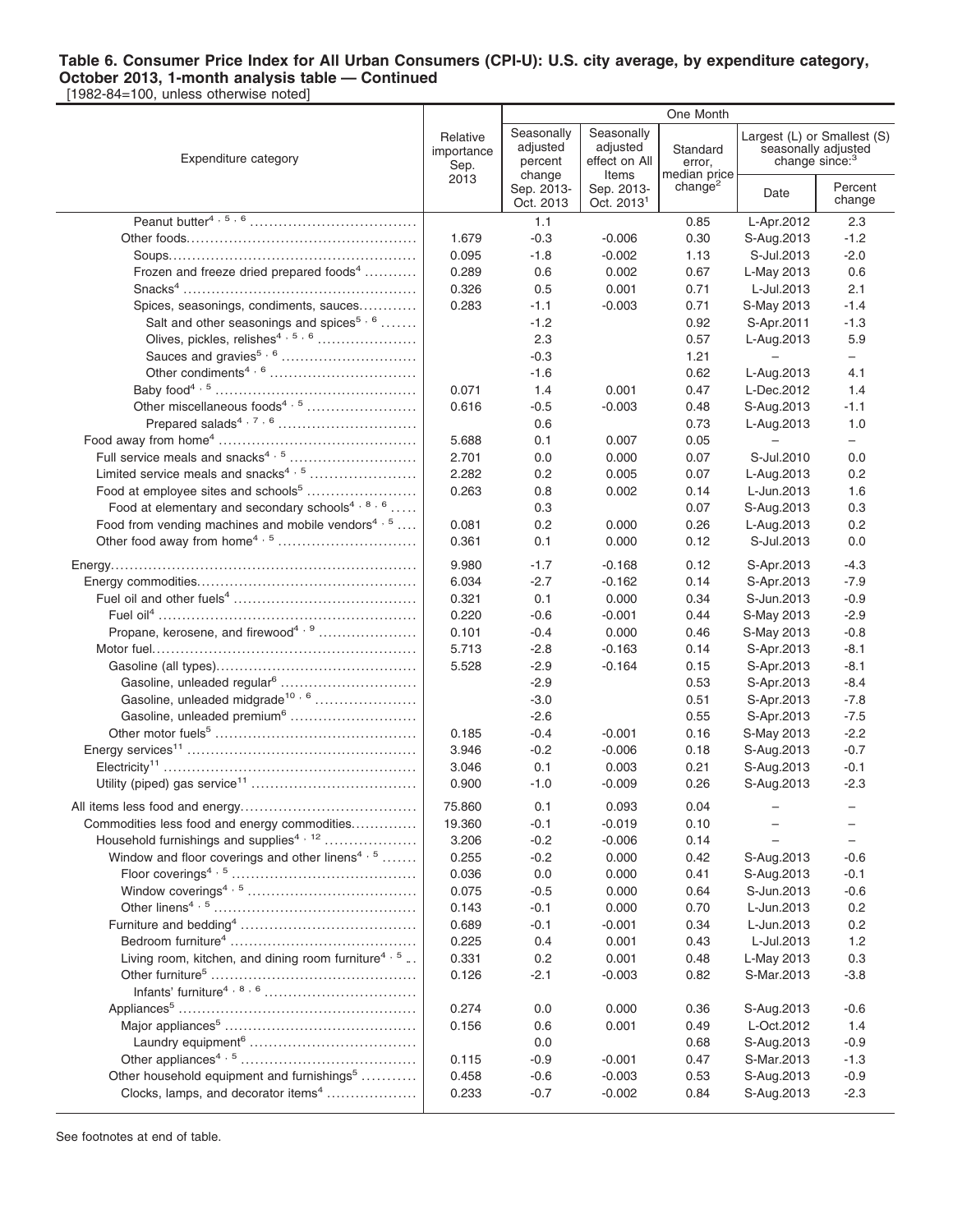[1982-84=100, unless otherwise noted]

|                                                                                          |                        | One Month                         |                                               |                                     |                                                                                  |                          |
|------------------------------------------------------------------------------------------|------------------------|-----------------------------------|-----------------------------------------------|-------------------------------------|----------------------------------------------------------------------------------|--------------------------|
| Expenditure category                                                                     | Relative<br>importance | Seasonally<br>adjusted<br>percent | Seasonally<br>adjusted<br>effect on All       | Standard<br>error,                  | Largest (L) or Smallest (S)<br>seasonally adjusted<br>change since: <sup>3</sup> |                          |
|                                                                                          | Sep.<br>2013           | change<br>Sep. 2013-<br>Oct. 2013 | Items<br>Sep. 2013-<br>Oct. 2013 <sup>1</sup> | median price<br>change <sup>2</sup> | Date                                                                             | Percent<br>change        |
| Indoor plants and flowers <sup>13</sup>                                                  | 0.099                  | $-0.1$                            | 0.000                                         | 0.69                                | S-Jul.2013                                                                       | $-0.4$                   |
|                                                                                          | 0.044                  | 0.6                               | 0.000                                         | 1.15                                | S-Aug.2013                                                                       | $-1.3$                   |
| Nonelectric cookware and tableware <sup>5</sup>                                          | 0.082                  | 0.1                               | 0.000                                         | 0.64                                | L-Aug.2013                                                                       | 0.4                      |
| Tools, hardware, outdoor equipment and supplies <sup>5</sup>                             | 0.668                  | $-0.9$                            | $-0.006$                                      | 0.26                                | S-Aug.2009                                                                       | $-1.1$                   |
| Tools, hardware and supplies <sup>4, 5</sup>                                             | 0.171                  | $-0.2$                            | 0.000                                         | 0.45                                | S-Jun.2013                                                                       | $-0.3$                   |
| Outdoor equipment and supplies <sup>5</sup>                                              | 0.353                  | $-1.2$                            | $-0.004$                                      | 0.33                                | S-Mar.2005                                                                       | $-1.2$                   |
|                                                                                          | 0.863                  | 0.3                               | 0.003                                         | 0.22                                | L-Feb.2013                                                                       | 0.3                      |
| Household cleaning products <sup>4, 5</sup>                                              | 0.345                  | $-0.1$                            | 0.000                                         | 0.38                                | L-Jun.2013                                                                       | 0.0                      |
| Household paper products <sup>4, 5</sup>                                                 | 0.241                  | 0.7                               | 0.002                                         | 0.41                                | S-Aug.2013                                                                       | $-0.7$                   |
| Miscellaneous household products <sup>4, 5</sup>                                         | 0.278                  | 0.6                               | 0.002                                         | 0.41                                | L-Feb.2012                                                                       | 0.8                      |
|                                                                                          | 3.607                  | $-0.5$                            | $-0.016$                                      | 0.50                                |                                                                                  | $\overline{\phantom{0}}$ |
|                                                                                          | 0.865                  | 0.8                               | 0.007                                         | 0.75                                | L-Jun.2013                                                                       | 1.1                      |
|                                                                                          | 0.684                  | 0.5                               | 0.003                                         | 0.91                                | L-Jun.2013                                                                       | 0.7                      |
| Men's suits, sport coats, and outerwear                                                  | 0.123                  | $-1.9$                            | $-0.002$                                      | 1.84                                | S-Aug.2013                                                                       | $-2.6$                   |
|                                                                                          | 0.188                  | $-2.3$                            | $-0.004$                                      | 0.96                                | S-Mar.2013                                                                       | $-3.8$                   |
|                                                                                          | 0.216                  | $-3.4$                            | $-0.007$                                      | 1.76                                | S-Apr.2009                                                                       | $-3.8$                   |
|                                                                                          | 0.150                  | 10.3                              | 0.015                                         | 1.62                                | L-EVER                                                                           | $\overline{\phantom{0}}$ |
|                                                                                          | 0.180                  | 1.9                               | 0.003                                         | 1.53                                | L-Apr.2012                                                                       | 2.3                      |
|                                                                                          | 1.533                  | $-0.8$                            | $-0.013$                                      | 0.84                                | L-Aug.2013                                                                       | 1.0                      |
|                                                                                          | 1.286                  | $-0.6$                            | $-0.007$                                      | 0.93                                | L-Aug.2013                                                                       | 1.6                      |
|                                                                                          | 0.101                  | 0.7                               | 0.001                                         | 3.65                                | S-Aug.2013                                                                       | $-2.1$                   |
|                                                                                          | 0.184                  | $-1.5$                            | $-0.003$                                      | 3.44                                | S-Jun.2013                                                                       | $-2.6$                   |
| Women's suits and separates <sup>5</sup><br>Women's underwear, nightwear, sportswear and | 0.603                  | $-2.0$                            | $-0.012$                                      | 1.04                                | S-Apr.2013                                                                       | $-2.3$                   |
|                                                                                          | 0.383                  | 1.7                               | 0.007                                         | 1.07                                | L-Jun.2013                                                                       | 1.9                      |
|                                                                                          | 0.246                  | $-2.2$                            | $-0.005$                                      | 1.95                                | S-Aug.2013                                                                       | $-2.5$                   |
|                                                                                          | 0.696                  | $-0.6$                            | $-0.004$                                      | 0.76                                | L-Aug.2013                                                                       | 0.0                      |
|                                                                                          | 0.214                  | $-0.4$                            | $-0.001$                                      | 1.10                                | S-May 2013                                                                       | $-1.1$                   |
|                                                                                          | 0.150                  | 1.6                               | 0.002                                         | 1.28                                | L-Jul.2012                                                                       | 1.6                      |
|                                                                                          | 0.332                  | $-1.1$                            | $-0.003$                                      | 1.01                                | L-Aug.2013                                                                       | $-0.1$                   |
|                                                                                          | 0.190                  | $-0.5$                            | $-0.001$                                      | 0.86                                | S-Aug.2013                                                                       | $-1.0$                   |
|                                                                                          | 0.324                  | $-1.8$                            | $-0.006$                                      | 0.94                                | S-Apr.2012                                                                       | $-2.0$                   |
|                                                                                          | 0.091                  | $-1.4$                            | $-0.001$                                      | 1.17                                | S-Aug.2013                                                                       | $-5.8$                   |
|                                                                                          | 0.233                  | $-1.8$                            | $-0.004$                                      | 1.03                                | S-Jul.2012                                                                       | $-2.1$                   |
| Transportation commodities less motor fuel <sup>12</sup>                                 | 5.506                  | 0.0                               | 0.001                                         | 0.06                                | S-Aug.2013                                                                       | 0.0                      |
| New vehicles                                                                             | 3.133                  | $-0.1$                            | $-0.004$                                      | 0.10                                | S-Feb.2013                                                                       | $-0.3$                   |
|                                                                                          |                        | $-0.2$                            |                                               | 0.11                                | S-Feb.2013                                                                       | $-0.3$                   |
|                                                                                          |                        | $-0.3$                            |                                               | 0.10                                | S-Feb.2013                                                                       | $-0.3$                   |
|                                                                                          |                        | $-0.2$                            |                                               | 0.13                                | S-Feb.2013                                                                       | $-0.2$                   |
|                                                                                          | 1.889                  | 0.3                               | 0.005                                         | 0.01                                | L-Apr.2013                                                                       | 0.6                      |
| Motor vehicle parts and equipment <sup>4</sup>                                           | 0.416                  | $-0.1$                            | 0.000                                         | 0.20                                | L-Mar.2013                                                                       | 0.2                      |
| Vehicle accessories other than tires <sup>4, 5</sup>                                     | 0.276                  | $-0.1$                            | 0.000                                         | 0.23                                | L-Mar.2013                                                                       | 0.1                      |
| Vehicle parts and equipment other than tires <sup>4, 6</sup>                             | 0.140                  | $-0.1$                            | 0.000                                         | 0.31                                | S-Oct.2012                                                                       | $-0.7$                   |
|                                                                                          |                        | -0.1                              |                                               | 0.31                                | S-Apr.2013                                                                       | $-0.2$                   |
| Motor oil, coolant, and fluids <sup>4, 6</sup>                                           |                        | 0.6                               |                                               | 0.58                                | L-Aug.2013                                                                       | 0.9                      |
|                                                                                          | 1.700                  | 0.3                               | 0.006                                         | 0.17                                | L-Aug.2013                                                                       | 0.4                      |
|                                                                                          | 1.623<br>1.318         | 0.3<br>0.4                        | 0.004<br>0.005                                | 0.18<br>0.18                        | L-Aug.2013                                                                       | 0.4<br>0.8               |
|                                                                                          | 0.306                  |                                   |                                               |                                     | L-Aug.2013                                                                       | 0.7                      |
| Medical equipment and supplies <sup>4, 12</sup>                                          | 0.077                  | 0.6                               | 0.002<br>0.000                                | 0.47<br>0.43                        | L-Apr.2013                                                                       | $-0.3$                   |
|                                                                                          | 2.193                  | 0.6                               | 0.000                                         | 0.17                                | S-Aug.2013                                                                       | 0.2                      |
|                                                                                          |                        | 0.0                               |                                               |                                     | L-May 2013                                                                       |                          |
|                                                                                          | 0.368                  | $-0.4$                            | $-0.002$                                      | 0.30                                | L-Aug.2013                                                                       | $-0.3$                   |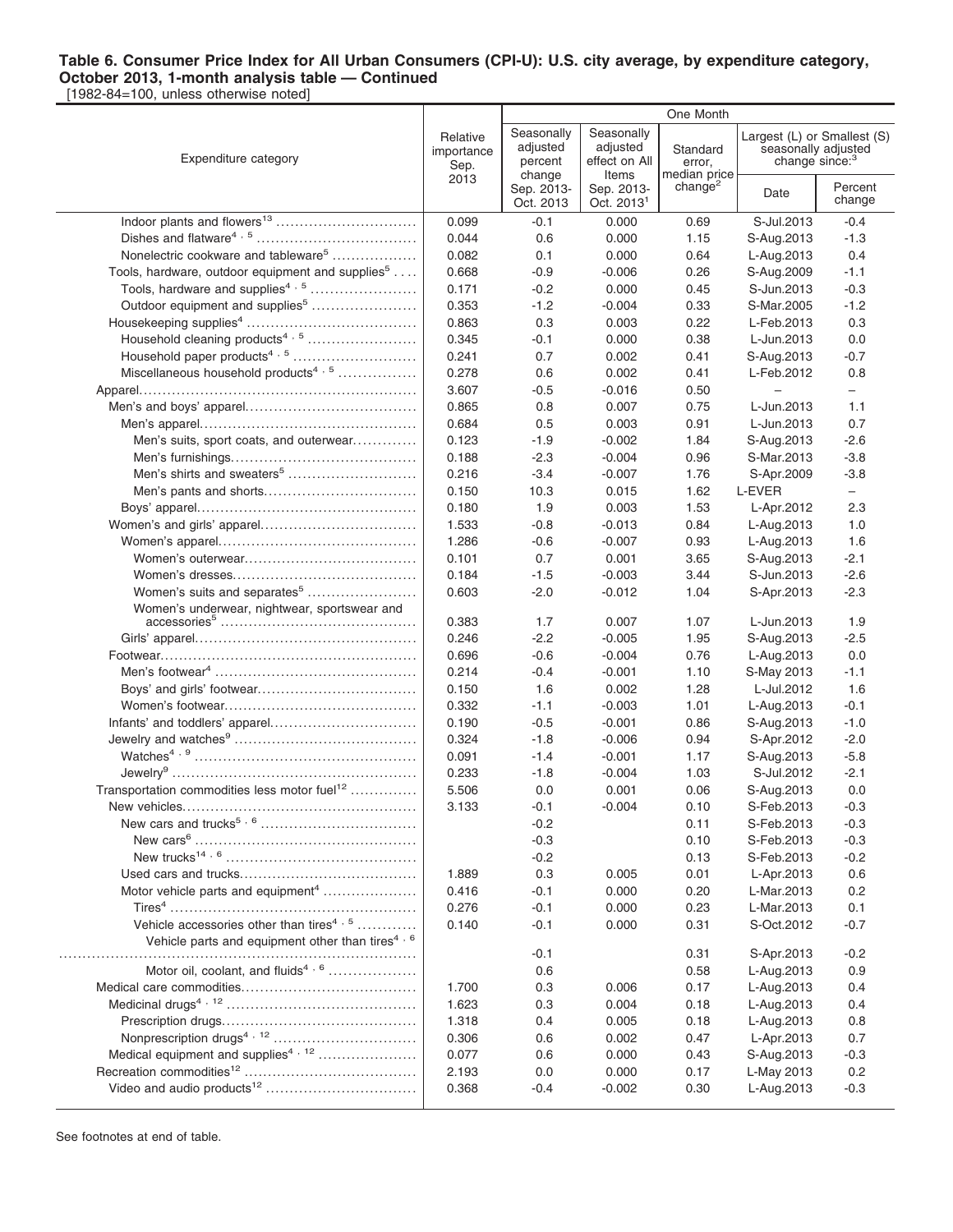[1982-84=100, unless otherwise noted]

|                                                                |                                | One Month                         |                                               |                                     |                                                   |                             |
|----------------------------------------------------------------|--------------------------------|-----------------------------------|-----------------------------------------------|-------------------------------------|---------------------------------------------------|-----------------------------|
| Expenditure category                                           | Relative<br>importance<br>Sep. | Seasonally<br>adjusted<br>percent | Seasonally<br>adjusted<br>effect on All       | Standard<br>error,                  | seasonally adjusted<br>change since: <sup>3</sup> | Largest (L) or Smallest (S) |
|                                                                | 2013                           | change<br>Sep. 2013-<br>Oct. 2013 | Items<br>Sep. 2013-<br>Oct. 2013 <sup>1</sup> | median price<br>change <sup>2</sup> | Date                                              | Percent<br>change           |
|                                                                | 0.125                          | $-0.6$                            | $-0.001$                                      | 0.61                                | L-May 2013                                        | 1.7                         |
|                                                                | 0.023                          | $-1.8$                            | 0.000                                         | 0.80                                | S-Jun.2013                                        | $-1.9$                      |
|                                                                | 0.066                          | $-0.6$                            | 0.000                                         | 0.49                                | S-Jun.2013                                        | $-1.1$                      |
| Audio discs, tapes and other media <sup>4, 5</sup>             | 0.043                          | 0.2                               | 0.000                                         | 0.41                                | L-Aug.2013                                        | 0.6                         |
|                                                                | 0.676                          | 0.4                               | 0.003                                         | 0.39                                | L-Feb.2013                                        | 0.5                         |
|                                                                |                                | 0.1                               |                                               | 0.44                                | L-May 2013                                        | 0.4                         |
| Purchase of pets, pet supplies, accessories <sup>4, 5, 6</sup> |                                | 0.8                               |                                               | 0.64                                | L-Nov.2012                                        | 0.8                         |
|                                                                | 0.444                          | 0.4                               | 0.002                                         | 0.30                                | L-Jul.2013                                        | 0.4                         |
| Sports vehicles including bicycles <sup>4</sup>                | 0.237                          | 0.5                               | 0.001                                         | 0.30                                | L-Jul.2013                                        | 0.9                         |
|                                                                | 0.198                          | 0.1                               | 0.000                                         | 0.46                                | L-May 2013                                        | 0.6                         |
| Photographic equipment and supplies                            | 0.049                          | $-0.1$                            | 0.000                                         | 0.62                                | L-Aug.2013                                        | 1.7                         |
| Film and photographic supplies <sup>4, 5, 6</sup>              |                                |                                   |                                               |                                     |                                                   |                             |
|                                                                |                                | 0.4                               |                                               | 0.80                                | L-Aug.2013                                        | 0.6                         |
|                                                                | 0.226                          | 0.4                               | 0.001                                         | 0.35                                | L-Mar.2013                                        | 0.5                         |
| Newspapers and magazines <sup>4, 5</sup>                       | 0.128                          | 0.5                               | 0.001                                         | 0.52                                | L-Aug.2013                                        | 0.7                         |
|                                                                | 0.095                          | 0.4                               | 0.000                                         | 0.39                                | L-Mar.2013                                        | 0.9                         |
|                                                                | 0.430                          | $-0.9$                            | $-0.004$                                      | 0.44                                | L-Aug.2013                                        | $-0.6$                      |
|                                                                | 0.311                          | $-0.9$                            | $-0.003$                                      | 0.53                                | L-Aug.2013                                        | $-0.8$                      |
| Toys, games, hobbies and playground equipment <sup>5</sup>     |                                | $-0.2$                            |                                               | 0.63                                | L-Aug.2013                                        | 0.5                         |
| Sewing machines, fabric and supplies <sup>4, 5</sup>           | 0.061                          | $-1.5$                            | $-0.001$                                      | 0.91                                | S-Jan.2013                                        | $-3.0$                      |
| Music instruments and accessories <sup>5</sup>                 | 0.040                          | $-0.1$                            | 0.000                                         | 0.40                                | S-Aug.2013                                        | $-0.3$                      |
| Education and communication commodities <sup>12</sup>          | 0.560                          | $-0.4$                            | $-0.002$                                      | 0.30                                | S-Aug.2013                                        | $-0.8$                      |
| Educational books and supplies                                 | 0.215                          | 1.1                               | 0.002                                         | 0.33                                | L-Aug.2012                                        | 1.1                         |
|                                                                |                                | 1.0                               |                                               | 0.40                                | S-Aug.2013                                        | $-0.4$                      |
| Information technology commodities <sup>12</sup>               | 0.345                          | $-1.3$                            | $-0.004$                                      | 0.36                                | S-Jul.2013                                        | $-1.4$                      |
| Personal computers and peripheral equipment <sup>7</sup>       | 0.224                          | $-1.3$                            | $-0.003$                                      | 0.48                                | S-Jul.2013                                        | $-1.6$                      |
| Computer software and accessories <sup>4, 5</sup>              | 0.043                          | 0.5                               | 0.000                                         | 0.75                                | S-Aug.2013                                        | $-1.0$                      |
|                                                                | 0.078                          | $-2.1$                            | $-0.002$                                      | 0.50                                | S-Dec.2009                                        | $-2.7$                      |
|                                                                | 0.944                          | 0.1                               | 0.001                                         | 0.17                                | L-Aug.2013                                        | 0.3                         |
|                                                                | 0.564                          | -0.3                              | $-0.001$                                      | 0.24                                | S-Oct.2012                                        | $-0.3$                      |
| Beer, ale, and other malt beverages at home                    | 0.268                          | 0.6                               | 0.001                                         | 0.25                                | L-Apr.2011                                        | 0.7                         |
|                                                                | 0.071                          | 0.4                               | 0.000                                         | 0.35                                | L-Mar.2013                                        | 1.0                         |
|                                                                |                                | 0.6                               |                                               | 0.56                                | L-Aug.2013                                        | 0.8                         |
| Distilled spirits, excluding whiskey, at home <sup>4, 6</sup>  |                                | 0.0                               |                                               | 0.41                                | S-Aug.2013                                        | $-0.6$                      |
|                                                                | 0.225                          | $-1.2$                            | -0.003                                        | 0.40                                | S-EVER                                            | $\overline{\phantom{0}}$    |
| Alcoholic beverages away from home <sup>4</sup>                | 0.380                          | 0.4                               | 0.002                                         | 0.27                                | L-Apr.2013                                        | 0.4                         |
|                                                                |                                | 0.4                               |                                               | 0.17                                | L-Jun.2013                                        | 0.4                         |
|                                                                |                                | 0.2                               |                                               | 0.33                                | L-Aug.2013                                        | 0.2                         |
| Distilled spirits away from home <sup>4, 5, 6</sup>            |                                | 0.6                               |                                               | 0.31                                | L-Apr.2013                                        | 0.7                         |
|                                                                | 1.644                          | 0.0                               | 0.000                                         | 0.16                                | S-May 2013                                        | $-0.3$                      |
| Tobacco and smoking products <sup>4</sup>                      | 0.811                          | 0.1                               | 0.001                                         | 0.15                                |                                                   | -                           |
|                                                                | 0.750                          | 0.0                               | 0.000                                         | 0.16                                | S-Jun.2013                                        | 0.0                         |
| Tobacco products other than cigarettes <sup>4, 5</sup>         | 0.054<br>0.639                 | 0.5<br>$-0.4$                     | 0.000<br>$-0.003$                             | 0.32<br>0.33                        | S-Aug.2013<br>S-May 2013                          | $-0.2$<br>$-0.5$            |
| Hair, dental, shaving, and miscellaneous personal              | 0.334                          | 0.6                               | 0.002                                         | 0.52                                | L-Aug.2013                                        | 0.7                         |
| Cosmetics, perfume, bath, nail preparations and                | 0.298                          | $-1.5$                            | $-0.005$                                      | 0.43                                | S-May 2001                                        | $-2.9$                      |
| Miscellaneous personal goods <sup>5</sup>                      | 0.194                          | 1.0                               | 0.002                                         | 0.41                                | L-Aug.2012                                        | 1.0                         |
| Stationery, stationery supplies, gift wrap <sup>6</sup>        |                                | 1.3                               |                                               | 0.40                                | L-Mar.1997                                        | 1.5                         |
|                                                                |                                | $-0.4$                            |                                               | 0.56                                | S-Aug.2013                                        | $-1.7$                      |
|                                                                |                                |                                   |                                               |                                     |                                                   |                             |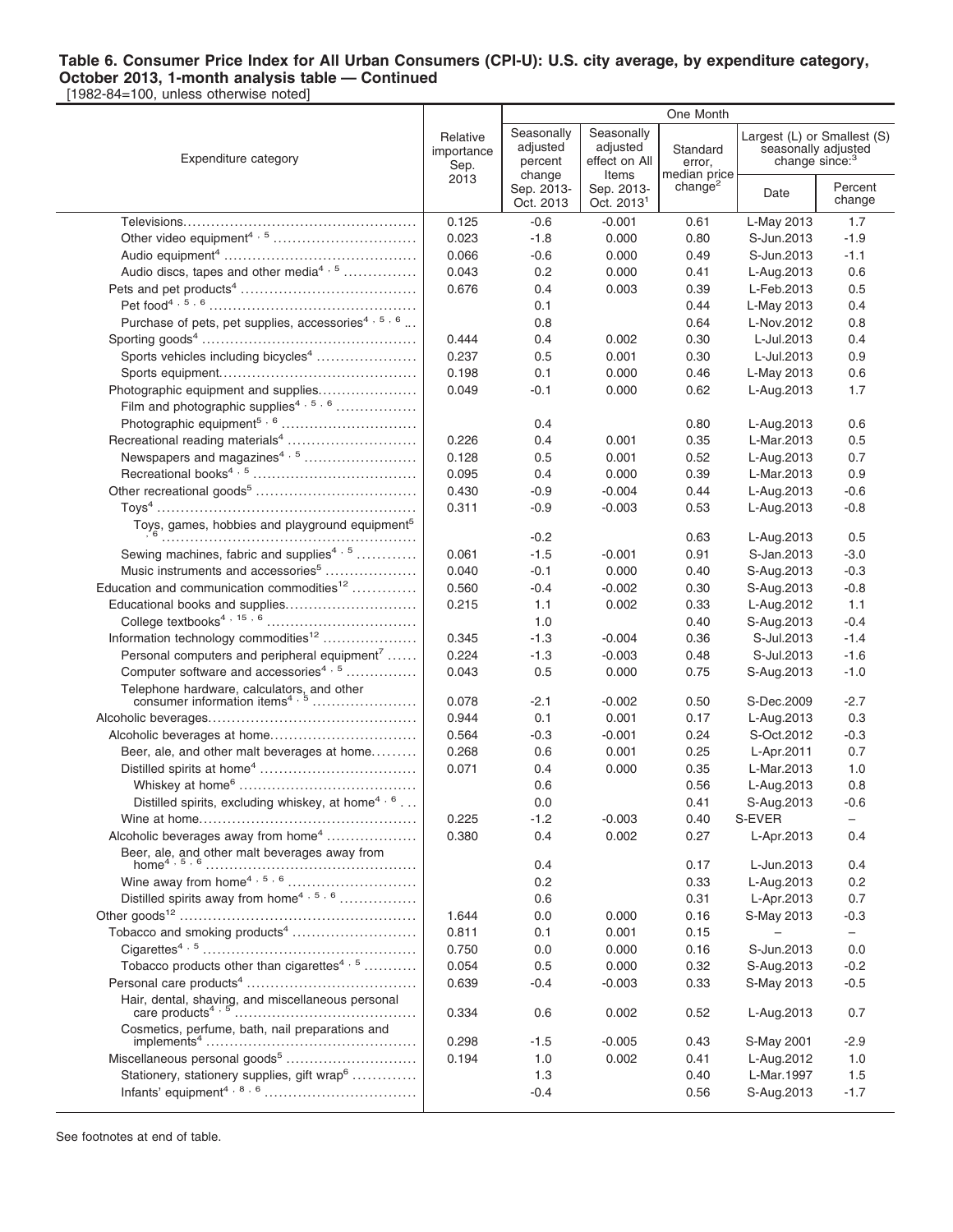|                                                                                                                |                                |                                   |                                               | One Month                           |                                                                                  |                          |
|----------------------------------------------------------------------------------------------------------------|--------------------------------|-----------------------------------|-----------------------------------------------|-------------------------------------|----------------------------------------------------------------------------------|--------------------------|
| Expenditure category                                                                                           | Relative<br>importance<br>Sep. | Seasonally<br>adjusted<br>percent | Seasonally<br>adjusted<br>effect on All       | Standard<br>error,                  | Largest (L) or Smallest (S)<br>seasonally adjusted<br>change since: <sup>3</sup> |                          |
|                                                                                                                | 2013                           | change<br>Sep. 2013-<br>Oct. 2013 | Items<br>Sep. 2013-<br>Oct. 2013 <sup>1</sup> | median price<br>change <sup>2</sup> | Date                                                                             | Percent<br>change        |
|                                                                                                                | 56.499                         | 0.2                               | 0.112                                         | 0.04                                |                                                                                  | $\overline{\phantom{0}}$ |
|                                                                                                                | 31.670                         | 0.1                               | 0.042                                         | 0.05                                | S-Dec.2012                                                                       | 0.1                      |
|                                                                                                                | 31.319                         | 0.1                               | 0.043                                         | 0.05                                | S-Jul.2013                                                                       | 0.1                      |
|                                                                                                                | 6.540                          | 0.2                               | 0.012                                         | 0.05                                |                                                                                  | $\overline{\phantom{0}}$ |
|                                                                                                                | 0.814                          | $-3.1$                            | $-0.025$                                      | 1.00                                | S-Sep.2005                                                                       | $-3.2$                   |
| Housing at school, excluding board <sup>11, 16</sup>                                                           | 0.160                          | 0.4                               | 0.001                                         | 0.05                                | L-May 2013                                                                       | 0.4                      |
| Other lodging away from home including hotels                                                                  | 0.653                          | $-4.0$                            | $-0.025$                                      | 1.24                                | S-EVER                                                                           |                          |
| Owners' equivalent rent of residences <sup>11, 16</sup>                                                        | 23.965                         | 0.2                               | 0.054                                         | 0.04                                |                                                                                  |                          |
| Owners' equivalent rent of primary residence <sup>11, 16</sup>                                                 |                                |                                   |                                               |                                     |                                                                                  |                          |
|                                                                                                                | 22.550                         | 0.2                               | 0.050                                         | 0.04                                | $\qquad \qquad -$                                                                |                          |
| Tenants' and household insurance <sup>4, 5</sup>                                                               | 0.351                          | 0.3                               | 0.001                                         | 0.26                                |                                                                                  |                          |
| Water and sewer and trash collection services <sup>5</sup>                                                     | 1.212                          | 0.6                               | 0.008                                         | 0.16                                | L-Aug.2012                                                                       | 0.7                      |
| Water and sewerage maintenance <sup>11</sup>                                                                   | 0.919                          | 0.7                               | 0.007                                         | 0.18                                | L-Aug.2012                                                                       | 0.9                      |
| Garbage and trash collection <sup>4, 14</sup>                                                                  | 0.293                          | 0.3                               | 0.001                                         | 0.21                                | L-Aug.2013                                                                       | 0.3                      |
|                                                                                                                | 0.727                          | 0.2                               | 0.002                                         | 0.14                                | $\overline{\phantom{0}}$                                                         | $\overline{\phantom{0}}$ |
|                                                                                                                | 0.249                          | 0.4                               | 0.001                                         | 0.13                                | L-Jun.2013                                                                       | 0.5                      |
| Gardening and lawncare services <sup>4, 5</sup>                                                                | 0.235                          | 0.0                               | 0.000                                         | 0.08                                | S-Jun.2013                                                                       | 0.0                      |
| Moving, storage, freight expense <sup>4, 5</sup>                                                               | 0.090                          | 0.0                               | 0.000                                         | 0.78                                | L-Aug.2013                                                                       | 0.4                      |
|                                                                                                                | 0.079                          | 0.8                               | 0.001                                         | 0.25                                | L-Jun.2013                                                                       | 1.2                      |
|                                                                                                                | 5.480                          | -0.1                              | $-0.003$                                      | 0.07                                | S-Apr.2013                                                                       | $-0.1$                   |
|                                                                                                                | 3.006                          | 0.1                               | 0.003                                         | 0.08                                | S-Aug.2013                                                                       | 0.0                      |
|                                                                                                                | 1.608                          | 0.2                               | 0.003                                         | 0.13                                | L-Jun.2013                                                                       | 0.4                      |
|                                                                                                                | 0.774                          | 0.1                               | 0.001                                         | 0.09                                | S-Aug.2013                                                                       | 0.0                      |
|                                                                                                                | 0.248                          | $-0.4$                            | $-0.001$                                      | 0.21                                | S-Nov.2012                                                                       | $-0.4$                   |
| Services by other medical professionals <sup>11, 9</sup>                                                       | 0.376                          | 0.0                               | 0.000                                         | 0.08                                | S-May 2013                                                                       | 0.0                      |
| Hospital and related services                                                                                  | 1.816                          | $-0.2$                            | $-0.004$                                      | 0.14                                | S-Apr.2013                                                                       | $-0.6$                   |
|                                                                                                                | 1.593                          | $-0.3$                            | $-0.005$                                      | 0.16                                | S-Apr.2013                                                                       | $-0.7$                   |
| Inpatient hospital services <sup>11, 17, 6</sup>                                                               |                                | $-0.3$                            |                                               | 0.21                                | S-Apr.2013                                                                       | $-0.9$                   |
| Outpatient hospital services <sup>11, 9, 6</sup>                                                               |                                | $-0.2$                            |                                               | 0.33                                | S-Apr.2013                                                                       | $-0.5$                   |
| Nursing homes and adult day services <sup>11, 17</sup>                                                         | 0.138                          | 0.3                               | 0.000                                         | 0.08                                | L-Aug.2013                                                                       | 0.3                      |
| Care of invalids and elderly at home <sup>4, 8</sup>                                                           | 0.084                          | 0.0                               | 0.000                                         | 0.08                                |                                                                                  | $\overline{\phantom{0}}$ |
|                                                                                                                | 0.659                          | $-0.4$                            | $-0.003$                                      | 0.08                                | S-Mar.2011                                                                       | $-0.5$                   |
|                                                                                                                | 5.786                          | 0.7                               | 0.041                                         | 0.11                                | L-Sep.2009                                                                       | 0.7                      |
|                                                                                                                | 0.365                          | 1.2                               | 0.004                                         | 0.51                                | L-Feb.2010                                                                       | 1.4                      |
|                                                                                                                | 0.069                          | $-1.0$                            | $-0.001$                                      | 1.28                                | S-Jun.2013                                                                       | $-2.0$                   |
| Motor vehicle maintenance and repair <sup>4</sup>                                                              | 1.145                          | 0.0                               | 0.001                                         | 0.11                                | S-Mar.2013                                                                       | 0.0                      |
| Motor vehicle body work <sup>4</sup>                                                                           | 0.058                          | 0.1                               | 0.000                                         | 0.14                                | S-Aug.2013                                                                       | 0.1                      |
| Motor vehicle maintenance and servicing <sup>4</sup>                                                           | 0.456                          | $-0.1$                            | $-0.001$                                      | 0.14                                | $\overline{\phantom{0}}$                                                         | $-$                      |
| Motor vehicle repair <sup>4, 5</sup>                                                                           | 0.596                          | 0.2                               | 0.001                                         | 0.16                                | S-Aug.2013                                                                       | 0.0                      |
|                                                                                                                | 2.481                          | 0.4                               | 0.011                                         | 0.18                                | L-Jul.2013                                                                       | 1.3                      |
|                                                                                                                | 0.561                          | $-0.1$                            | $-0.001$                                      | 0.06                                | S-Apr.2012                                                                       | $-0.1$                   |
| State motor vehicle registration and license fees <sup>4</sup> <sup>,</sup>                                    |                                |                                   |                                               |                                     |                                                                                  |                          |
|                                                                                                                | 0.323                          | $-0.1$                            | 0.000                                         | 0.01                                | S-Apr.2012                                                                       | $-0.2$                   |
|                                                                                                                | 0.216                          | $-0.1$                            | 0.000                                         | 0.10                                | S-Apr.2013                                                                       | $-0.1$                   |
|                                                                                                                |                                | $-0.1$                            |                                               | 0.15                                | S-Apr.2013                                                                       | $-0.1$                   |
| Automobile service clubs <sup>4, 5, 6</sup>                                                                    |                                | $-0.4$                            |                                               | 0.20                                | S-Jul.2013                                                                       | $-0.5$                   |
|                                                                                                                | 1.165                          | 2.2                               | 0.026                                         | 0.32                                | L-Jul.2009                                                                       | 2.7                      |
|                                                                                                                | 0.746                          | 3.6                               | 0.027                                         | 0.45                                | L-Jun.2008                                                                       | 4.0                      |
| Other intercity transportation<br>Intercity bus fare $4, 7, 6, \ldots, \ldots, \ldots, \ldots, \ldots, \ldots$ | 0.150                          | $-0.5$                            | $-0.001$                                      | 0.80                                | S-Aug.2013                                                                       | $-1.0$                   |
|                                                                                                                |                                | $-0.8$                            |                                               | 1.49                                | S-Aug.2013                                                                       | $-3.3$                   |
|                                                                                                                |                                | $-0.8$                            |                                               | 0.59                                | S-Aug.2013                                                                       | $-1.1$                   |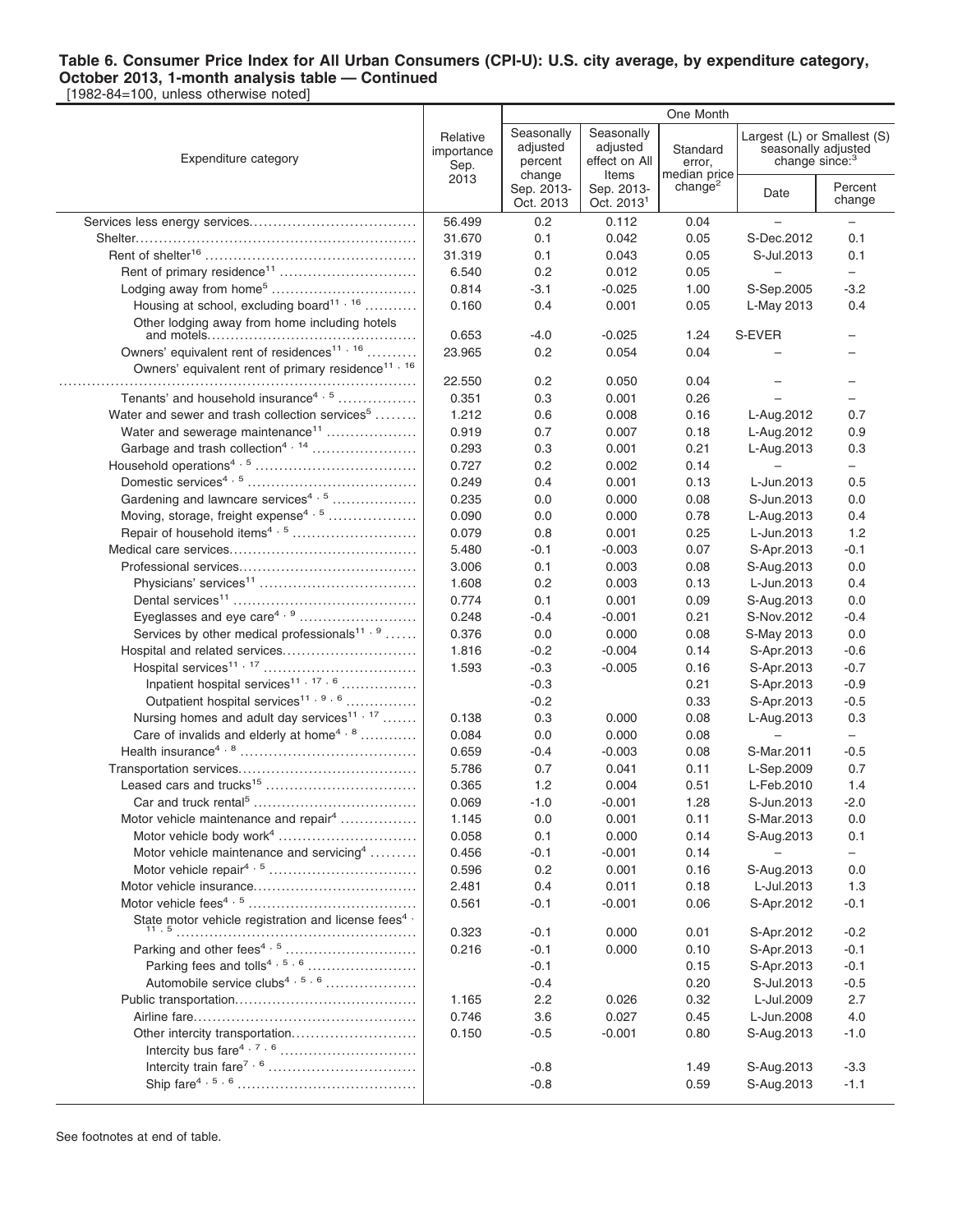[1982-84=100, unless otherwise noted]

|                                                                                            |                                | One Month                         |                                               |                                     |                                                   |                             |
|--------------------------------------------------------------------------------------------|--------------------------------|-----------------------------------|-----------------------------------------------|-------------------------------------|---------------------------------------------------|-----------------------------|
| Expenditure category                                                                       | Relative<br>importance<br>Sep. | Seasonally<br>adjusted<br>percent | Seasonally<br>adjusted<br>effect on All       | Standard<br>error,                  | seasonally adjusted<br>change since: <sup>3</sup> | Largest (L) or Smallest (S) |
|                                                                                            | 2013                           | change<br>Sep. 2013-<br>Oct. 2013 | Items<br>Sep. 2013-<br>Oct. 2013 <sup>1</sup> | median price<br>change <sup>2</sup> | Date                                              | Percent<br>change           |
| Intracity transportation <sup>4</sup>                                                      | 0.267                          | 0.0                               | 0.000                                         | 0.11                                | $\overline{\phantom{0}}$                          | $\overline{\phantom{0}}$    |
|                                                                                            |                                | 0.0                               |                                               | 0.06                                |                                                   | $\overline{\phantom{0}}$    |
|                                                                                            | 3.720                          | 0.2                               | 0.007                                         | 0.22                                | S-Aug.2013                                        | 0.2                         |
|                                                                                            | 1.512                          | 0.3                               | 0.005                                         | 0.17                                | L-Mar.2013                                        | 0.3                         |
| Cable and satellite television and radio service <sup>14</sup>                             | 1.406                          | 0.4                               | 0.005                                         | 0.17                                | L-Mar.2013                                        | 0.4                         |
|                                                                                            |                                |                                   |                                               |                                     |                                                   |                             |
|                                                                                            | 0.106                          | $-0.3$                            | 0.000                                         | 0.75                                | L-Aug.2013                                        | 0.5                         |
| Video discs and other media <sup>4, 5, 6</sup>                                             |                                | $-0.5$                            |                                               | 0.85                                | L-Aug.2013                                        | 0.9                         |
| Rental of video or audio discs and other media <sup>4</sup>                                |                                | 0.0                               |                                               | 0.33                                |                                                   | $\overline{\phantom{0}}$    |
| Pet services including veterinary <sup>5</sup>                                             | 0.412                          | 0.5                               | 0.002                                         | 0.13                                |                                                   |                             |
|                                                                                            |                                | 0.1                               |                                               | 0.19                                | S-Aug.2013                                        | $-0.1$                      |
|                                                                                            |                                | 0.5                               |                                               | 0.15                                | L-Nov.2012                                        | 0.5                         |
| Photographers and film processing <sup>4, 5</sup>                                          | 0.058                          | 1.1                               | 0.001                                         | 0.32                                | L-May 2010                                        | 1.3                         |
|                                                                                            |                                | 1.0                               |                                               | 0.13                                | L-Apr.2011                                        | 1.7                         |
|                                                                                            |                                | 0.6                               |                                               | 0.40                                | S-Aug.2013                                        | 0.0                         |
| Other recreation services <sup>5</sup>                                                     | 1.737                          | 0.0                               | $-0.001$                                      | 0.43                                | S-Apr.2013                                        | $-0.3$                      |
| Club dues and fees for participant sports and                                              |                                |                                   |                                               |                                     |                                                   |                             |
|                                                                                            | 0.570                          | 0.2                               | 0.001                                         | 0.46                                | S-Jul.2013                                        | $-0.5$                      |
|                                                                                            | 0.632                          | $-0.3$                            | $-0.002$                                      | 0.76                                | L-Aug.2013                                        | 0.4                         |
| Admission to movies, theaters, and concerts <sup>4, 5</sup>                                |                                |                                   |                                               |                                     |                                                   |                             |
|                                                                                            |                                | $-0.2$                            |                                               | 0.59                                | L-Aug.2013                                        | 0.3                         |
| Admission to sporting events <sup>4, 5, 6</sup>                                            |                                | $-0.7$                            |                                               | 0.77                                | S-Sep.2012                                        | $-0.7$                      |
| Fees for lessons or instructions <sup>4, 9</sup>                                           | 0.231                          | $-0.1$                            | 0.000                                         | 0.26                                | S-May 2013                                        | $-0.3$                      |
| Education and communication services <sup>12</sup>                                         | 6.188                          | 0.3                               | 0.017                                         | 0.06                                | L-Mar.2013                                        | 0.3                         |
| Tuition, other school fees, and childcare                                                  | 3.104                          | 0.4                               | 0.012                                         | 0.08                                | L-Jan.2013                                        | 0.6                         |
| College tuition and fees                                                                   | 1.762                          | 0.4                               | 0.007                                         | 0.13                                | L-Jun.2013                                        | 0.5                         |
| Elementary and high school tuition and fees<br>Child care and nursery school <sup>13</sup> | 0.396<br>0.781                 | 0.4<br>0.2                        | 0.001                                         | 0.06<br>0.11                        | L-Jul.2013<br>L-Jul.2013                          | 0.6<br>0.2                  |
| Technical and business school tuition and fees <sup>5</sup>                                | 0.060                          | 0.5                               | 0.002<br>0.000                                | 0.16                                | S-Aug.2013                                        | $-0.1$                      |
| Postage and delivery services <sup>5</sup>                                                 | 0.155                          | 0.3                               | 0.000                                         | 0.02                                | $\overline{\phantom{0}}$                          | $\overline{\phantom{0}}$    |
|                                                                                            | 0.144                          | 0.3                               | 0.000                                         | 0.00                                |                                                   | -                           |
|                                                                                            | 0.010                          | 0.3                               | 0.000                                         | 0.24                                | L-Apr.2013                                        | 1.5                         |
|                                                                                            | 2.344                          | 0.2                               | 0.005                                         | 0.05                                | $\overline{\phantom{0}}$                          | $\overline{\phantom{0}}$    |
| Wireless telephone services <sup>4, 5</sup>                                                | 1.392                          | 0.0                               | 0.000                                         | 0.04                                | L-Jun.2013                                        | 0.0                         |
| Land-line telephone services <sup>4, 12</sup>                                              | 0.952                          | 0.5                               | 0.005                                         | 0.09                                | S-Aug.2013                                        | 0.0                         |
| Internet services and electronic information                                               |                                |                                   |                                               |                                     |                                                   |                             |
| provides <sup>4</sup> , 5                                                                  | 0.572                          | $-0.1$                            | $-0.001$                                      | 0.26                                | S-Jul.2013                                        | $-0.7$                      |
|                                                                                            | 1.716                          | 0.0                               | 0.000                                         | 0.13                                |                                                   | $\overline{\phantom{0}}$    |
|                                                                                            | 0.630                          | $-0.3$                            | $-0.002$                                      | 0.09                                | S-Oct.2010                                        | $-0.4$                      |
| Haircuts and other personal care services <sup>4, 5</sup>                                  | 0.630                          | $-0.3$                            | $-0.002$                                      | 0.09                                | S-Oct.2010                                        | $-0.4$                      |
| Miscellaneous personal services                                                            | 1.086                          | 0.1                               | 0.001                                         | 0.18                                | $\overline{\phantom{0}}$                          | $-$                         |
|                                                                                            | 0.299                          | 0.3                               | 0.001                                         | 0.11                                | L-Aug.2013                                        | 0.7                         |
|                                                                                            | 0.160                          | $-0.1$                            | 0.000                                         | 0.14                                | S-Mar.2012                                        | $-0.3$                      |
| Laundry and dry cleaning services <sup>4, 5</sup>                                          | 0.238                          | 0.1                               | 0.000                                         | 0.10                                | $\overline{\phantom{0}}$                          | $\overline{\phantom{0}}$    |
| Apparel services other than laundry and dry                                                |                                |                                   |                                               |                                     |                                                   |                             |
|                                                                                            | 0.030<br>0.216                 | 0.1<br>0.0                        | 0.000<br>0.000                                | 0.11<br>0.69                        | L-Aug.2013                                        | 0.1                         |
| Checking account and other bank services <sup>4, 5,</sup>                                  |                                |                                   |                                               |                                     |                                                   |                             |
|                                                                                            |                                | 0.0                               |                                               | 0.69                                |                                                   |                             |
| Tax return preparation and other accounting                                                |                                |                                   |                                               |                                     |                                                   |                             |
|                                                                                            |                                | 0.0                               |                                               | 0.57                                |                                                   |                             |
| Special aggregate indexes                                                                  |                                |                                   |                                               |                                     |                                                   |                             |
|                                                                                            | 85.839                         | $-0.1$                            | $-0.075$                                      | 0.04                                | S-Apr.2013                                        | $-0.5$                      |
|                                                                                            |                                |                                   |                                               |                                     |                                                   |                             |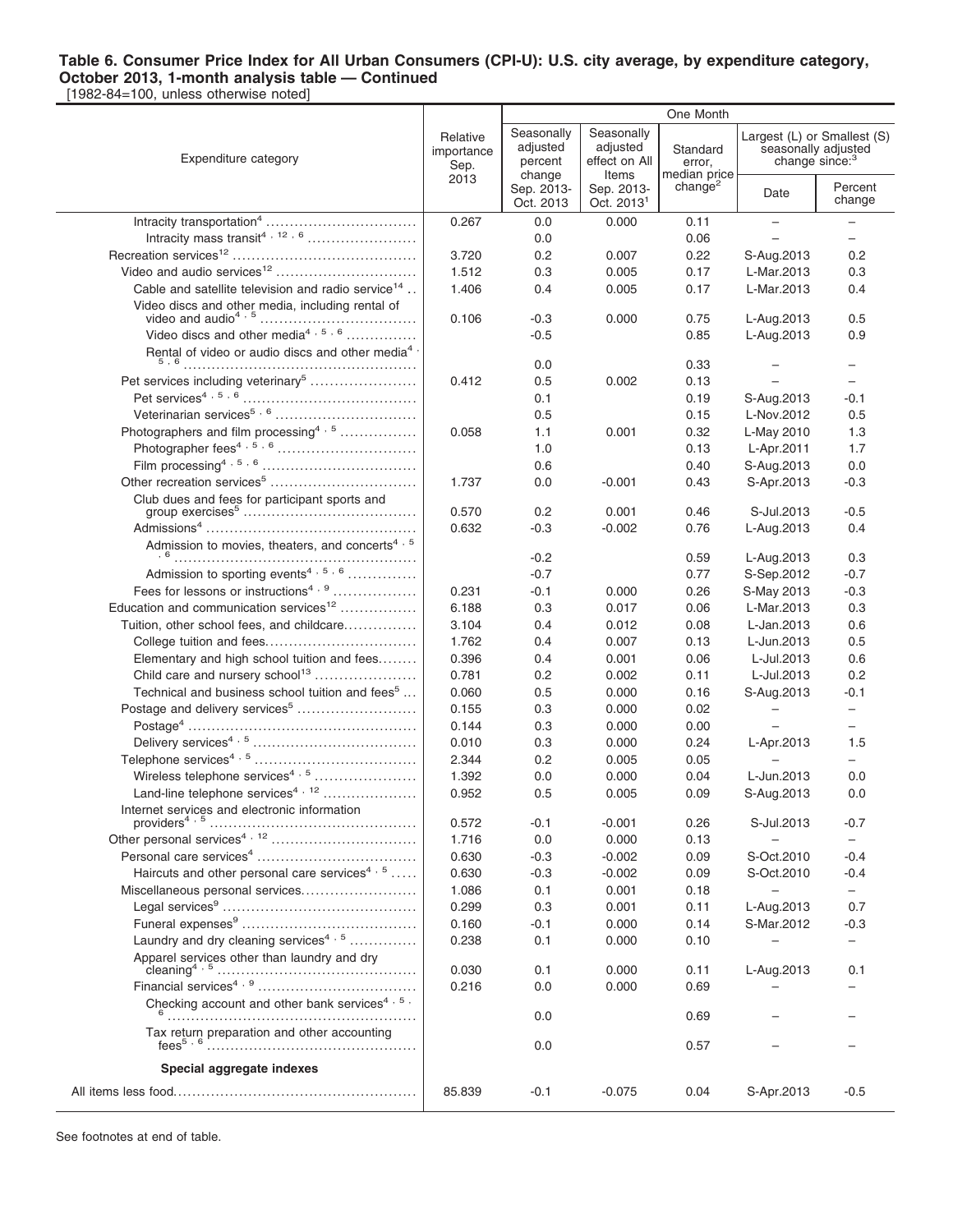|                                                             |                                |                                             |                                                  | One Month                          |                                                                                  |                          |
|-------------------------------------------------------------|--------------------------------|---------------------------------------------|--------------------------------------------------|------------------------------------|----------------------------------------------------------------------------------|--------------------------|
| Expenditure category                                        | Relative<br>importance<br>Sep. | Seasonally<br>adjusted<br>percent<br>change | Seasonally<br>adjusted<br>effect on All<br>Items | Standard<br>error,<br>median price | Largest (L) or Smallest (S)<br>seasonally adjusted<br>change since: <sup>3</sup> |                          |
|                                                             | 2013                           | Sep. 2013-<br>Oct. 2013                     | Sep. 2013-<br>Oct. 2013 <sup>1</sup>             | change <sup>2</sup>                | Date                                                                             | Percent<br>change        |
|                                                             | 68.330                         | $-0.1$                                      | $-0.101$                                         | 0.05                               | S-Apr.2013                                                                       | $-0.6$                   |
|                                                             | 54.169                         | $-0.2$                                      | $-0.117$                                         | 0.05                               | S-Apr.2013                                                                       | $-0.8$                   |
|                                                             | 44.189                         | 0.1                                         | 0.052                                            | 0.06                               |                                                                                  | $\overline{\phantom{0}}$ |
| All items less food, shelter, energy, and used cars and     |                                |                                             |                                                  |                                    |                                                                                  |                          |
|                                                             | 42.300                         | 0.1                                         | 0.047                                            | 0.06                               |                                                                                  |                          |
|                                                             | 92.819                         | $-0.1$                                      | $-0.062$                                         | 0.04                               | S-Apr.2013                                                                       | $-0.4$                   |
|                                                             | 90.020                         | 0.1                                         | 0.109                                            | 0.04                               |                                                                                  | $\overline{\phantom{0}}$ |
|                                                             | 39.555                         | $-0.4$                                      | $-0.165$                                         | 0.06                               | S-Apr.2013                                                                       | $-1.2$                   |
| Commodities less food, energy, and used cars and trucks     | 17.471                         | $-0.1$                                      | $-0.023$                                         | 0.11                               | L-Aug.2013                                                                       | 0.0                      |
|                                                             | 25.394                         | $-0.7$                                      | $-0.181$                                         | 0.08                               | S-Apr.2013                                                                       | $-1.9$                   |
| Commodities less food and beverages                         | 24.450                         | $-0.7$                                      | $-0.181$                                         | 0.09                               | S-Apr.2013                                                                       | $-2.0$                   |
|                                                             | 60.445                         | 0.2                                         | 0.106                                            | 0.04                               | S-Aug.2013                                                                       | 0.1                      |
|                                                             | 29.126                         | 0.2                                         | 0.072                                            | 0.06                               | S-Aug.2013                                                                       | 0.0                      |
|                                                             | 54.965                         | 0.2                                         | 0.116                                            | 0.05                               | S-Aug.2013                                                                       | 0.1                      |
|                                                             | 8.597                          | $-0.1$                                      | $-0.006$                                         | 0.07                               | S-Jul.2013                                                                       | $-0.3$                   |
|                                                             | 30.958                         | $-0.4$                                      | $-0.133$                                         | 0.08                               | S-Apr.2013                                                                       | $-1.4$                   |
|                                                             | 16.797                         | $-0.9$                                      | $-0.155$                                         | 0.12                               | S-Apr.2013                                                                       | $-2.9$                   |
|                                                             | 15.853                         | $-1.0$                                      | $-0.155$                                         | 0.13                               | S-Apr.2013                                                                       | $-3.1$                   |
| Nondurables less food, beverages, and apparel               | 12.246                         | $-1.2$                                      | $-0.142$                                         | 0.08                               | S-Apr.2013                                                                       | $-4.0$                   |
|                                                             | 13.190                         | $-1.1$                                      | $-0.142$                                         | 0.08                               | S-Apr.2013                                                                       | $-3.7$                   |
|                                                             | 41.082                         | 0.1                                         | 0.038                                            | 0.05                               | S-Aug.2013                                                                       | 0.1                      |
|                                                             | 6.748                          | 0.2                                         | 0.015                                            | 0.06                               | L-Mar.2013                                                                       | 0.2                      |
|                                                             | 3.319                          | 0.4                                         | 0.015                                            | 0.08                               | L-Jan.2013                                                                       | 0.6                      |
|                                                             | 3.429                          | 0.0                                         | 0.000                                            | 0.08                               | S-Aug.2013                                                                       | 0.0                      |
| Information and information processing <sup>5</sup>         | 3.274                          | 0.0                                         | 0.000                                            | 0.08                               | S-Aug.2013                                                                       | $-0.1$                   |
| Information technology, hardware and services <sup>18</sup> | 0.930                          | $-0.5$                                      | $-0.005$                                         | 0.22                               | S-Jul.2013                                                                       | $-1.0$                   |
|                                                             | 5.913                          | 0.1                                         | 0.007                                            | 0.15                               | L-May 2013                                                                       | 0.2                      |
|                                                             | 1.880                          | 0.2                                         | 0.004                                            | 0.16                               | L-May 2013                                                                       | 0.2                      |
|                                                             | 1.088                          | 0.4                                         | 0.005                                            | 0.24                               | L-Nov.2012                                                                       | 0.4                      |
|                                                             | 0.108                          | 0.5                                         | 0.001                                            | 0.35                               | L-Aug.2013                                                                       | 0.6                      |
|                                                             | 15.105                         | 0.1                                         | 0.016                                            | 0.07                               | L-Aug.2013                                                                       | 0.1                      |
|                                                             | 7.172                          | 0.1                                         | 0.004                                            | 0.14                               | L-Jul.2013                                                                       | 0.2                      |
|                                                             | 11.624                         | 0.2                                         | 0.023                                            | 0.09                               | L-May 2013                                                                       | 0.2                      |
|                                                             | 2.911                          | $-0.4$                                      | $-0.012$                                         | 0.59                               |                                                                                  |                          |
|                                                             | 5.478                          | 0.0                                         | 0.002                                            | 0.18                               | S-Aug.2013                                                                       | $-0.4$                   |
|                                                             | 4.267                          | $-0.1$                                      | $-0.006$                                         | 0.16                               | S-Aug.2013                                                                       | $-0.5$                   |
|                                                             | 7.181                          | 0.0                                         | 0.002                                            | 0.08                               | S-May 2013                                                                       | $-0.1$                   |
|                                                             | 17.005                         | $-0.7$                                      | $-0.121$                                         | 0.07                               | S-Apr.2013                                                                       | $-2.7$                   |
|                                                             | 15.840                         | $-0.9$                                      | $-0.147$                                         | 0.06                               | S-Apr.2013                                                                       | $-2.9$                   |
|                                                             | 5.523                          | 0.1                                         | 0.005                                            | 0.08                               |                                                                                  | $-$                      |
|                                                             | 10.072                         | 0.3                                         | 0.034                                            | 0.12                               | S-Aug.2013                                                                       | $-0.4$                   |
| Household furnishings and operations                        | 3.933                          | $-0.2$                                      | $-0.006$                                         | 0.12                               | S-Jul.2013                                                                       | $-0.4$                   |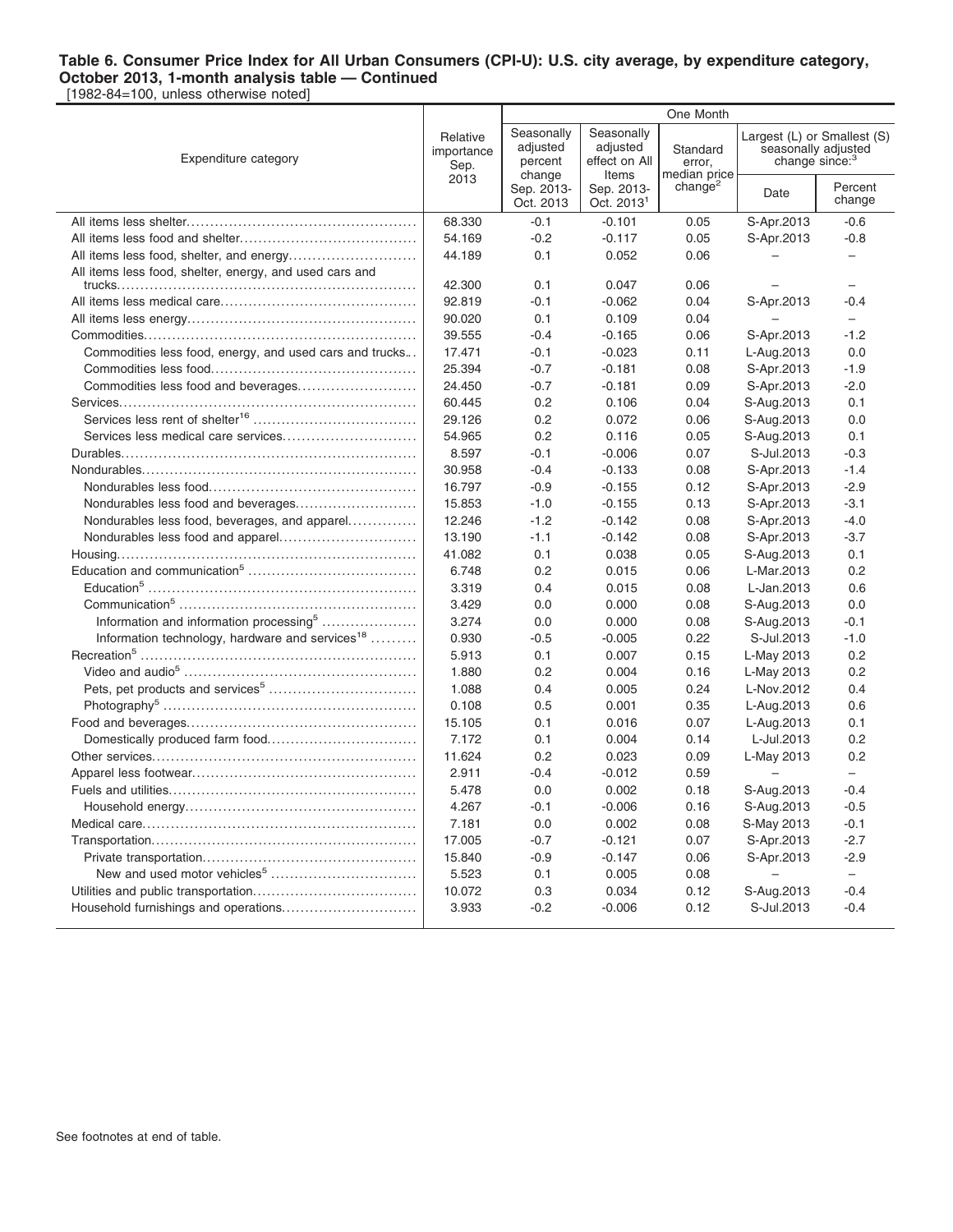[1982-84=100, unless otherwise noted]

|                                        |                                   |                                         | One Month                                                           |                                                                                  |                   |
|----------------------------------------|-----------------------------------|-----------------------------------------|---------------------------------------------------------------------|----------------------------------------------------------------------------------|-------------------|
| Relative<br>importance<br>Sep.<br>2013 | Seasonally<br>adjusted<br>percent | Seasonally<br>adjusted<br>effect on All | Standard<br>error.<br> median price <br>change <sup>2</sup><br>Date | Largest (L) or Smallest (S)<br>seasonally adjusted<br>change since: <sup>3</sup> |                   |
|                                        | Sep. 2013-<br>Oct. 2013           | Sep. 2013-<br>Oct. 2013 <sup>1</sup>    |                                                                     |                                                                                  | Percent<br>change |
| 3.360                                  | 0.0                               | $-0.001$                                | 0.11                                                                |                                                                                  |                   |
| 2.549                                  | 0.0                               | $-0.001$                                | 0.13                                                                |                                                                                  |                   |
|                                        |                                   | change                                  | Items                                                               |                                                                                  |                   |

1 The 'effect' of an item category is a measure of that item's contribution to the All items price change. For example, if the Food index had an effect of 0.40,<br>and the All items index rose 1.2 percent, then the increase i way, had food prices been unchanged for that month the change in the All items index would have been 1.2 percent minus 0.40, or 0.8 percent. Effects can be negative as well. For example, if the effect of food was a negative 0.1, and the All items index rose 0.5 percent, the All items index actually would have been 0.1 percent higher (or 0.6 percent) had food prices been unchanged. Since food prices fell while prices overall were rising, the contribution of food to the All items price change was negative (in this case, -0.1 / 0.5, or minus 20 percent).

2 A statistic's margin of error is often expressed as its point estimate plus or minus two standard errors. For example, if a CPI category rose 0.6 percent, and its standard error was 0.15 percent, the margin of error on this item's 1-month percent change would be 0.6 percent, plus or minus 0.3 percent.

- 3 If the current seasonally adjusted 1-month percent change is greater than the previous published 1-month percent change, then this column identifies the closest prior month with a 1-month percent change as (L)arge as or (L)arger than the current 1-month change. If the current 1-month percent change is smaller than the previous published 1-month percent change, the most recent month with a change as (S)mall or (S)maller than the current month change is identified. If the current and previous published 1-month percent changes are equal, a dash will appear. Standard numerical comparisons are used. For example, 0.8% is greater than 0.6%, -0.4% is less than -0.2%, and -0.2% is less than 0.0%. Note that a (L)arger change can be a smaller<br>decline, for example, a -0.2% change is larger than a -0.4% change, but stil be increases, for example, a 0.6% change is smaller than 0.8%, but still represents an increase in the price index. In this context, a -0.2% change is considered to be smaller than a 0.0% change.
- 4 Not seasonally adjusted.

5 Indexes on a December 1997=100 base.

- 6 Special indexes based on a substantially smaller sample. These series do not contribute to the all items index aggregation and therefore do not have a relative importance or effect.
- 7 Indexes on a December 2007=100 base.
- 8 Indexes on a December 2005=100 base.
- 9 Indexes on a December 1986=100 base.
- 10 Indexes on a December 1993=100 base.
- 11 This index series was calculated using a Laspeyres estimator. All other item stratum index series were calculated using a geometric means estimator.
- 12 Indexes on a December 2009=100 base.
- 13 Indexes on a December 1990=100 base.
- 14 Indexes on a December 1983=100 base.
- 15 Indexes on a December 2001=100 base.
- 16 Indexes on a December 1982=100 base.
- 17 Indexes on a December 1996=100 base.
- 18 Indexes on a December 1988=100 base.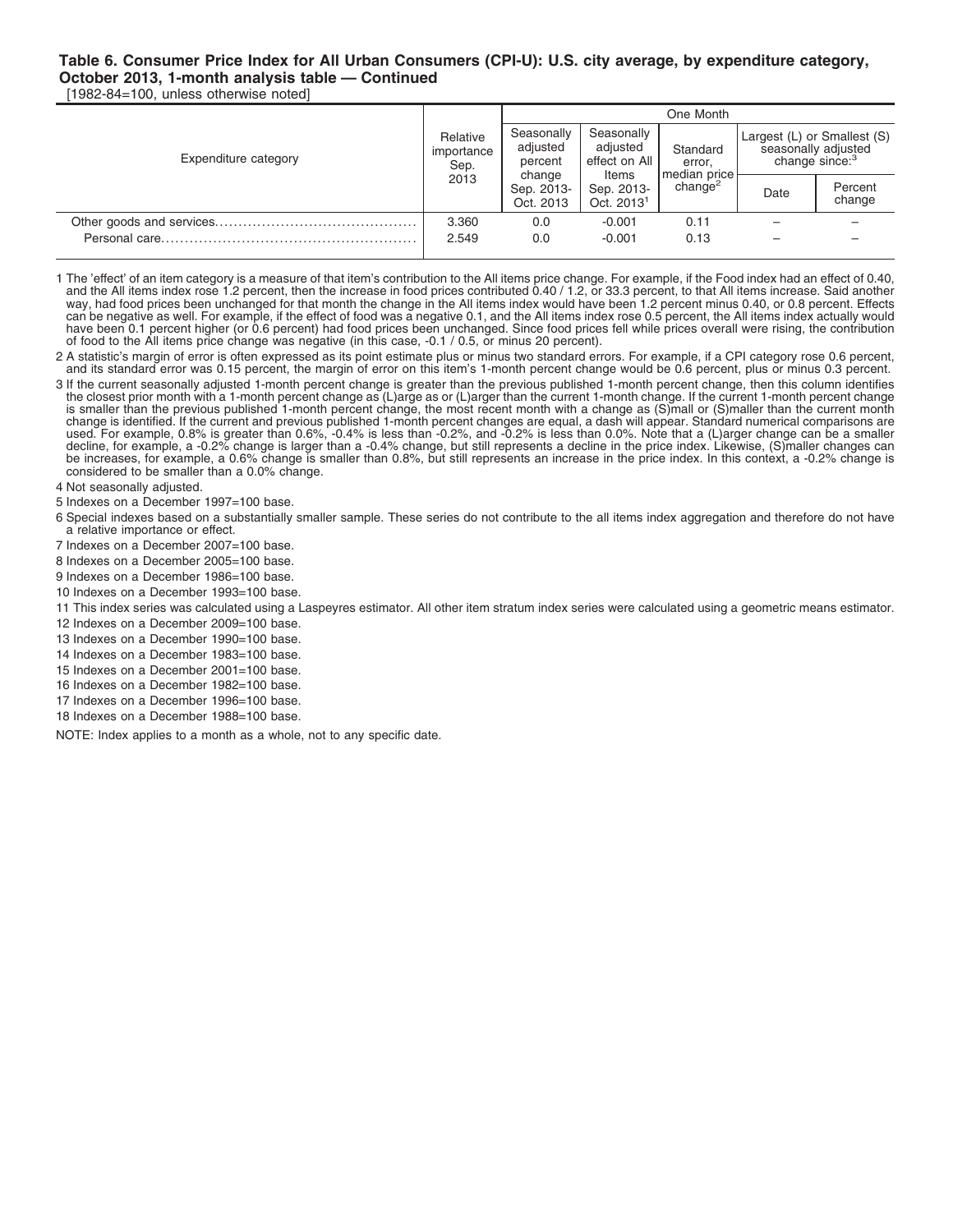|                                                                                                   |                                |                                   |                                               | <b>Twelve Month</b>                 |                                                                      |                          |  |
|---------------------------------------------------------------------------------------------------|--------------------------------|-----------------------------------|-----------------------------------------------|-------------------------------------|----------------------------------------------------------------------|--------------------------|--|
| Expenditure category                                                                              | Relative<br>importance<br>Sep. | Unadjusted<br>percent             | Unadjusted<br>effect on All                   | Standard<br>error,                  | Largest (L) or Smallest (S)<br>unadjusted change since: <sup>3</sup> |                          |  |
|                                                                                                   | 2013                           | change<br>Oct. 2012-<br>Oct. 2013 | Items<br>Oct. 2012-<br>Oct. 2013 <sup>1</sup> | median price<br>change <sup>2</sup> | Date                                                                 | Percent<br>change        |  |
|                                                                                                   | 100.000                        | 1.0                               |                                               | 0.08                                | S-Oct.2009                                                           | $-0.2$                   |  |
|                                                                                                   | 14.161                         | 1.3                               | 0.181                                         | 0.14                                | S-Aug.2010                                                           | 1.0                      |  |
|                                                                                                   | 8.473                          | 0.8                               | 0.072                                         | 0.18                                | S-May 2013                                                           | 0.8                      |  |
|                                                                                                   | 1.219                          | 0.9                               | 0.011                                         | 0.42                                | S-May 2013                                                           | 0.9                      |  |
|                                                                                                   | 0.462                          | 1.0                               | 0.005                                         | 0.60                                | L-Aug.2012                                                           | 1.8                      |  |
|                                                                                                   | 0.051                          | $-2.1$                            | $-0.001$                                      | 1.21                                | S-Oct.2010                                                           | $-3.0$                   |  |
|                                                                                                   | 0.284                          | 0.4                               | 0.001                                         | 0.83                                | S-Aug.2013                                                           | $-0.4$                   |  |
|                                                                                                   | 0.127                          | 3.8                               | 0.005                                         | 1.09                                | L-May 2012                                                           | 5.0                      |  |
|                                                                                                   |                                | 5.3                               |                                               | 1.31                                | L-Apr.2012                                                           | 5.6                      |  |
|                                                                                                   | 0.758                          | 0.9                               | 0.006                                         | 0.56                                | S-Dec.2010                                                           | 0.1                      |  |
|                                                                                                   | 0.223                          | $-1.2$                            | $-0.003$                                      | 1.06                                | S-Aug.2010                                                           | $-2.4$                   |  |
|                                                                                                   |                                | $-0.7$                            |                                               | 1.51                                | S-Aug.2010                                                           | $-1.9$                   |  |
| Bread other than white <sup>5</sup>                                                               |                                | $-1.6$                            |                                               | 1.42                                | S-Oct.2010                                                           | $-2.2$                   |  |
| Fresh biscuits, rolls, muffins <sup>4</sup>                                                       | 0.113                          | 3.3                               | 0.004                                         | 1.04                                | L-Apr.2013                                                           | 3.6                      |  |
| Cakes, cupcakes, and cookies                                                                      | 0.185                          | 1.9                               | 0.003                                         | 1.40                                |                                                                      | 1.7                      |  |
|                                                                                                   |                                | 2.9                               |                                               | 1.33                                | S-Aug.2013<br>S-Aug.2013                                             | 1.6                      |  |
| Fresh cakes and cupcakes <sup>5</sup>                                                             |                                | 0.5                               |                                               | 2.04                                | S-Apr.2013                                                           | $-0.8$                   |  |
|                                                                                                   | 0.238                          | 0.8                               | 0.002                                         | 0.99                                |                                                                      | 1.7                      |  |
| Fresh sweetrolls, coffeecakes, doughnuts <sup>5</sup>                                             |                                | 3.2                               |                                               | 1.52                                | L-Aug.2013<br>S-Jul.2012                                             | 2.9                      |  |
| Crackers, bread, and cracker products <sup>5</sup>                                                |                                |                                   |                                               |                                     |                                                                      |                          |  |
| Frozen and refrigerated bakery products, pies,                                                    |                                | $-0.1$                            |                                               | 1.68                                | L-Aug.2013                                                           | 0.5                      |  |
| $tarts, turnovers5 \dots \dots \dots \dots \dots \dots \dots \dots \dots \dots \dots \dots \dots$ |                                | 1.0                               |                                               | 1.47                                | L-Jul.2013                                                           | 2.0                      |  |
|                                                                                                   | 1.967                          | 3.0                               | 0.058                                         | 0.32                                | L-Aug.2012                                                           | 3.0                      |  |
|                                                                                                   | 1.858                          | 3.1                               | 0.057                                         | 0.34                                | $\overline{\phantom{0}}$                                             | $\overline{\phantom{0}}$ |  |
|                                                                                                   | 1.192                          | 2.0                               | 0.024                                         | 0.42                                | S-Aug.2013                                                           | 1.3                      |  |
|                                                                                                   | 0.557                          | 1.4                               | 0.008                                         | 0.66                                | S-Jul.2013                                                           | 1.3                      |  |
|                                                                                                   | 0.218                          | 0.9                               | 0.002                                         | 0.97                                | S-Jul.2013                                                           | 0.1                      |  |
|                                                                                                   | 0.081                          | 0.9                               | 0.001                                         | 1.43                                | S-Mar.2010                                                           | 0.6                      |  |
|                                                                                                   | 0.205                          | 1.7                               | 0.003                                         | 1.04                                | L-Jun.2013                                                           | 1.9                      |  |
| Uncooked other beef and veal <sup>4</sup>                                                         | 0.052                          | 3.3                               | 0.002                                         | 1.39                                | S-Aug.2013                                                           | 2.6                      |  |
|                                                                                                   | 0.376                          | 3.7                               | 0.014                                         | 0.75                                | L-Feb.2012                                                           | 5.0                      |  |
| Bacon, breakfast sausage, and related products <sup>4</sup>                                       |                                |                                   |                                               |                                     |                                                                      |                          |  |
|                                                                                                   | 0.147                          | 6.9                               | 0.010                                         | 1.21                                | L-Feb.2012                                                           | 8.1                      |  |
| Bacon and related products <sup>5</sup>                                                           |                                | 10.8                              |                                               | 2.88                                | L-Feb.2012                                                           | 12.7                     |  |
| Breakfast sausage and related products <sup>4, 5</sup> .                                          |                                | 3.4                               |                                               | 1.86                                | L-Jun.2012                                                           | 3.5                      |  |
|                                                                                                   | 0.083                          | 2.3                               | 0.002                                         | 1.67                                | S-Aug.2013                                                           | 1.1                      |  |
| Ham, excluding canned <sup>5</sup>                                                                |                                | 3.1                               |                                               | 2.00                                | S-Aug.2013                                                           | 1.1                      |  |
|                                                                                                   | 0.061                          | $-0.7$                            | 0.000                                         | 1.30                                | S-Aug.2013                                                           | $-1.8$                   |  |
| Other pork including roasts and picnics <sup>4</sup>                                              | 0.086                          | 3.0                               | 0.003                                         | 1.68                                | L-Mar.2012                                                           | 3.6                      |  |
|                                                                                                   | 0.260                          | 0.9                               | 0.002                                         | 0.91                                | S-Aug.2013                                                           | $-0.1$                   |  |
|                                                                                                   |                                | 0.2                               |                                               | 2.71                                | S-Aug.2013                                                           | $-2.4$                   |  |
|                                                                                                   |                                | 1.7                               |                                               | 0.73                                |                                                                      | $\overline{\phantom{0}}$ |  |
|                                                                                                   |                                | $-1.7$                            |                                               | 2.47                                | S-Aug.2013                                                           | $-2.8$                   |  |
|                                                                                                   |                                | $-6.7$                            |                                               | 4.15                                | S-May 2013                                                           | $-9.7$                   |  |
|                                                                                                   | 0.356                          | 5.1                               | 0.018                                         | 0.92                                | S-Jul.2013                                                           | 3.5                      |  |
|                                                                                                   | 0.279                          | 6.1                               | 0.016                                         | 1.10                                | S-Jul.2013                                                           | 4.3                      |  |
| Fresh whole chicken <sup>5</sup>                                                                  |                                | 6.6                               |                                               | 2.04                                | S-Jul.2013                                                           | 6.1                      |  |
| Fresh and frozen chicken parts <sup>5</sup>                                                       |                                | 5.5                               |                                               | 1.09                                | S-Jul.2013                                                           | 3.3                      |  |
| Other poultry including turkey <sup>4</sup>                                                       | 0.077                          | 1.7                               | 0.001                                         | 1.32                                | S-Jul.2013                                                           | 0.8                      |  |
|                                                                                                   | 0.310                          | 5.0                               | 0.015                                         | 0.89                                | L-Jan.2012                                                           | 6.2                      |  |
| Fresh fish and seafood <sup>4</sup>                                                               | 0.162                          | 6.3                               | 0.010                                         | 1.25                                | L-Oct.2011                                                           | 6.9                      |  |
| Processed fish and seafood <sup>4</sup>                                                           | 0.148                          | 3.7                               | 0.005                                         | 1.06                                | L-Jul.2012                                                           | 3.7                      |  |
| Shelf stable fish and seafood <sup>5</sup>                                                        |                                | 2.8                               |                                               | 1.58                                | L-Jun.2013                                                           | 3.1                      |  |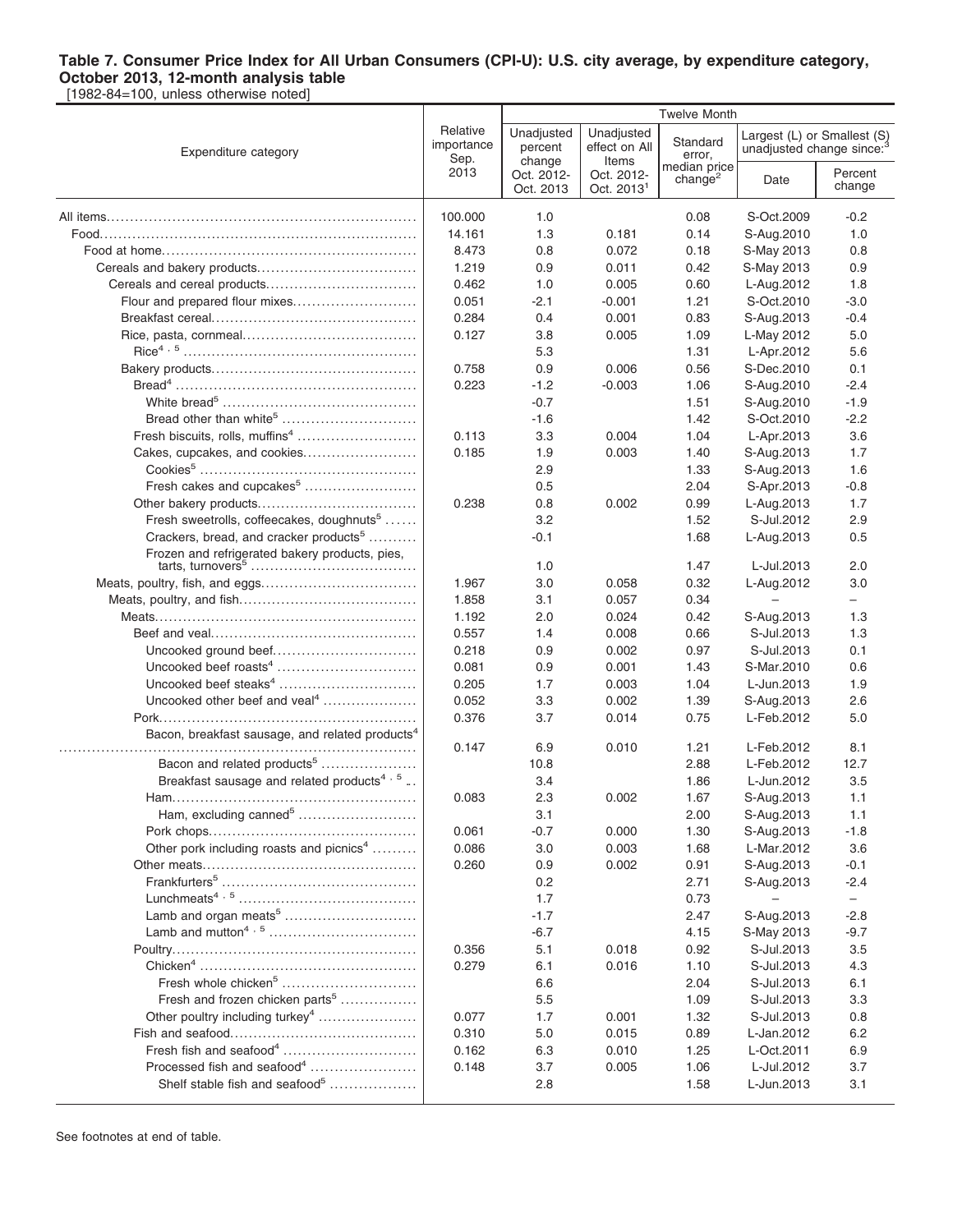[1982-84=100, unless otherwise noted]

|                                                          |                    |                      | <b>Twelve Month</b>    |                     |                          |                                       |
|----------------------------------------------------------|--------------------|----------------------|------------------------|---------------------|--------------------------|---------------------------------------|
|                                                          | Relative           | Unadjusted           | Unadjusted             | Standard            |                          | Largest (L) or Smallest (S)           |
| Expenditure category                                     | importance<br>Sep. | percent              | effect on All          | error,              |                          | unadjusted change since: <sup>3</sup> |
|                                                          | 2013               | change<br>Oct. 2012- | Items<br>Oct. 2012-    | median price        |                          | Percent                               |
|                                                          |                    | Oct. 2013            | Oct. 2013 <sup>1</sup> | change <sup>2</sup> | Date                     | change                                |
| Frozen fish and seafood <sup>5</sup>                     |                    | 5.9                  |                        | 2.02                | L-Apr.2012               | 8.1                                   |
|                                                          | 0.109              | 0.9                  | 0.001                  | 1.05                | S-Aug.2013               | $-1.0$                                |
|                                                          | 0.877              | $-0.2$               | $-0.002$               | 0.49                | S-Mar.2013               | $-0.5$                                |
|                                                          | 0.288              | 1.0                  | 0.003                  | 0.61                | S-May 2013               | 0.5                                   |
|                                                          |                    | 0.0                  |                        | 0.73                | S-Oct.2012               | $-1.3$                                |
|                                                          |                    | 1.2                  |                        | 0.74                | $\equiv$                 | $-$                                   |
|                                                          | 0.279              | $-1.2$               | $-0.003$               | 0.88                | S-Mar.2013               | $-1.3$                                |
|                                                          | 0.132              | $-0.2$               | 0.000                  | 1.33                | S-Jul.2013               | $-0.9$                                |
| Other dairy and related products <sup>4</sup>            | 0.179              | $-0.6$               | $-0.001$               | 1.07                |                          | $\overline{\phantom{0}}$              |
|                                                          | 1.271              | 2.7                  | 0.034                  | 0.52                | S-Jul.2013               | 2.7                                   |
|                                                          | 0.970              | 3.7                  | 0.036                  | 0.63                | $\overline{\phantom{0}}$ | $\equiv$                              |
|                                                          | 0.499              | 1.2                  | 0.006                  | 0.97                | L-Aug.2013               | 1.4                                   |
|                                                          | 0.094              | $-3.2$               | $-0.003$               | 2.09                | S-Jan.2010               | $-7.6$                                |
|                                                          | 0.079              | $-1.9$               | $-0.002$               | 1.06                | S-Apr.2013               | $-2.4$                                |
|                                                          | 0.125              | 4.5                  | 0.005                  | 2.07                | L-Jul.2013               | 4.8                                   |
| Oranges, including tangerines <sup>5</sup>               |                    | 8.4                  |                        | 2.20                | L-Jul.2013               | 10.5                                  |
|                                                          | 0.201              | 2.5                  | 0.005                  | 1.62                | L-Mar.2013               | 3.9                                   |
|                                                          | 0.471              | 6.5                  | 0.029                  | 0.82                | S-Jul.2013               | 3.6                                   |
|                                                          | 0.088              | 10.2                 | 0.008                  | 1.65                | S-Jul.2013               | 4.2                                   |
|                                                          | 0.062              | 10.3                 | 0.006                  | 1.83                | L-Apr.2013               | 14.8                                  |
|                                                          | 0.082              | 3.7                  | 0.003                  | 1.96                | S-Jul.2013               | 1.1                                   |
|                                                          | 0.238              | 5.3                  | 0.013                  | 1.23                | L-Aug.2013               | 7.1                                   |
| Processed fruits and vegetables <sup>4</sup>             | 0.301              | $-0.5$               | $-0.002$               | 0.66                | S-Apr.2013               | $-0.5$                                |
| Canned fruits and vegetables <sup>4</sup>                | 0.151              | 0.3                  | 0.000                  | 0.92                | S-Apr.2013               | $-0.8$                                |
|                                                          |                    | 0.6                  |                        | 1.28                | L-Aug.2013               | 3.3                                   |
|                                                          |                    | 0.2                  |                        | 1.36                | S-Jun.2013               | 0.2                                   |
| Frozen fruits and vegetables <sup>4</sup>                | 0.094              | $-1.6$               | $-0.002$               | 1.31                | S-Oct.2010               | $-2.4$                                |
|                                                          |                    | $-1.6$               |                        | 1.60                | S-Aug.2013               | $-1.6$                                |
| Other processed fruits and vegetables including          |                    |                      |                        |                     |                          |                                       |
|                                                          | 0.056              | $-1.0$               | $-0.001$               | 1.61                | S-Jun.2013               | $-1.8$                                |
| Dried beans, peas, and lentils <sup>4, 5</sup>           |                    | $-1.7$               |                        | 2.36                | L-Mar.2013               | $-1.7$                                |
| Nonalcoholic beverages and beverage materials            | 0.911              | $-1.3$               | $-0.012$               | 0.53                | L-Aug.2013               | $-1.0$                                |
| Juices and nonalcoholic drinks <sup>4</sup>              | 0.688              | $-0.6$               | $-0.005$               | 0.65                | L-Aug.2013               | $-0.1$                                |
|                                                          | 0.279              | $-1.6$               | $-0.004$               | 0.90                | L-Aug.2013               | $-1.4$                                |
| Frozen noncarbonated juices and drinks <sup>4</sup>      | 0.014              | 4.8                  | 0.001                  | 1.80                | L-Jun.2012               | 9.4                                   |
| Nonfrozen noncarbonated juices and drinks <sup>4</sup>   | 0.395              | $-0.2$               | $-0.001$               | 0.86                | L-Aug.2013               | 0.8                                   |
| Beverage materials including coffee and tea <sup>4</sup> | 0.223              | -3.1                 | $-0.007$               | 0.89                | L-Jul.2013               | -2.7                                  |
|                                                          | 0.131              | $-6.6$               | $-0.009$               | 1.08                | L-Jul.2013               | $-5.0$                                |
|                                                          |                    | $-7.3$               |                        | 1.14                |                          | $\overline{\phantom{0}}$              |
| Instant and freeze dried coffee <sup>5</sup>             |                    | $-2.8$               |                        | 1.50                | L-Mar.2013               | 1.1                                   |
| Other beverage materials including tea <sup>4</sup>      | 0.093              | 2.2                  | 0.002                  | 1.37                | L-May 2013               | 2.3                                   |
|                                                          | 2.227              | $-0.8$               | $-0.017$               | 0.42                | S-Aug.2013               | $-0.8$                                |
|                                                          | 0.294              | $-2.1$               | $-0.006$               | 0.91                | L-Jun.2013               | $-1.6$                                |
| Sugar and artificial sweeteners                          | 0.055              | $-6.5$               | $-0.004$               | 0.99                | S-May 1982               | $-10.1$                               |
|                                                          | 0.177              | $-0.9$               | $-0.002$               | 1.49                | L-Jun.2013               | $-0.7$                                |
|                                                          | 0.062              | $-1.5$               | $-0.001$               | 1.13                | S-Jul.2013               | $-1.5$                                |
|                                                          | 0.254              | $-1.8$               | $-0.005$               | 1.02                | L-Aug.2013               | $-1.1$                                |
|                                                          | 0.075              | $-1.2$               | $-0.001$               | 1.12                | S-Jan.2013               | $-1.3$                                |
|                                                          |                    | 0.9                  |                        | 1.95                | L-Aug.2013               | 3.9                                   |
|                                                          |                    | $-2.1$               |                        | 1.55                | S-Jul.2010               | $-3.6$                                |
|                                                          | 0.063              | $-0.7$               | 0.000                  | 1.14                | L-Dec.2012               | 0.2                                   |
| Other fats and oils including peanut butter <sup>4</sup> | 0.116              | $-2.9$               | $-0.003$               | 1.99                | L-Aug.2013               | $-2.0$                                |
|                                                          |                    | $-5.7$               |                        | 2.58                | L-Aug.2013               | $-5.7$                                |
|                                                          | 1.679              | $-0.4$               | $-0.006$               | 0.50                | S-Aug.2013               | $-0.4$                                |
|                                                          |                    |                      |                        |                     |                          |                                       |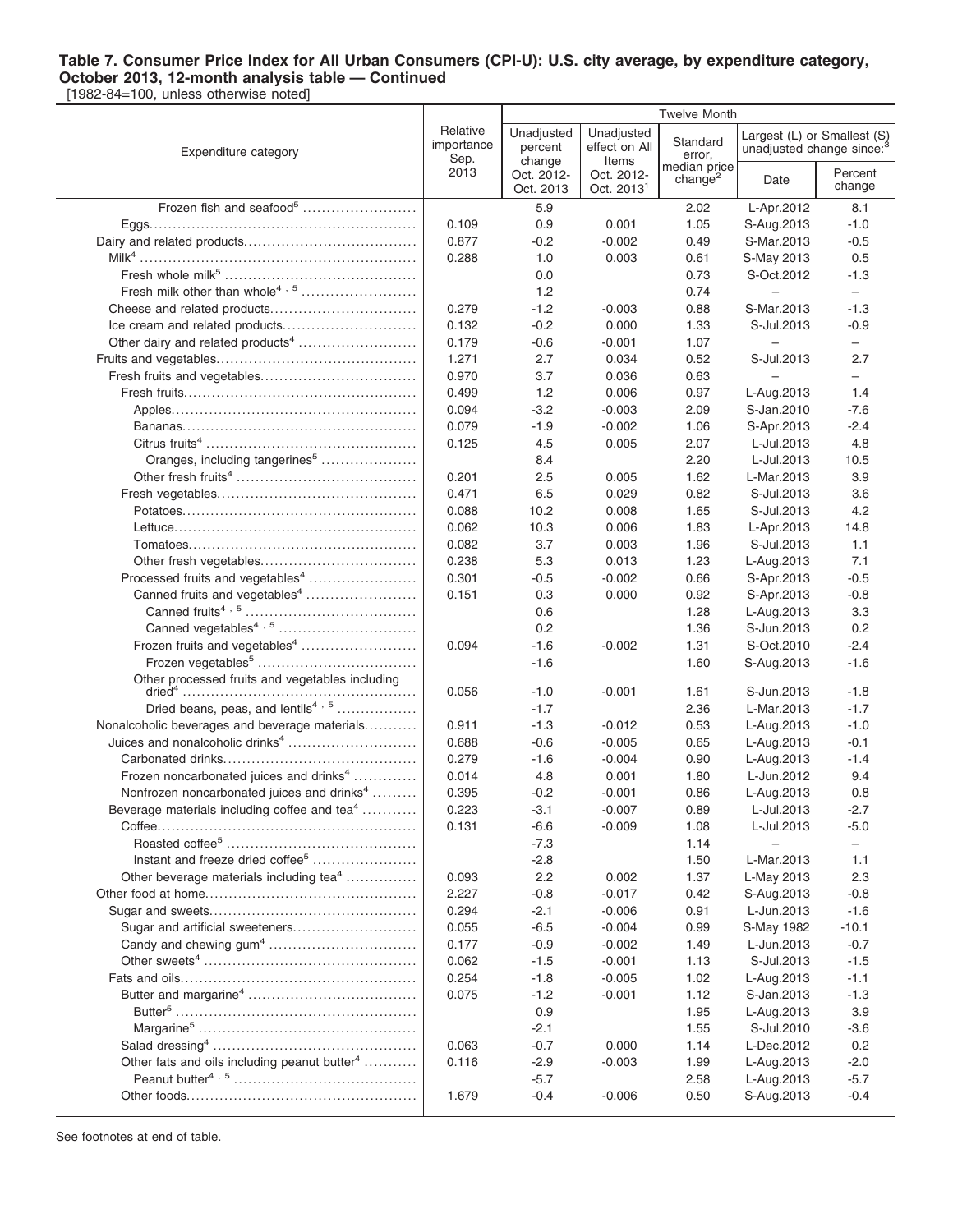[1982-84=100, unless otherwise noted]

|                                                              |              |                         |                                      | <b>Twelve Month</b> |                   |                                       |  |
|--------------------------------------------------------------|--------------|-------------------------|--------------------------------------|---------------------|-------------------|---------------------------------------|--|
|                                                              | Relative     | Unadjusted              | Unadjusted                           |                     |                   | Largest (L) or Smallest (S)           |  |
| Expenditure category                                         | importance   | percent                 | effect on All                        | Standard<br>error,  |                   | unadjusted change since: <sup>3</sup> |  |
|                                                              | Sep.<br>2013 | change                  | Items                                | median price        |                   |                                       |  |
|                                                              |              | Oct. 2012-<br>Oct. 2013 | Oct. 2012-<br>Oct. 2013 <sup>1</sup> | change <sup>2</sup> | Date              | Percent<br>change                     |  |
|                                                              |              |                         |                                      |                     |                   |                                       |  |
|                                                              | 0.095        | $-1.9$                  | $-0.002$                             | 1.37                | S-Jan.2011        | $-3.1$                                |  |
| Frozen and freeze dried prepared foods                       | 0.289        | $-1.2$                  | $-0.004$                             | 1.12                | L-Jul.2013        | $-0.7$                                |  |
|                                                              | 0.326        | 0.8                     | 0.003                                | 1.03                | S-Aug.2013        | 0.8                                   |  |
| Spices, seasonings, condiments, sauces                       | 0.283        | $-1.0$                  | $-0.003$                             | 0.90                | S-Dec.2010        | $-1.0$                                |  |
| Salt and other seasonings and spices <sup>4, 5</sup>         |              | $-0.5$                  |                                      | 1.65                | S-Aug.2013        | $-2.0$                                |  |
| Olives, pickles, relishes <sup>4, 5</sup>                    |              | $-3.0$                  |                                      | 1.61                | L-Aug.2013        | $-0.5$                                |  |
|                                                              |              | $-1.2$                  |                                      | 1.39                | S-Oct.2010        | $-1.3$                                |  |
|                                                              |              | $-0.8$                  |                                      | 1.75                | L-Aug.2013        | 6.5                                   |  |
|                                                              | 0.071        | 1.2                     | 0.001                                | 0.86                | L-Aug.2013        | 1.5                                   |  |
|                                                              | 0.616        | $-0.2$                  | $-0.001$                             | 1.04                | S-Aug.2013        | $-1.1$                                |  |
|                                                              |              | 0.7                     |                                      | 1.41                | L-Jun.2013        | 3.2                                   |  |
|                                                              | 5.688        | 1.9                     | 0.109                                | 0.18                | $\qquad \qquad -$ | $\overline{\phantom{0}}$              |  |
|                                                              | 2.701        | 2.1                     | 0.056                                | 0.23                |                   | $\overline{\phantom{0}}$              |  |
| Limited service meals and snacks <sup>4</sup>                | 2.282        | 1.7                     | 0.039                                | 0.25                | L-Aug.2013        | 1.7                                   |  |
| Food at employee sites and schools <sup>4</sup>              | 0.263        | 2.3                     | 0.006                                | 0.60                | L-Aug.2013        | 3.5                                   |  |
| Food at elementary and secondary schools <sup>7, 5</sup>     |              | 2.1                     |                                      | 0.76                | L-Aug.2013        | 3.7                                   |  |
| Food from vending machines and mobile vendors <sup>4</sup>   | 0.081        | 1.7                     | 0.001                                | 0.84                | L-Aug.2013        | 2.6                                   |  |
|                                                              | 0.361        | 1.7                     | 0.006                                | 0.61                | S-Aug.2013        | 1.7                                   |  |
|                                                              | 9.980        | $-4.8$                  | $-0.488$                             | 0.17                | S-Jul.2012        | $-5.0$                                |  |
|                                                              | 6.034        | $-9.5$                  | $-0.613$                             | 0.15                | S-Oct.2009        | $-18.7$                               |  |
|                                                              | 0.321        | $-0.9$                  | $-0.003$                             | 0.64                |                   | $-5.6$                                |  |
|                                                              | 0.220        |                         | $-0.011$                             | 0.61                | S-May 2013        |                                       |  |
|                                                              |              | $-4.6$                  |                                      |                     | S-May 2013        | $-5.8$                                |  |
| Propane, kerosene, and firewood <sup>8</sup>                 | 0.101        | 8.0                     | 0.008                                | 1.17                | L-Nov.2011        | 9.5                                   |  |
|                                                              | 5.713        | $-10.0$                 | $-0.610$                             | 0.16                | S-Oct.2009        | $-18.4$                               |  |
|                                                              | 5.528        | $-10.1$                 | $-0.598$                             | 0.16                | S-Oct.2009        | $-17.9$                               |  |
|                                                              |              | $-10.4$                 |                                      | 0.72                | S-Oct.2009        | $-18.3$                               |  |
| Gasoline, unleaded midgrade <sup>9, 5</sup>                  |              | $-9.3$                  |                                      | 0.64                | S-Oct.2009        | $-17.2$                               |  |
| Gasoline, unleaded premium <sup>5</sup>                      |              | $-9.1$                  |                                      | 0.63                | S-Oct.2009        | $-16.8$                               |  |
|                                                              | 0.185        | $-6.0$                  | $-0.012$                             | 0.23                | S-Nov.2009        | $-6.0$                                |  |
|                                                              | 3.946        | 3.3                     | 0.125                                | 0.31                | S-Aug.2013        | 3.2                                   |  |
|                                                              | 3.046        | 3.0                     | 0.086                                | 0.41                | S-Aug.2013        | 2.8                                   |  |
|                                                              | 0.900        | 4.4                     | 0.039                                | 0.49                | S-Mar.2013        | 1.8                                   |  |
|                                                              | 75.860       | 1.7                     | 1.271                                | 0.11                |                   | $\overline{\phantom{0}}$              |  |
| Commodities less food and energy commodities                 | 19.360       | $-0.1$                  | $-0.029$                             | 0.24                |                   | $\overline{\phantom{m}}$              |  |
| Household furnishings and supplies <sup>11</sup>             | 3.206        | $-1.6$                  | $-0.052$                             | 0.36                | S-Mar.2011        | $-2.0$                                |  |
| Window and floor coverings and other linens <sup>4</sup>     | 0.255        | $-3.9$                  | $-0.010$                             | 1.19                | S-Apr.2013        | -4.6                                  |  |
|                                                              | 0.036        | $-3.7$                  | $-0.001$                             | 1.34                | L-Mar.2013        | $-3.0$                                |  |
|                                                              | 0.075        | $-0.2$                  | 0.000                                | 2.26                | S-Jul.2013        | $-0.6$                                |  |
|                                                              | 0.143        | $-5.7$                  | $-0.009$                             | 1.60                | S-Apr.2013        | $-7.6$                                |  |
|                                                              | 0.689        | $-2.2$                  | $-0.015$                             | 0.96                |                   | $\overline{\phantom{m}}$              |  |
|                                                              | 0.225        | $-1.6$                  | $-0.004$                             | 1.45                | L-Aug.2013        | 0.6                                   |  |
| Living room, kitchen, and dining room furniture <sup>4</sup> | 0.331        | $-1.3$                  | $-0.004$                             | 1.09                | L-Jun.2013        | $-0.9$                                |  |
|                                                              | 0.126        | $-5.3$                  | $-0.007$                             | 3.19                | S-Jul.2011        | $-6.5$                                |  |
|                                                              |              |                         |                                      |                     |                   |                                       |  |
|                                                              | 0.274        | $-2.5$                  | $-0.007$                             | 0.80                | S-Aug.2013        | $-2.5$                                |  |
|                                                              | 0.156        | $-3.1$                  | $-0.005$                             | 1.11                | S-Aug.2013        | $-3.1$                                |  |
|                                                              |              | $-5.3$                  |                                      | 1.59                | S-Mar.2011        | $-6.1$                                |  |
|                                                              | 0.115        | $-1.6$                  | $-0.002$                             | 1.03                | S-Aug.2013        | $-1.7$                                |  |
| Other household equipment and furnishings <sup>4</sup>       | 0.458        | $-3.6$                  | $-0.017$                             | 1.01                | S-Aug.2013        | $-4.7$                                |  |
| Clocks, lamps, and decorator items                           | 0.233        | $-6.4$                  | $-0.016$                             | 1.85                | S-Aug.2013        | $-8.0$                                |  |
| Indoor plants and flowers <sup>12</sup>                      | 0.099        | 1.0                     | 0.001                                | 1.43                | S-Jul.2013        | $-0.5$                                |  |
|                                                              | 0.044        | $-2.9$                  | $-0.001$                             | 2.69                | L-Jun.2013        | $-0.2$                                |  |
| Nonelectric cookware and tableware <sup>4</sup>              | 0.082        | $-0.8$                  | $-0.001$                             | 1.38                | S-Aug.2013        | $-0.9$                                |  |
|                                                              |              |                         |                                      |                     |                   |                                       |  |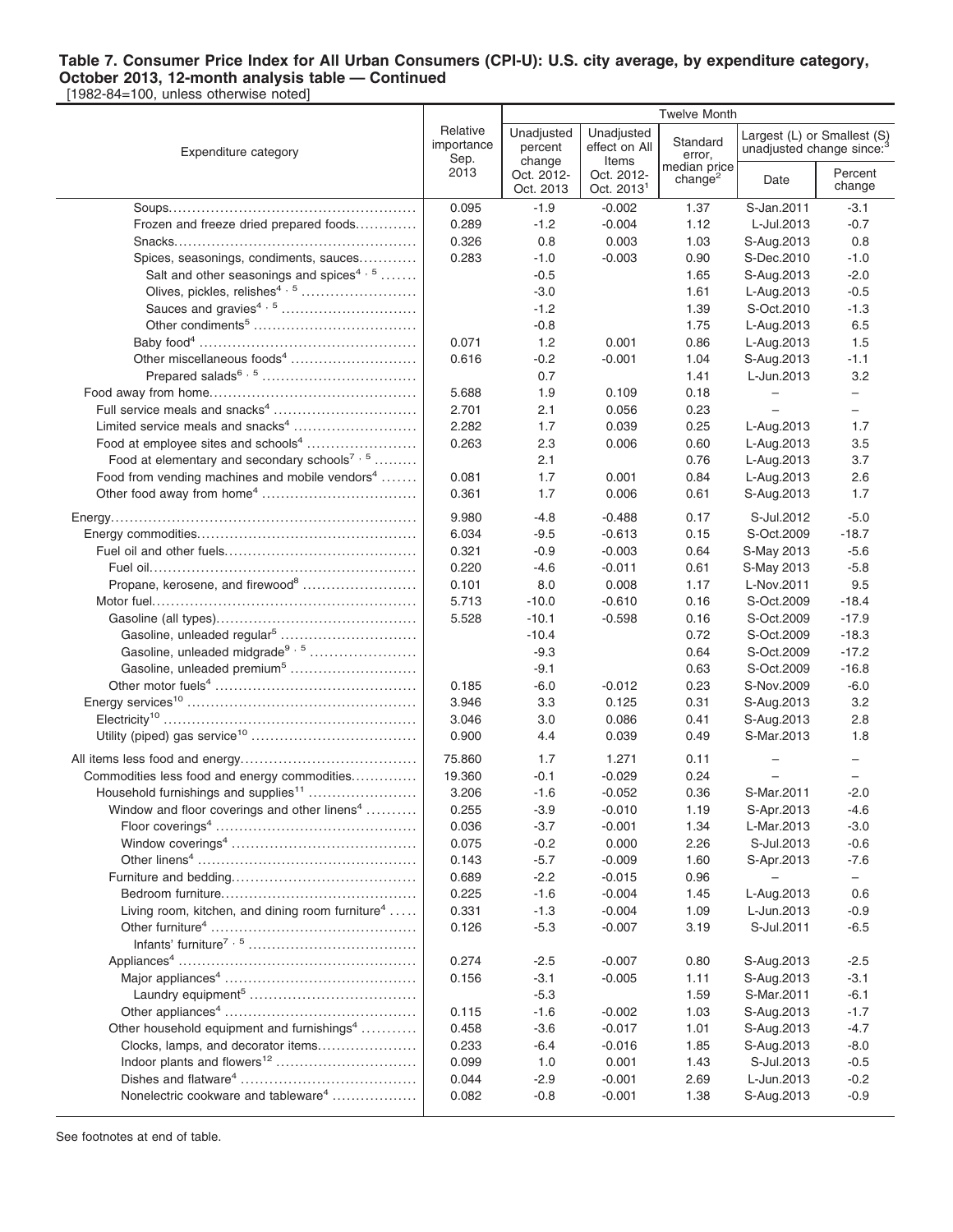[1982-84=100, unless otherwise noted]

|                                                              |                    | <b>Twelve Month</b>  |                        |                     |                                       |                          |  |
|--------------------------------------------------------------|--------------------|----------------------|------------------------|---------------------|---------------------------------------|--------------------------|--|
|                                                              | Relative           | Unadjusted           | Unadjusted             | Standard            | Largest (L) or Smallest (S)           |                          |  |
| Expenditure category                                         | importance<br>Sep. | percent              | effect on All          | error,              | unadjusted change since: <sup>3</sup> |                          |  |
|                                                              | 2013               | change<br>Oct. 2012- | Items<br>Oct. 2012-    | median price        |                                       | Percent                  |  |
|                                                              |                    | Oct. 2013            | Oct. 2013 <sup>1</sup> | change <sup>2</sup> | Date                                  | change                   |  |
| Tools, hardware, outdoor equipment and supplies <sup>4</sup> | 0.668              | 0.4                  | 0.003                  | 0.56                | S-Jul.2013                            | 0.0                      |  |
|                                                              | 0.171              | 1.3                  | 0.002                  | 0.79                | S-Jul.2013                            | 1.0                      |  |
| Outdoor equipment and supplies <sup>4</sup>                  | 0.353              | 0.0                  | 0.000                  | 0.86                | S-Jul.2013                            | $-0.4$                   |  |
|                                                              | 0.863              | $-0.6$               | $-0.005$               | 0.49                | L-Aug.2013                            | $-0.5$                   |  |
| Household cleaning products <sup>4</sup>                     | 0.345              | $-2.3$               | $-0.008$               | 0.83                | S-Sep.2003                            | $-2.5$                   |  |
| Household paper products <sup>4</sup>                        | 0.241              | 1.6                  | 0.004                  | 0.90                | L-Jul.2013                            | 1.8                      |  |
| Miscellaneous household products <sup>4</sup>                | 0.278              | $-0.3$               | $-0.001$               | 0.93                | L-May 2013                            | 0.2                      |  |
|                                                              | 3.607              | $-0.2$               | $-0.008$               | 1.24                | S-Mar.2011                            | $-0.6$                   |  |
|                                                              | 0.865              | 2.2                  | 0.019                  | 1.51                | L-Jun.2013                            | 3.1                      |  |
|                                                              | 0.684              | 1.7                  | 0.012                  | 1.80                | L-Jun.2013                            | 3.8                      |  |
| Men's suits, sport coats, and outerwear                      | 0.123              | $-2.6$               | $-0.003$               | 3.64                | L-Aug.2013                            | $-2.5$                   |  |
|                                                              | 0.188              | 4.5                  | 0.008                  | 2.22                | S-May 2013                            | 3.4                      |  |
|                                                              | 0.216              | $-1.4$               | $-0.003$               | 3.78                | S-May 2011                            | $-2.0$                   |  |
|                                                              | 0.150              | 6.6                  | 0.010                  | 5.37                | L-May 2012                            | 6.9                      |  |
|                                                              | 0.180              | 4.0                  | 0.007                  | 3.27                | L-Feb.2013                            | 4.1                      |  |
|                                                              | 1.533              | $-1.2$               | $-0.019$               | 2.35                | S-Jun.2013                            | $-1.4$                   |  |
|                                                              | 1.286              | 0.0                  | 0.000                  | 2.33                | S-Jun.2013                            | $-0.9$                   |  |
|                                                              | 0.101              | 2.3                  | 0.002                  | 9.60                | S-Sep.2012                            | $-1.7$                   |  |
|                                                              | 0.184              | 1.4                  | 0.002                  | 9.85                | S-Jul.2013                            | $-1.5$                   |  |
|                                                              | 0.603              | $-2.2$               | $-0.014$               | 2.68                | S-Jun.2013                            | $-3.2$                   |  |
| Women's underwear, nightwear, sportswear and                 |                    |                      |                        |                     |                                       |                          |  |
|                                                              | 0.383              | 2.3                  | 0.009                  | 2.45                | L-Aug.2013                            | 3.4                      |  |
|                                                              | 0.246              | $-7.0$               | $-0.019$               | 5.90                | S-Apr.2013                            | $-7.5$                   |  |
|                                                              | 0.696              | 0.5                  | 0.004                  | 1.50                | S-Jan.2012                            | 0.5                      |  |
|                                                              | 0.214              | 0.0                  | 0.000                  | 2.16                | S-Nov.2011                            | $-0.4$                   |  |
|                                                              | 0.150              | 2.1                  | 0.003                  | 3.03                | L-Jun.2013                            | 2.2                      |  |
|                                                              | 0.332              | 0.2                  | 0.001                  | 2.49                | S-Feb.2012                            | 0.2                      |  |
|                                                              | 0.190              | $-5.5$               | $-0.011$               | 1.97                | S-Jul.1998                            | $-7.1$                   |  |
|                                                              | 0.324              | $-0.1$               | 0.000                  | 2.79                | S-Mar.2013                            | $-1.2$                   |  |
|                                                              | 0.091              | 0.6                  | 0.001                  | 2.80                | $\overline{\phantom{0}}$              | $\overline{\phantom{0}}$ |  |
|                                                              | 0.233              | $-0.4$               | $-0.001$               | 3.25                | S-Apr.2013                            | $-1.2$                   |  |
| Transportation commodities less motor fuel <sup>11</sup>     | 5.506              | 0.9                  | 0.049                  | 0.19                | L-Jul.2012                            | 1.1                      |  |
|                                                              | 3.133              | 1.0                  | 0.032                  | 0.29                | S-Oct.2012                            | 1.0                      |  |
|                                                              |                    | 1.0                  |                        | 0.25                | S-Oct.2012                            | 1.0                      |  |
|                                                              |                    | 0.3                  |                        | 0.27                | S-Oct.2012                            | 0.3                      |  |
|                                                              |                    | 1.7                  |                        | 0.34                | S-Aug.2013                            | 1.7                      |  |
|                                                              | 1.889              | 1.4                  | 0.027                  | 0.22                | L-Jun.2012                            | 2.3                      |  |
| Motor vehicle parts and equipment                            | 0.416              | $-2.3$               | $-0.010$               | 0.43                |                                       |                          |  |
|                                                              | 0.276              | $-4.4$               | $-0.013$               | 0.57                | S-Dec.1984                            | $-6.2$                   |  |
| Vehicle accessories other than tires <sup>4</sup>            | 0.140              | 2.1                  | 0.003                  | 0.61                | L-Apr.2013                            | 2.3                      |  |
| Vehicle parts and equipment other than tires <sup>5</sup>    |                    | 2.2                  |                        | 0.61                | S-Oct.2012                            | 2.0                      |  |
| Motor oil, coolant, and fluids <sup>5</sup>                  |                    | 2.6                  |                        | 1.00                | L-Feb.2013                            | 2.7                      |  |
|                                                              | 1.700              | 0.5                  | 0.009                  | 0.45                | L-Apr.2013                            | 0.7                      |  |
|                                                              | 1.623              | 0.5                  | 0.008                  | 0.47                | L-Apr.2013                            | 0.6                      |  |
|                                                              | 1.318              | 0.5                  | 0.007                  | 0.57                | L-Apr.2013                            | 0.6                      |  |
|                                                              | 0.306              | 0.3                  | 0.001                  | 0.88                | L-Jun.2013                            | 0.5                      |  |
| Medical equipment and supplies <sup>11</sup>                 | 0.077              | 0.7                  | 0.001                  | 0.91                | $\overline{\phantom{0}}$              | $-$                      |  |
|                                                              | 2.193              | $-2.0$               | $-0.046$               | 0.46                | L-Aug.2013                            | $-1.6$                   |  |
|                                                              | 0.368              | $-6.6$               | $-0.026$               | 0.74                | L-EVER                                | $\qquad \qquad -$        |  |
|                                                              | 0.125              | $-14.4$              | $-0.021$               | 1.38                | L-Jun.2013                            | $-14.4$                  |  |
|                                                              | 0.023              | $-10.1$              | $-0.003$               | 1.68                | S-Feb.2013                            | $-12.1$                  |  |
|                                                              | 0.066              | $-4.9$               | $-0.003$               | 1.40                |                                       | $\overline{\phantom{0}}$ |  |
| Audio discs, tapes and other media <sup>4</sup>              | 0.043              | 0.9                  | 0.000                  | 1.25                | S-Jun.2013                            | 0.6                      |  |
|                                                              | 0.676              | 0.3                  | 0.002                  | 0.81                | L-Aug.2013                            | 0.8                      |  |
|                                                              |                    |                      |                        |                     |                                       |                          |  |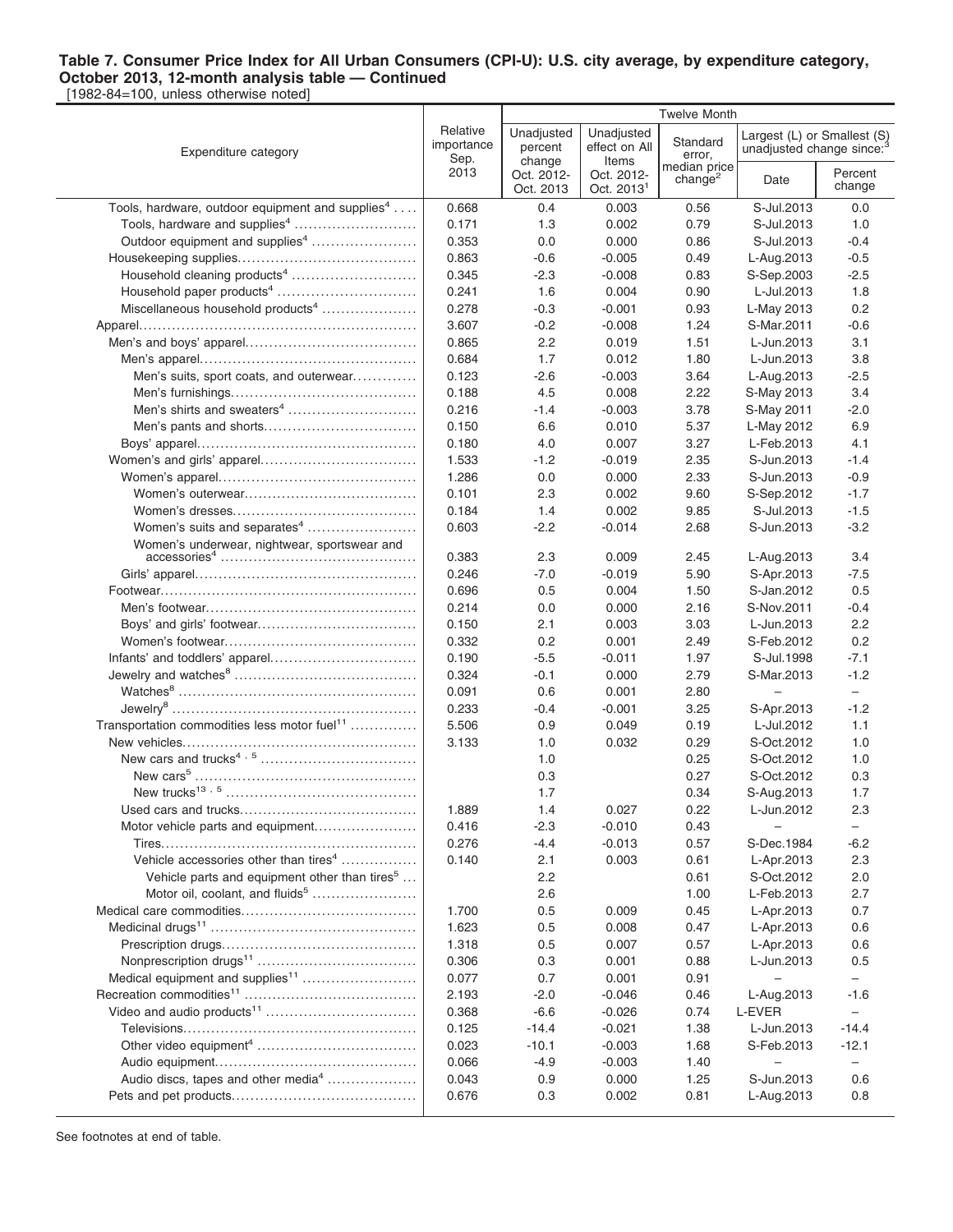[1982-84=100, unless otherwise noted]

|                                                                        |                                | <b>Twelve Month</b>             |                                      |                                     |                                                                                                                                                                                                                                                                                                                                                                                                                                                                                                                                                                                                                         |                          |  |  |
|------------------------------------------------------------------------|--------------------------------|---------------------------------|--------------------------------------|-------------------------------------|-------------------------------------------------------------------------------------------------------------------------------------------------------------------------------------------------------------------------------------------------------------------------------------------------------------------------------------------------------------------------------------------------------------------------------------------------------------------------------------------------------------------------------------------------------------------------------------------------------------------------|--------------------------|--|--|
| Expenditure category                                                   | Relative<br>importance<br>Sep. | Unadjusted<br>percent<br>change | Unadjusted<br>effect on All<br>Items | Standard<br>error,                  | Largest (L) or Smallest (S)<br>unadjusted change since: <sup>3</sup>                                                                                                                                                                                                                                                                                                                                                                                                                                                                                                                                                    |                          |  |  |
|                                                                        | 2013                           | Oct. 2012-<br>Oct. 2013         | Oct. 2012-<br>Oct. 2013 <sup>1</sup> | median price<br>change <sup>2</sup> | Date<br>S-Aug.2012<br>L-May 2013<br>L-Aug.2013<br>L-Aug.2013<br>L-Aug.2013<br>L-Aug.2013<br>L-Jun.2013<br>L-Aug.2013<br>L-Aug.2013<br>L-Sep.2009<br>S-Mar.2013<br>S-Mar.2013<br>S-Jun.2013<br>L-Jun.2013<br>S-Feb.2013<br>$\qquad \qquad -$<br>L-Jul.2013<br>L-Jul.2013<br>S-Aug.2013<br>L-May 2012<br>S-Aug.2009<br>L-Aug.2013<br>L-Jul.2013<br>L-Dec.2009<br>L-Jan.2012<br>L-Jun.2013<br>S-Jul.2013<br>L-Apr.2013<br>L-Dec.2012<br>L-May 2013<br>L-May 2011<br>L-Aug.2013<br>L-Apr.2012<br>S-Jul.2013<br>L-Nov.2012<br>S-Oct.2000<br>L-Jul.2013<br>L-Jul.2013<br>S-Jun.2013<br>S-Jul.2013<br>S-Jul.2013<br>S-Jul.2013 | Percent<br>change        |  |  |
|                                                                        |                                | 1.6                             |                                      | 0.82                                |                                                                                                                                                                                                                                                                                                                                                                                                                                                                                                                                                                                                                         | 1.0                      |  |  |
| Purchase of pets, pet supplies, accessories <sup>4, 5</sup>            |                                | $-1.9$                          |                                      | 1.73                                |                                                                                                                                                                                                                                                                                                                                                                                                                                                                                                                                                                                                                         | $-1.9$                   |  |  |
|                                                                        | 0.444                          | $-1.7$                          | $-0.008$                             | 0.94                                |                                                                                                                                                                                                                                                                                                                                                                                                                                                                                                                                                                                                                         | $-0.6$                   |  |  |
| Sports vehicles including bicycles                                     | 0.237                          | $-0.4$                          | $-0.001$                             | 0.72                                |                                                                                                                                                                                                                                                                                                                                                                                                                                                                                                                                                                                                                         | 1.2                      |  |  |
|                                                                        | 0.198                          | $-3.2$                          | $-0.007$                             | 1.82                                |                                                                                                                                                                                                                                                                                                                                                                                                                                                                                                                                                                                                                         | $-2.8$                   |  |  |
| Photographic equipment and supplies                                    | 0.049                          | $-6.8$                          | $-0.004$                             | 1.70                                |                                                                                                                                                                                                                                                                                                                                                                                                                                                                                                                                                                                                                         | $-6.3$                   |  |  |
| Film and photographic supplies <sup>4, 5</sup>                         |                                |                                 |                                      |                                     |                                                                                                                                                                                                                                                                                                                                                                                                                                                                                                                                                                                                                         |                          |  |  |
|                                                                        |                                | $-7.7$                          |                                      | 1.97                                |                                                                                                                                                                                                                                                                                                                                                                                                                                                                                                                                                                                                                         | $-5.7$                   |  |  |
|                                                                        | 0.226                          | 3.9                             | 0.009                                | 1.08                                |                                                                                                                                                                                                                                                                                                                                                                                                                                                                                                                                                                                                                         | 3.9                      |  |  |
| Newspapers and magazines <sup>4</sup>                                  | 0.128                          | 6.2                             | 0.008                                | 1.21                                |                                                                                                                                                                                                                                                                                                                                                                                                                                                                                                                                                                                                                         | 7.3                      |  |  |
|                                                                        | 0.095                          | 0.9                             | 0.001                                | 1.85                                |                                                                                                                                                                                                                                                                                                                                                                                                                                                                                                                                                                                                                         | 1.1                      |  |  |
|                                                                        | 0.430                          | $-4.2$                          | $-0.019$                             | 1.15                                |                                                                                                                                                                                                                                                                                                                                                                                                                                                                                                                                                                                                                         | $-4.2$                   |  |  |
|                                                                        | 0.311                          | $-5.9$                          | $-0.020$                             | 1.40                                |                                                                                                                                                                                                                                                                                                                                                                                                                                                                                                                                                                                                                         | $-5.9$                   |  |  |
| Toys, games, hobbies and playground equipment <sup>4</sup>             |                                |                                 |                                      |                                     |                                                                                                                                                                                                                                                                                                                                                                                                                                                                                                                                                                                                                         |                          |  |  |
|                                                                        |                                | $-2.8$                          |                                      | 1.67                                |                                                                                                                                                                                                                                                                                                                                                                                                                                                                                                                                                                                                                         | $-3.2$                   |  |  |
| Sewing machines, fabric and supplies <sup>4</sup>                      | 0.061                          | 1.1                             | 0.001                                | 1.95                                |                                                                                                                                                                                                                                                                                                                                                                                                                                                                                                                                                                                                                         | 2.8                      |  |  |
| Music instruments and accessories <sup>4</sup>                         | 0.040                          | 2.3                             | 0.001                                | 1.65                                |                                                                                                                                                                                                                                                                                                                                                                                                                                                                                                                                                                                                                         | 1.5                      |  |  |
| Education and communication commodities <sup>11</sup>                  | 0.560                          | $-3.3$                          | $-0.019$                             | 0.75                                |                                                                                                                                                                                                                                                                                                                                                                                                                                                                                                                                                                                                                         | $\overline{\phantom{0}}$ |  |  |
| Educational books and supplies                                         | 0.215                          | 4.7                             | 0.010                                | 1.00                                |                                                                                                                                                                                                                                                                                                                                                                                                                                                                                                                                                                                                                         | 6.3                      |  |  |
|                                                                        |                                | 5.5                             |                                      | 0.94                                |                                                                                                                                                                                                                                                                                                                                                                                                                                                                                                                                                                                                                         | 5.9                      |  |  |
| Information technology commodities <sup>11</sup>                       | 0.345                          | $-7.7$                          | $-0.029$                             | 1.11                                |                                                                                                                                                                                                                                                                                                                                                                                                                                                                                                                                                                                                                         | $-8.1$                   |  |  |
| Personal computers and peripheral equipment <sup>6</sup>               | 0.224                          | $-8.8$                          | $-0.022$                             | 1.47                                |                                                                                                                                                                                                                                                                                                                                                                                                                                                                                                                                                                                                                         | $\overline{\phantom{0}}$ |  |  |
| Computer software and accessories <sup>4</sup>                         | 0.043                          | $-2.4$                          | $-0.001$                             | 1.80                                |                                                                                                                                                                                                                                                                                                                                                                                                                                                                                                                                                                                                                         | $-2.4$                   |  |  |
| Telephone hardware, calculators, and other                             | 0.078                          | $-7.3$                          | $-0.006$                             | 1.82                                |                                                                                                                                                                                                                                                                                                                                                                                                                                                                                                                                                                                                                         | $-8.3$                   |  |  |
|                                                                        | 0.944                          | 1.9                             | 0.017                                | 0.32                                |                                                                                                                                                                                                                                                                                                                                                                                                                                                                                                                                                                                                                         | 2.0                      |  |  |
|                                                                        | 0.564                          | 1.3                             | 0.007                                | 0.40                                |                                                                                                                                                                                                                                                                                                                                                                                                                                                                                                                                                                                                                         | $\overline{\phantom{0}}$ |  |  |
| Beer, ale, and other malt beverages at home                            | 0.268                          | 2.3                             | 0.006                                | 0.55                                |                                                                                                                                                                                                                                                                                                                                                                                                                                                                                                                                                                                                                         | 2.3                      |  |  |
|                                                                        | 0.071                          | 1.7                             | 0.001                                | 0.69                                |                                                                                                                                                                                                                                                                                                                                                                                                                                                                                                                                                                                                                         | 1.8                      |  |  |
|                                                                        |                                | 3.2                             |                                      | 1.29                                |                                                                                                                                                                                                                                                                                                                                                                                                                                                                                                                                                                                                                         | 3.7                      |  |  |
| Distilled spirits, excluding whiskey, at home <sup>5</sup>             |                                | 0.9                             |                                      | 0.97                                |                                                                                                                                                                                                                                                                                                                                                                                                                                                                                                                                                                                                                         | 1.4                      |  |  |
|                                                                        | 0.225                          | 0.1                             | 0.000                                | 0.70                                |                                                                                                                                                                                                                                                                                                                                                                                                                                                                                                                                                                                                                         | 0.0                      |  |  |
| Alcoholic beverages away from home                                     | 0.380                          | 2.6                             | 0.010                                | 0.56                                |                                                                                                                                                                                                                                                                                                                                                                                                                                                                                                                                                                                                                         | 2.6                      |  |  |
| Beer, ale, and other malt beverages away from<br>home <sup>4</sup> , 5 |                                | 2.4                             |                                      | 0.44                                |                                                                                                                                                                                                                                                                                                                                                                                                                                                                                                                                                                                                                         |                          |  |  |
|                                                                        |                                | 1.9                             |                                      | 1.03                                |                                                                                                                                                                                                                                                                                                                                                                                                                                                                                                                                                                                                                         |                          |  |  |
| Distilled spirits away from home <sup>4, 5</sup>                       |                                | 3.4                             |                                      | 1.04                                |                                                                                                                                                                                                                                                                                                                                                                                                                                                                                                                                                                                                                         | 3.4                      |  |  |
|                                                                        | 1.644                          | 1.2                             | 0.020                                | 0.38                                |                                                                                                                                                                                                                                                                                                                                                                                                                                                                                                                                                                                                                         | 1.2                      |  |  |
| Tobacco and smoking products                                           | 0.811                          | 3.4                             | 0.027                                | 0.49                                |                                                                                                                                                                                                                                                                                                                                                                                                                                                                                                                                                                                                                         | 3.4                      |  |  |
|                                                                        | 0.750                          | 3.3                             | 0.025                                | 0.54                                |                                                                                                                                                                                                                                                                                                                                                                                                                                                                                                                                                                                                                         | 3.3                      |  |  |
| Tobacco products other than cigarettes <sup>4</sup>                    | 0.054                          | 3.8                             | 0.002                                | 0.96                                |                                                                                                                                                                                                                                                                                                                                                                                                                                                                                                                                                                                                                         | 4.1                      |  |  |
|                                                                        | 0.639                          | $-0.5$                          | $-0.003$                             | 0.66                                |                                                                                                                                                                                                                                                                                                                                                                                                                                                                                                                                                                                                                         | $-0.7$                   |  |  |
| Hair, dental, shaving, and miscellaneous personal                      |                                |                                 |                                      |                                     |                                                                                                                                                                                                                                                                                                                                                                                                                                                                                                                                                                                                                         |                          |  |  |
| Cosmetics, perfume, bath, nail preparations and                        | 0.334                          | 0.5                             | 0.002                                | 0.95                                |                                                                                                                                                                                                                                                                                                                                                                                                                                                                                                                                                                                                                         | 0.8                      |  |  |
|                                                                        | 0.298                          | $-1.7$                          | $-0.005$                             | 0.89                                |                                                                                                                                                                                                                                                                                                                                                                                                                                                                                                                                                                                                                         | $-1.9$                   |  |  |
| Miscellaneous personal goods <sup>4</sup>                              | 0.194                          | $-1.6$                          | $-0.003$                             | 1.24                                |                                                                                                                                                                                                                                                                                                                                                                                                                                                                                                                                                                                                                         | $-1.0$                   |  |  |
| Stationery, stationery supplies, gift wrap <sup>5</sup>                |                                | $-0.8$                          |                                      | 1.46                                |                                                                                                                                                                                                                                                                                                                                                                                                                                                                                                                                                                                                                         | $-0.4$                   |  |  |
|                                                                        |                                | $-0.4$                          |                                      | 1.31                                |                                                                                                                                                                                                                                                                                                                                                                                                                                                                                                                                                                                                                         | -                        |  |  |
|                                                                        | 56.499                         | 2.3                             | 1.300                                | 0.10                                |                                                                                                                                                                                                                                                                                                                                                                                                                                                                                                                                                                                                                         | 2.3                      |  |  |
|                                                                        | 31.670                         | 2.3                             | 0.714                                | 0.14                                |                                                                                                                                                                                                                                                                                                                                                                                                                                                                                                                                                                                                                         | 2.3                      |  |  |
|                                                                        | 31.319                         | 2.3                             | 0.703                                | 0.14                                |                                                                                                                                                                                                                                                                                                                                                                                                                                                                                                                                                                                                                         | 2.3                      |  |  |
|                                                                        | 6.540                          | 2.8                             | 0.178                                | 0.18                                |                                                                                                                                                                                                                                                                                                                                                                                                                                                                                                                                                                                                                         | 2.8                      |  |  |
|                                                                        | 0.814                          | $-1.8$                          | $-0.014$                             | 1.35                                | S-Apr.2010                                                                                                                                                                                                                                                                                                                                                                                                                                                                                                                                                                                                              | $-2.4$                   |  |  |
| Housing at school, excluding board <sup>10, 15</sup>                   | 0.160                          | 3.4                             | 0.005                                | 0.27                                |                                                                                                                                                                                                                                                                                                                                                                                                                                                                                                                                                                                                                         |                          |  |  |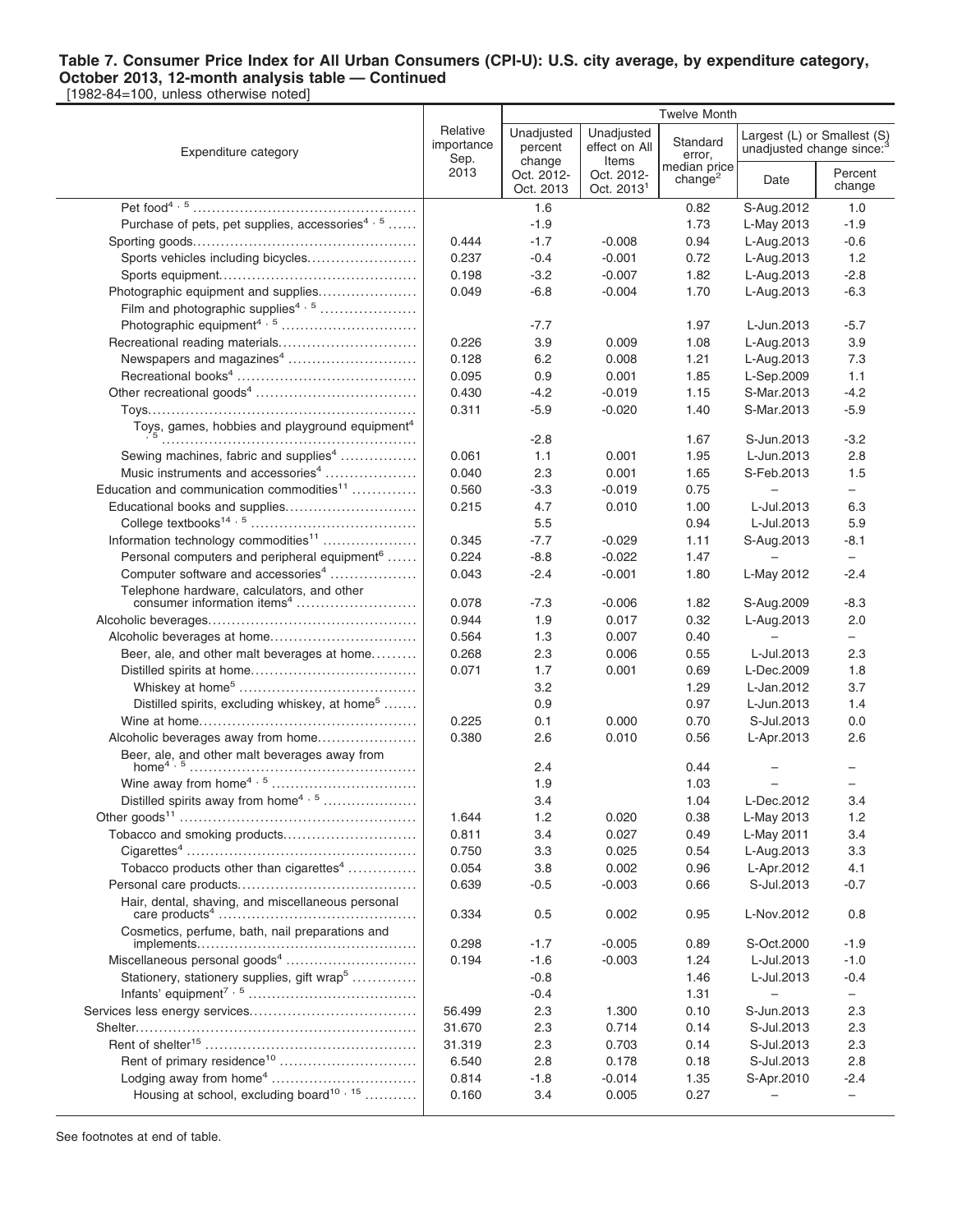|                                                                                     |                                |                                 |                                      | <b>Twelve Month</b>                 |                                                                      |                          |  |  |
|-------------------------------------------------------------------------------------|--------------------------------|---------------------------------|--------------------------------------|-------------------------------------|----------------------------------------------------------------------|--------------------------|--|--|
| Expenditure category                                                                | Relative<br>importance<br>Sep. | Unadjusted<br>percent<br>change | Unadjusted<br>effect on All<br>Items | Standard<br>error,                  | Largest (L) or Smallest (S)<br>unadjusted change since: <sup>3</sup> |                          |  |  |
|                                                                                     | 2013                           | Oct. 2012-<br>Oct. 2013         | Oct. 2012-<br>Oct. 2013 <sup>1</sup> | median price<br>change <sup>2</sup> | Date                                                                 | Percent<br>change        |  |  |
| Other lodging away from home including hotels                                       |                                |                                 |                                      |                                     |                                                                      |                          |  |  |
|                                                                                     | 0.653                          | $-3.0$                          | $-0.019$                             | 1.67                                | S-Feb.2010                                                           | $-4.8$                   |  |  |
| Owners' equivalent rent of residences <sup>10, 15</sup>                             | 23.965                         | 2.3                             | 0.539                                | 0.15                                | L-Nov.2008                                                           | 2.3                      |  |  |
| Owners' equivalent rent of primary residence <sup>10, 15</sup>                      |                                |                                 |                                      |                                     |                                                                      |                          |  |  |
| Tenants' and household insurance <sup>4</sup>                                       | 22.550<br>0.351                | 2.3<br>3.1                      | 0.508<br>0.011                       | 0.15<br>0.78                        | L-Nov.2008<br>L-Jul.2013                                             | 2.3<br>3.2               |  |  |
| Water and sewer and trash collection services <sup>4</sup>                          | 1.212                          | 3.8                             | 0.046                                | 0.73                                | L-Jul.2013                                                           | 4.4                      |  |  |
| Water and sewerage maintenance <sup>10</sup>                                        | 0.919                          | 4.3                             | 0.038                                | 0.92                                | L-Jul.2013                                                           | 5.1                      |  |  |
| Garbage and trash collection <sup>13</sup>                                          | 0.293                          | 2.5                             | 0.007                                | 0.71                                | S-Jul.2013                                                           | 2.5                      |  |  |
|                                                                                     | 0.727                          | 2.2                             | 0.016                                | 0.40                                | L-Dec.2012                                                           | 2.2                      |  |  |
|                                                                                     | 0.249                          | 2.1                             | 0.005                                | 0.56                                | L-Jan.2009                                                           | 2.8                      |  |  |
| Gardening and lawncare services <sup>4</sup>                                        | 0.235                          | 1.1                             | 0.003                                | 0.46                                | S-Aug.2013                                                           | 0.9                      |  |  |
| Moving, storage, freight expense <sup>4</sup>                                       | 0.090                          | 3.7                             | 0.003                                | 1.94                                | L-Sep.2012                                                           | 3.7                      |  |  |
|                                                                                     | 0.079                          | 4.5                             | 0.003                                | 0.78                                | L-Mar.2013                                                           | 5.3                      |  |  |
|                                                                                     | 5.480                          | 2.9                             | 0.156                                | 0.27                                | S-Jul.2013                                                           | 2.6                      |  |  |
|                                                                                     | 3.006                          | 1.9                             | 0.057                                | 0.31                                | $\qquad \qquad -$                                                    | $\overline{\phantom{0}}$ |  |  |
|                                                                                     | 1.608                          | 1.4                             | 0.023                                | 0.56                                | L-Aug.2013                                                           | 1.5                      |  |  |
|                                                                                     | 0.774                          | 3.3                             | 0.025                                | 0.30                                | S-Feb.2013                                                           | 3.2                      |  |  |
| Eyeglasses and eye care <sup>8</sup>                                                | 0.248                          | 1.1                             | 0.003                                | 0.60                                | S-Aug.2013                                                           | 0.6                      |  |  |
| Services by other medical professionals <sup>10,8</sup>                             | 0.376                          | 2.0                             | 0.008                                | 0.37                                |                                                                      | -                        |  |  |
| Hospital and related services                                                       | 1.816                          | 4.9                             | 0.086                                | 0.39                                | S-Jul.2013                                                           | 3.2                      |  |  |
|                                                                                     | 1.593                          | 5.4                             | 0.082                                | 0.45                                | S-Jul.2013                                                           | 3.4                      |  |  |
| Inpatient hospital services <sup>10, 16, 5</sup>                                    |                                | 5.2                             |                                      | 0.63                                | S-Aug.2013                                                           | 5.2                      |  |  |
| Outpatient hospital services <sup>10,8,5</sup>                                      |                                | 5.5                             |                                      | 0.88                                | S-Jul.2013                                                           | 3.7                      |  |  |
| Nursing homes and adult day services <sup>10, 16</sup>                              | 0.138                          | 2.6                             | 0.004                                | 0.40                                | S-Oct.2011                                                           | 2.6                      |  |  |
| Care of invalids and elderly at home <sup>7</sup>                                   | 0.084                          | 0.3                             | 0.000                                | 0.54                                | S-Aug.2013                                                           | 0.3                      |  |  |
|                                                                                     | 0.659                          | 1.9                             | 0.013                                | 0.33                                | S-Sep.2011                                                           | 0.1                      |  |  |
|                                                                                     | 5.786                          | 2.5                             | 0.143                                | 0.31                                | L-Aug.2013                                                           | 2.5                      |  |  |
|                                                                                     | 0.365                          | $-1.2$                          | $-0.005$                             | 1.13                                | L-Jul.2011                                                           | $-1.2$                   |  |  |
|                                                                                     | 0.069                          | 2.1                             | 0.001                                | 2.28                                | L-Mar.2013                                                           | 4.8                      |  |  |
| Motor vehicle maintenance and repair                                                | 1.145                          | 1.7                             | 0.020                                | 0.31                                | S-Jun.2013                                                           | 1.4                      |  |  |
|                                                                                     | 0.058                          | 2.7                             | 0.002                                | 0.37                                |                                                                      | $\overline{\phantom{0}}$ |  |  |
| Motor vehicle maintenance and servicing                                             | 0.456                          | 1.1                             | 0.005                                | 0.44                                | S-Jun.2011                                                           | 1.0                      |  |  |
|                                                                                     | 0.596                          | 2.2                             | 0.013                                | 0.48                                | L-Mar.2012                                                           | 2.3                      |  |  |
|                                                                                     | 2.481                          | 3.6                             | 0.087                                | 0.50                                | S-Jul.2012                                                           | 3.4                      |  |  |
|                                                                                     | 0.561                          | 1.7                             | 0.009                                | 0.59                                | S-Jun.2013                                                           | 1.5                      |  |  |
| State motor vehicle registration and license fees <sup>10,</sup>                    |                                |                                 |                                      |                                     |                                                                      |                          |  |  |
|                                                                                     | 0.323                          | 0.9                             | 0.003                                | 0.69                                | S-Jun.2013                                                           | 0.5                      |  |  |
|                                                                                     | 0.216                          | 2.9                             | 0.006                                | 0.96                                | S-Feb.2013                                                           | 2.9                      |  |  |
|                                                                                     |                                | 3.3                             |                                      | 2.88                                | $\qquad \qquad -$                                                    | $\overline{\phantom{a}}$ |  |  |
| Automobile service clubs <sup>4, 5</sup>                                            |                                | 0.1                             |                                      | 0.78                                | S-Apr.2010                                                           | $-1.0$                   |  |  |
|                                                                                     | 1.165                          | 2.5                             | 0.030                                | 0.79                                | L-Jul.2013                                                           | 3.1                      |  |  |
|                                                                                     | 0.746                          | 2.5                             | 0.019                                | 1.12                                | L-Jul.2013                                                           | 3.3                      |  |  |
| Other intercity transportation                                                      | 0.150                          | 1.3                             | 0.002                                | 1.87                                | S-Aug.2013                                                           | $-0.2$                   |  |  |
|                                                                                     |                                |                                 |                                      |                                     |                                                                      |                          |  |  |
| Intercity train fare $6, 5, \ldots, \ldots, \ldots, \ldots, \ldots, \ldots, \ldots$ |                                | $-3.9$                          |                                      | 2.26                                | S-Mar.2012                                                           | $-4.5$                   |  |  |
|                                                                                     |                                | 1.2                             |                                      | 1.86                                | S-Aug.2013                                                           | $-1.2$                   |  |  |
|                                                                                     | 0.267                          | 3.4                             | 0.009                                | 0.70                                | S-Feb.2013                                                           | 3.4                      |  |  |
|                                                                                     |                                | 3.9                             |                                      | 1.18                                | S-Feb.2013                                                           | 2.5                      |  |  |
|                                                                                     | 3.720                          | 1.8                             | 0.068                                | 0.58                                | L-May 2013                                                           | 2.0                      |  |  |
|                                                                                     | 1.512                          | 2.3                             | 0.034                                | 0.81                                | L-Apr.2013                                                           | 2.6                      |  |  |
| Cable and satellite television and radio service <sup>13</sup>                      | 1.406                          | 2.7                             | 0.037                                | 0.80                                | L-May 2013                                                           | 2.8                      |  |  |
| Video discs and other media, including rental of                                    | 0.106                          | $-2.7$                          | $-0.003$                             | 2.59                                | S-Jul.2013                                                           | $-2.8$                   |  |  |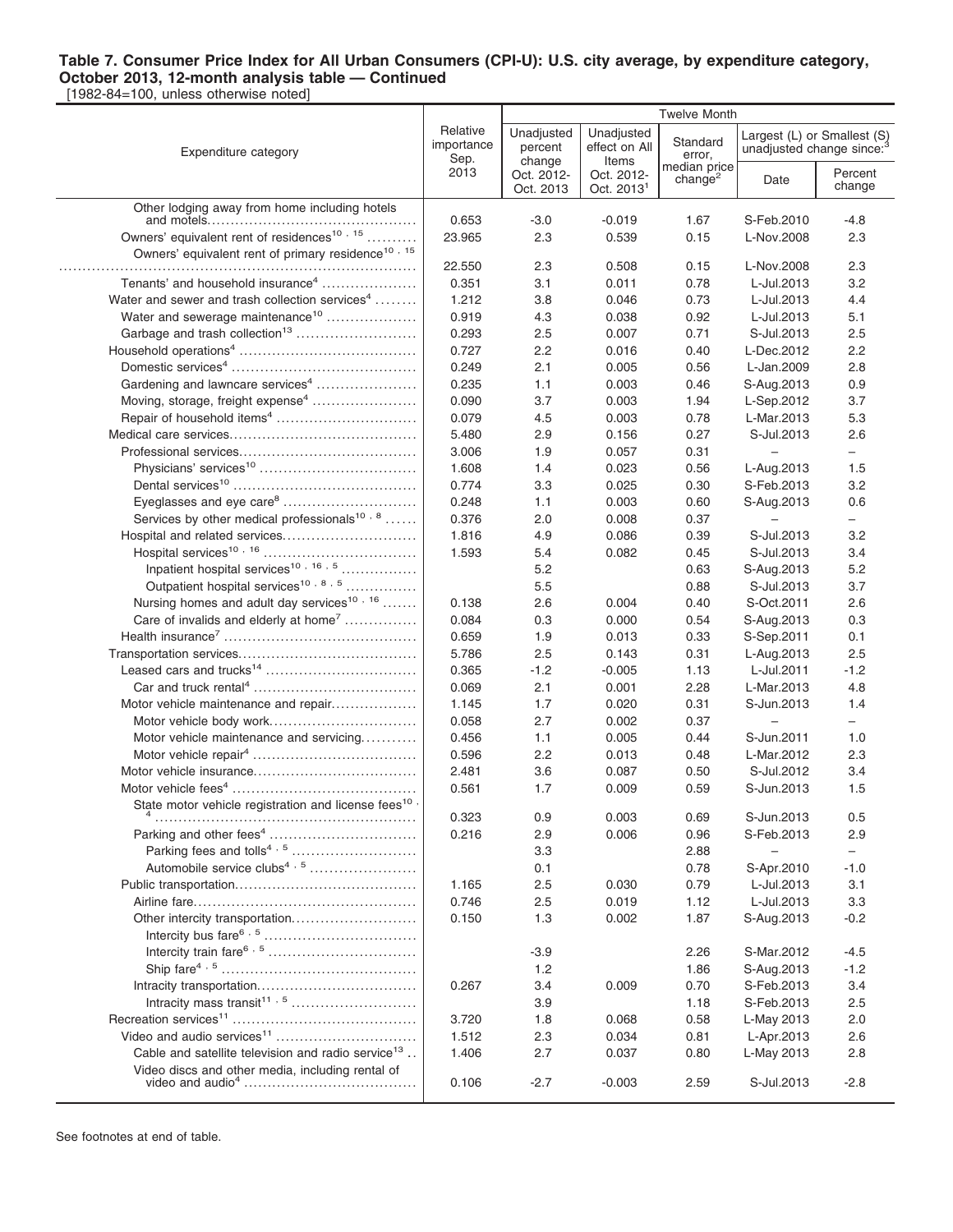[1982-84=100, unless otherwise noted]

|                                                               |                        |                       |                             | <b>Twelve Month</b> |                                       |                          |
|---------------------------------------------------------------|------------------------|-----------------------|-----------------------------|---------------------|---------------------------------------|--------------------------|
|                                                               | Relative<br>importance | Unadjusted<br>percent | Unadjusted<br>effect on All | Standard            | Largest (L) or Smallest (S)           |                          |
| Expenditure category                                          | Sep.                   | change                | Items                       | error,              | unadjusted change since: <sup>3</sup> |                          |
|                                                               | 2013                   | Oct. 2012-            | Oct. 2012-                  | median price        |                                       | Percent                  |
|                                                               |                        | Oct. 2013             | Oct. 2013 <sup>1</sup>      | change <sup>2</sup> | Date                                  | change                   |
| Video discs and other media <sup>4, 5</sup>                   |                        | $-5.2$                |                             | 2.84                | S-Jul.2013                            | $-5.3$                   |
| Rental of video or audio discs and other media <sup>4</sup> , |                        |                       |                             |                     |                                       |                          |
|                                                               |                        | $-0.3$                |                             | 3.24                | S-Aug.2013                            | $-0.3$                   |
| Pet services including veterinary <sup>4</sup>                | 0.412                  | 2.6                   | 0.010                       | 0.54                | L-Jun.2013                            | 2.6                      |
|                                                               |                        | 3.1                   |                             | 0.59                |                                       | $\overline{\phantom{0}}$ |
|                                                               |                        | 2.6                   |                             | 0.84                | L-Jun.2013                            | 2.8                      |
| Photographers and film processing <sup>4</sup>                | 0.058                  | 1.9                   | 0.001                       | 1.12                | L-Jul.2012                            | 2.4                      |
|                                                               |                        | 2.2                   |                             | 0.95                | L-Mar.2012                            | 3.4                      |
|                                                               |                        | 1.1                   |                             | 0.88                | S-Jul.2013                            | 1.0                      |
| Other recreation services <sup>4</sup>                        | 1.737                  | 1.3                   | 0.022                       | 1.05                | S-Aug.2013                            | 1.3                      |
| Club dues and fees for participant sports and                 |                        |                       |                             |                     |                                       |                          |
|                                                               | 0.570                  | 2.8                   | 0.016                       | 1.53                | L-Nov.2012                            | 3.1                      |
|                                                               | 0.632                  | 0.1                   | 0.001                       | 1.57                | S-Jun.2013                            | $-0.2$                   |
| Admission to movies, theaters, and concerts <sup>4, 5</sup>   |                        |                       |                             |                     |                                       |                          |
| Admission to sporting events <sup>4, 5</sup>                  |                        | $-0.3$                |                             | 1.28                | S-Jun.2013                            | $-0.3$                   |
|                                                               |                        | 2.5                   |                             | 1.38                | S-Jul.2013                            | 1.6                      |
| Fees for lessons or instructions <sup>8</sup>                 | 0.231                  | 1.1                   | 0.002                       | 0.99                | S-Aug.2012                            | 0.5                      |
| Education and communication services <sup>11</sup>            | 6.188                  | 2.0                   | 0.124                       | 0.21                |                                       | -                        |
| Tuition, other school fees, and childcare                     | 3.104                  | 3.3                   | 0.099                       | 0.36                | $\overline{\phantom{0}}$              | $\overline{\phantom{0}}$ |
|                                                               | 1.762                  | 3.7                   | 0.063                       | 0.57                | $\qquad \qquad -$                     | $\overline{\phantom{0}}$ |
| Elementary and high school tuition and fees                   | 0.396                  | 3.9                   | 0.015                       | 0.38                |                                       | -                        |
| Child care and nursery school <sup>12</sup>                   | 0.781                  | 2.1                   | 0.016                       | 0.39                | L-Aug.2013                            | 2.4                      |
| Technical and business school tuition and fees <sup>4</sup>   | 0.060                  | 2.6                   | 0.002                       | 0.94                | L-Aug.2013                            | 2.8                      |
| Postage and delivery services <sup>4</sup>                    | 0.155                  | 6.2                   | 0.009                       | 0.10                | S-Jul.2013                            | 6.2                      |
|                                                               | 0.144                  | 6.4                   | 0.009                       | 0.10                |                                       | $\overline{\phantom{0}}$ |
|                                                               | 0.010                  | 2.7                   | 0.000                       | 0.52                | S-Jul.2013                            | 2.7                      |
|                                                               | 2.344                  | 0.1                   | 0.003                       | 0.20                | S-Aug.2013                            | 0.0                      |
| Wireless telephone services <sup>4</sup>                      | 1.392                  | $-2.0$                | $-0.028$                    | 0.29                | S-Jun.2013                            | $-2.4$                   |
| Land-line telephone services <sup>11</sup>                    | 0.952                  | 3.4                   | 0.032                       | 0.28                | L-EVER                                | $\overline{\phantom{m}}$ |
| Internet services and electronic information                  |                        | 2.1                   |                             |                     |                                       |                          |
|                                                               | 0.572<br>1.716         | 2.0                   | 0.012<br>0.034              | 0.78<br>0.36        | L-May 2012<br>S-Dec.2012              | 2.1<br>2.0               |
|                                                               |                        |                       |                             |                     |                                       |                          |
| Haircuts and other personal care services <sup>4</sup>        | 0.630                  | 1.7                   | 0.011                       | 0.44                | S-Nov.2012                            | 1.3                      |
|                                                               | 0.630                  | 1.7                   | 0.011                       | 0.44                | S-Nov.2012                            | 1.3                      |
| Miscellaneous personal services                               | 1.086                  | 2.1                   | 0.023                       | 0.48                | S-Mar.2011                            | 2.0                      |
|                                                               | 0.299                  | 3.0                   | 0.009                       | 1.19                | S-Jul.2013                            | 2.9                      |
|                                                               | 0.160                  | 2.5                   | 0.004                       | 0.52                | S-Apr.2013                            | 2.4                      |
| Laundry and dry cleaning services <sup>4</sup>                | 0.238                  | 1.1                   | 0.003                       | 0.36                | $\overline{\phantom{0}}$              | $\overline{\phantom{0}}$ |
| Apparel services other than laundry and dry                   | 0.030                  | 3.3                   | 0.001                       | 0.72                | L-Aug.2013                            | 3.5                      |
|                                                               | 0.216                  | 1.7                   | 0.004                       | 1.67                | L-Jun.2013                            | 2.5                      |
| Checking account and other bank services <sup>4, 5</sup>      |                        |                       |                             |                     |                                       |                          |
|                                                               |                        | 5.0                   |                             | 2.38                | L-Jul.2013                            | 5.6                      |
| Tax return preparation and other accounting                   |                        |                       |                             |                     |                                       |                          |
|                                                               |                        | 1.3                   |                             | 1.66                | L-Jun.2013                            | 1.7                      |
| Special aggregate indexes                                     |                        |                       |                             |                     |                                       |                          |
|                                                               | 85.839                 | 0.9                   | 0.783                       | 0.10                | S-Oct.2009                            | $-0.1$                   |
|                                                               | 68.330                 | 0.4                   | 0.250                       | 0.10                | S-Oct.2009                            | $-0.6$                   |
|                                                               | 54.169                 | 0.1                   | 0.069                       | 0.12                | S-Oct.2009                            | $-0.6$                   |
|                                                               | 44.189                 | 1.3                   | 0.557                       | 0.14                |                                       | -                        |
| All items less food, shelter, energy, and used cars and       |                        |                       |                             |                     |                                       |                          |
|                                                               | 42.300                 | 1.3                   | 0.530                       | 0.15                | $\overline{\phantom{0}}$              | $\overline{\phantom{0}}$ |
|                                                               | 92.819                 | 0.9                   | 0.799                       | 0.09                | S-Apr.2013                            | 0.9                      |
|                                                               | 90.020                 | 1.6                   | 1.452                       | 0.09                | S-Jun.2013                            | 1.6                      |
|                                                               | 39.555                 | $-1.1$                | $-0.462$                    | 0.13                | S-Oct.2009                            | $-1.7$                   |
|                                                               |                        |                       |                             |                     |                                       |                          |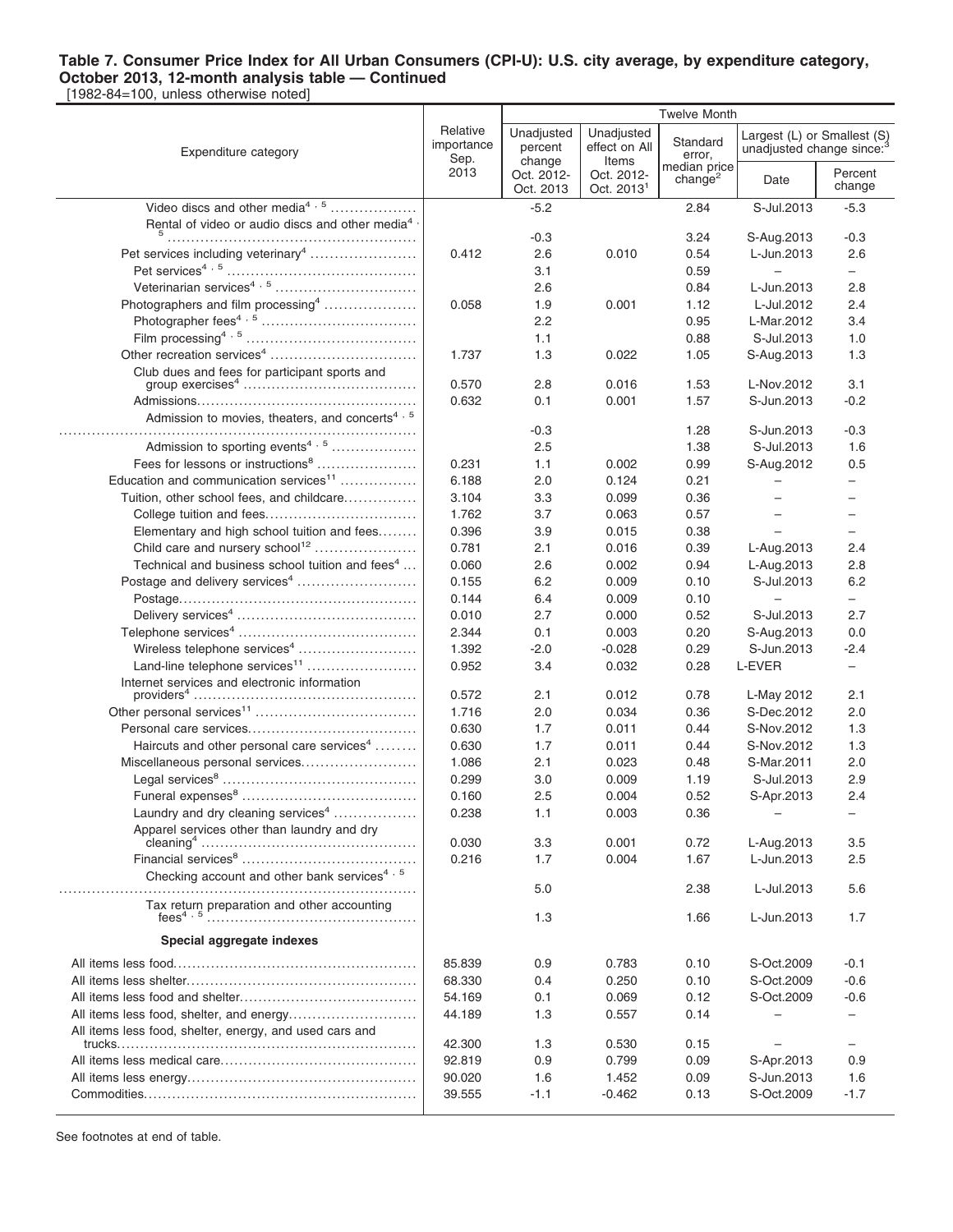|                                                             |                                |                                 | <b>Twelve Month</b>                  |                                     |                                       |                             |  |
|-------------------------------------------------------------|--------------------------------|---------------------------------|--------------------------------------|-------------------------------------|---------------------------------------|-----------------------------|--|
| Expenditure category                                        | Relative<br>importance<br>Sep. | Unadjusted<br>percent<br>change | Unadjusted<br>effect on All<br>Items | Standard<br>error.                  | unadjusted change since. <sup>3</sup> | Largest (L) or Smallest (S) |  |
|                                                             | 2013                           | Oct. 2012-<br>Oct. 2013         | Oct. 2012-<br>Oct. 2013 <sup>1</sup> | median price<br>change <sup>2</sup> | Date                                  | Percent<br>change           |  |
| Commodities less food, energy, and used cars and trucks     | 17.471                         | $-0.3$                          | $-0.056$                             | 0.26                                | S-Jan.2011                            | $-0.5$                      |  |
|                                                             | 25.394                         | $-2.5$                          | $-0.642$                             | 0.19                                | S-Sep.2009                            | $-6.2$                      |  |
| Commodities less food and beverages                         | 24.450                         | $-2.6$                          | $-0.660$                             | 0.19                                | S-Sep.2009                            | $-6.6$                      |  |
|                                                             | 60.445                         | 2.4                             | 1.425                                | 0.11                                | $\overline{\phantom{0}}$              | $\overline{\phantom{0}}$    |  |
|                                                             | 29.126                         | 2.5                             | 0.722                                | 0.14                                | $\equiv$                              | $\equiv$                    |  |
|                                                             | 54.965                         | 2.3                             | 1.269                                | 0.12                                | S-Apr.2013                            | 2.3                         |  |
|                                                             | 8.597                          | $-0.6$                          | $-0.051$                             | 0.17                                |                                       | $-$                         |  |
|                                                             | 30.958                         | $-1.3$                          | $-0.410$                             | 0.16                                | S-Oct.2009                            | $-2.6$                      |  |
|                                                             | 16.797                         | $-3.4$                          | $-0.591$                             | 0.27                                | S-Oct.2009                            | $-4.3$                      |  |
|                                                             | 15.853                         | $-3.7$                          | $-0.608$                             | 0.29                                | S-Oct.2009                            | $-4.8$                      |  |
| Nondurables less food, beverages, and apparel               | 12.246                         | $-4.7$                          | $-0.600$                             | 0.15                                | S-Oct.2009                            | $-6.8$                      |  |
|                                                             | 13.190                         | $-4.3$                          | $-0.583$                             | 0.14                                | S-Oct.2009                            | $-6.0$                      |  |
|                                                             | 41.082                         | 2.1                             | 0.846                                | 0.13                                | S-Apr.2013                            | 1.9                         |  |
|                                                             | 6.748                          | 1.6                             | 0.105                                | 0.20                                | L-Aug.2013                            | 1.6                         |  |
|                                                             | 3.319                          | 3.4                             | 0.109                                | 0.34                                | L-Aug.2013                            | 3.6                         |  |
|                                                             | 3.429                          | $-0.1$                          | $-0.005$                             | 0.22                                |                                       | $\overline{\phantom{0}}$    |  |
| Information and information processing <sup>4</sup>         | 3.274                          | $-0.4$                          | $-0.014$                             | 0.24                                |                                       | $\overline{\phantom{0}}$    |  |
| Information technology, hardware and services <sup>17</sup> | 0.930                          | $-1.8$                          | $-0.017$                             | 0.68                                | S-Aug.2013                            | $-2.4$                      |  |
|                                                             | 5.913                          | 0.4                             | 0.022                                | 0.43                                | L-Aug.2013                            | 0.4                         |  |
|                                                             | 1.880                          | 0.4                             | 0.008                                | 0.68                                | L-Mar.2013                            | 0.4                         |  |
|                                                             | 1.088                          | 1.2                             | 0.013                                | 0.51                                | L-Aug.2013                            | 1.3                         |  |
|                                                             | 0.108                          | $-2.2$                          | $-0.003$                             | 1.06                                | L-Jun.2013                            | $-2.2$                      |  |
|                                                             | 15.105                         | 1.3                             | 0.198                                | 0.13                                | S-Aug.2010                            | 1.0                         |  |
|                                                             | 7.172                          | 1.0                             | 0.070                                | 0.21                                | S-May 2013                            | 1.0                         |  |
|                                                             | 11.624                         | 2.0                             | 0.225                                | 0.23                                | L-Apr.2013                            | 2.0                         |  |
|                                                             | 2.911                          | $-0.4$                          | $-0.012$                             | 1.47                                | S-May 2013                            | $-0.5$                      |  |
|                                                             | 5.478                          | 3.2                             | 0.168                                | 0.35                                | S-Aug.2013                            | 3.2                         |  |
|                                                             | 4.267                          | 3.0                             | 0.122                                | 0.30                                | S-Apr.2013                            | 1.9                         |  |
|                                                             | 7.181                          | 2.3                             | 0.165                                | 0.24                                | S-Aug.2013                            | 2.3                         |  |
|                                                             | 17.005                         | $-2.4$                          | $-0.417$                             | 0.13                                | S-Oct.2009                            | $-3.8$                      |  |
|                                                             | 15.840                         | $-2.8$                          | $-0.447$                             | 0.12                                | S-Oct.2009                            | $-3.8$                      |  |
|                                                             | 5.523                          | 1.0                             | 0.056                                | 0.21                                | L-May 2012                            | 1.5                         |  |
|                                                             | 10.072                         | 2.4                             | 0.241                                | 0.22                                |                                       | $\overline{\phantom{0}}$    |  |
| Household furnishings and operations                        | 3.933                          | $-0.9$                          | $-0.036$                             | 0.29                                | S-Aug.2013                            | $-0.9$                      |  |